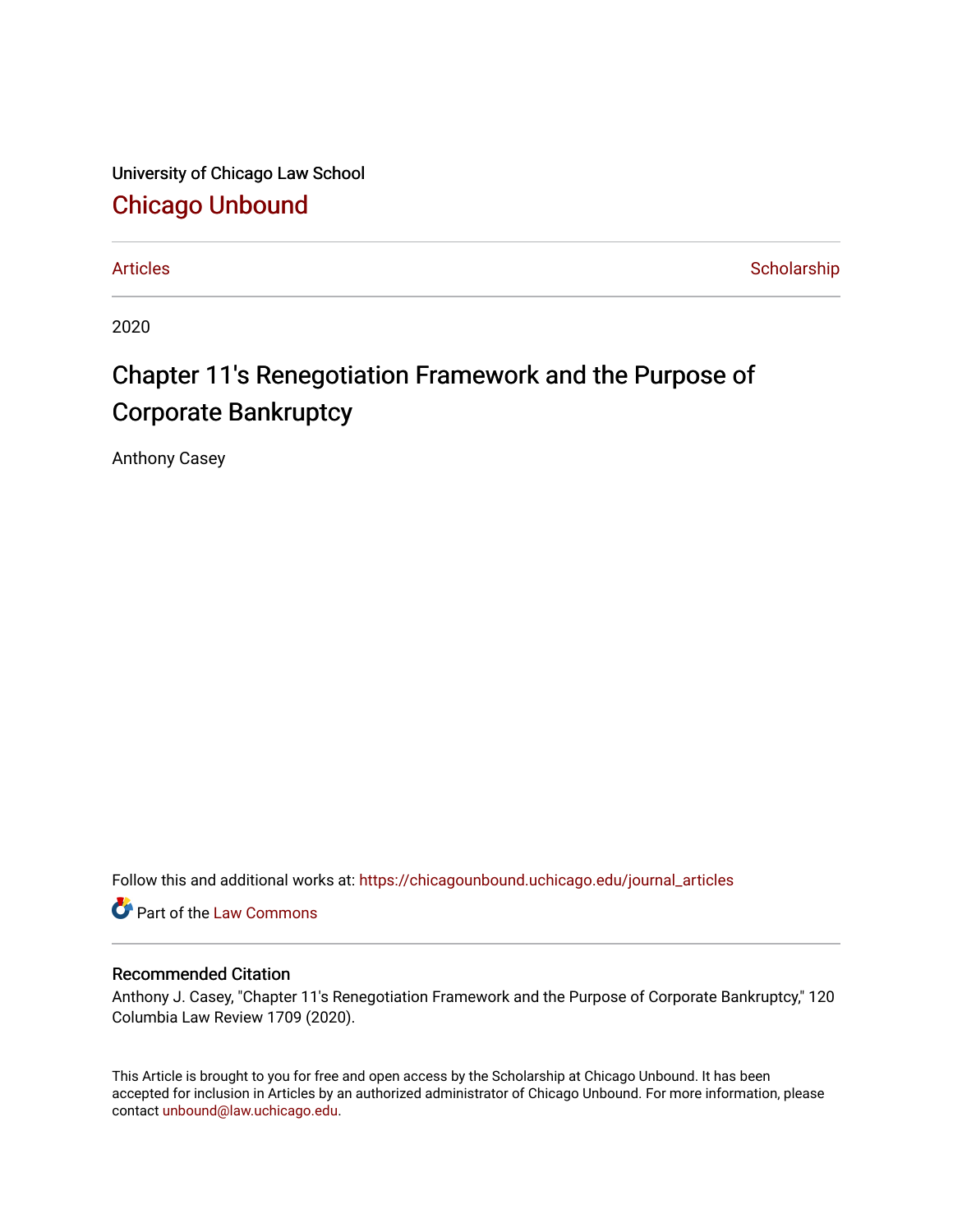# COLUMBIA LAW REVIEW

j

**VOL. 120 NOVEMBER 2020 NO. 7** 

### ARTICLES

#### CHAPTER 11'S RENEGOTIATION FRAMEWORK AND THE PURPOSE OF CORPORATE BANKRUPTCY

*Anthony J. Casey*\*

*A fundamental question for corporate bankruptcy law is why it exists in the first place. Why are there special rules that apply only in financial distress? The conventional law-and-economics answer known as the Creditors' Bargain Theory—identifies two core purposes of bankruptcy law: recreating a hypothetical ex ante bargain and respecting creditors' nonbankruptcy entitlements.* 

*This Article challenges the Creditors' Bargain Theory and presents an alternative: The sole purpose of corporate bankruptcy law is to solve the incomplete contracting problem that accompanies financial distress. Because financial distress is difficult to contract over, relationships involving a distressed firm are governed by incomplete contracts that allow parties to hold each other up. All distressed firms face this same value-destroying hold-up problem, and so pressure arises for a uniform solution. The purpose of corporate bankruptcy law is to provide that solution.* 

*In the United States, Chapter 11 of the Bankruptcy Code implements this purpose in the form of a framework for ex post renegotiation of incomplete contracts. This framework imposes judicial oversight and allocates bargaining power to minimize hold up among those with interests in a distressed firm. In a sense, it puts in place* 

<sup>\*</sup> Professor and Faculty Director of the Center of Law and Finance, The University of Chicago Law School. Conversations and collaborations with Ken Ayotte, Douglas Baird, Erin Casey, Rich Levin, and Randy Picker have informed much of this Article. I also thank Adam Badawi, Bobby Bartlett, Margaret Blair, Vince Buccola, Ruoying Chen, Laura Napoli Coordes, Jenny Dai, Jared Ellias, Pamela Foohey, Simin Gao, Hideki Kanda, Joshua Macey, Edward Morrison, Anthony Niblett, Manisha Padi, Zenichi Shishido, Lindsey Simon, Julia Simon-Kerr, Holger Spamann, Katherine Waldock, Defeng Xu, and workshop participants at Berkeley Law School, Harvard Law School, National Taiwan University, the University of Pennsylvania Law School, the University of Tokyo, Tsinghua University, and Vanderbilt Law School for their helpful comments and suggestions. In addition, I thank Julian Gale, Alexis Knutsen, Ben Nickerson, Madeline Prebil, Angela Pyo, and Leonor Suarez for excellent research assistance. The Richard Weil Faculty Research Fund and the Paul H. Leffman Fund provided generous support.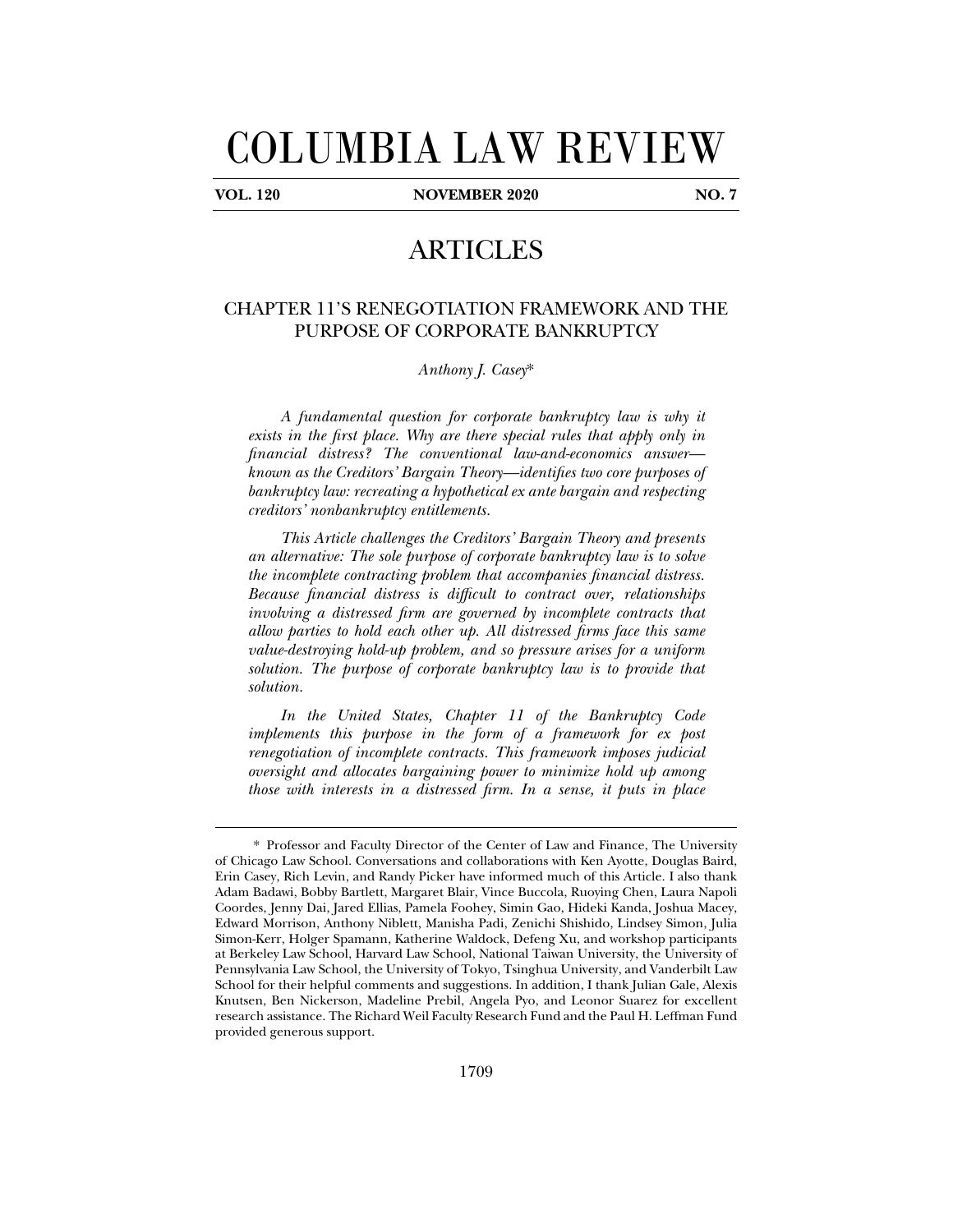*guardrails that give the parties room to bargain while keeping them from engaging in extreme forms of hold up. While this framework is not based on any hypothetical ex ante bargain and gives no special deference to nonbankruptcy entitlements, it is the fundamental attribute of Chapter 11.* 

| I.  |                                                    |                                                                |  |
|-----|----------------------------------------------------|----------------------------------------------------------------|--|
|     | А.                                                 |                                                                |  |
|     | <b>B.</b>                                          |                                                                |  |
|     |                                                    |                                                                |  |
|     |                                                    |                                                                |  |
|     | $C_{\cdot}$                                        |                                                                |  |
|     | D.                                                 | The Creditors' Bargain and the Butner Fallacy as               |  |
|     |                                                    |                                                                |  |
|     |                                                    | 1. The False Promise of "Real-World" Agreements 1729           |  |
|     |                                                    |                                                                |  |
|     | Ε.                                                 |                                                                |  |
| II. | DISCOVERING THE NEW BARGAINING THEORY OF CORPORATE |                                                                |  |
|     |                                                    |                                                                |  |
|     | А.                                                 |                                                                |  |
|     |                                                    |                                                                |  |
|     |                                                    | 2. The Incompleteness of Contractual Responses 1738            |  |
|     | <b>B.</b>                                          | The Need for a Bankruptcy-Specific Solution  1743              |  |
|     | C.                                                 |                                                                |  |
|     |                                                    |                                                                |  |
|     | A.                                                 |                                                                |  |
|     | <b>B.</b>                                          |                                                                |  |
|     |                                                    |                                                                |  |
|     |                                                    |                                                                |  |
|     |                                                    |                                                                |  |
|     |                                                    |                                                                |  |
|     | C.                                                 | The Balance Between Ex Ante and Ex Post Concerns 1758          |  |
|     |                                                    | IV. APPLYING THE NEW BARGAINING THEORY TO FRONTIER ISSUES 1763 |  |
|     | A.                                                 |                                                                |  |
|     | <b>B.</b>                                          | Major Questions: Priority Rules and the New Value              |  |
|     |                                                    |                                                                |  |
|     |                                                    |                                                                |  |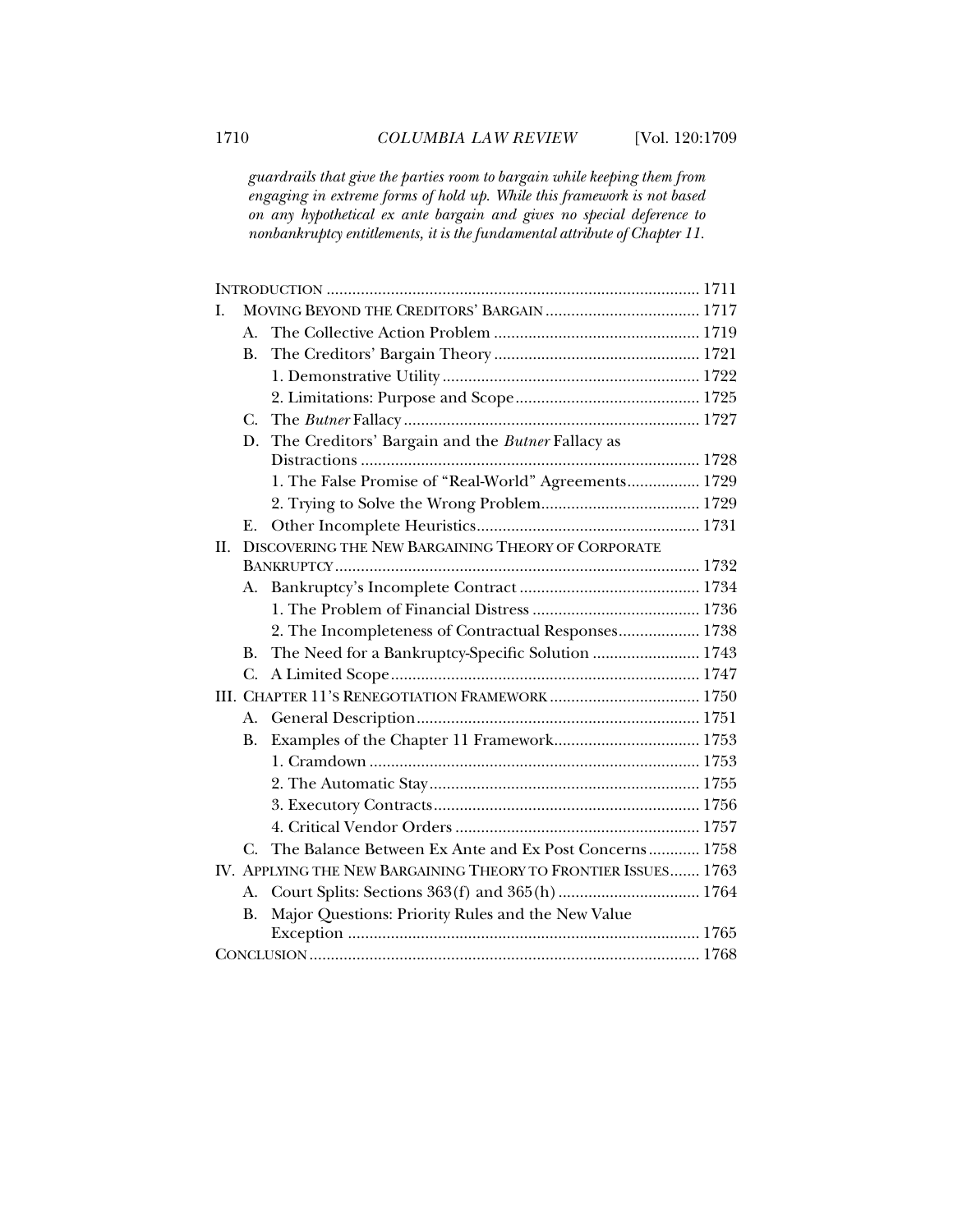#### **INTRODUCTION**

Corporate bankruptcy presents a puzzle. Why does the law provide special rules that apply only in financial distress? One can imagine<sup>1</sup>—or advocate for—a world in which no such rules exist. But that is not the world we live in. Bankruptcy laws do exist in the United States and in most major legal systems throughout the world. And so to confront the puzzle, one must identify the purpose that bankruptcy law serves. This Article attempts to do just that and then shows how United States bankruptcy law pursues that purpose.

In short, corporate bankruptcy law's proper purpose is to solve the incomplete contracting problem that accompanies financial distress. And Chapter 11 of the United States Bankruptcy Code implements that purpose—perhaps imperfectly—by facilitating a structured renegotiation that allows parties to preserve value in the face of hold-up threats.<sup>2</sup> This Article suggests that the creation of this bargaining framework for renegotiation is the fundamental attribute of Chapter 11.

Thus, contrary to the prevailing view, the purpose of bankruptcy law is not to vindicate or mimic some hypothetical ex ante bargain among creditors.<sup>3</sup> That idea—the Creditors' Bargain Theory<sup>4</sup>—is, at best, a shorthand for the unexceptional claim that bankruptcy law should be

j

 3. This prevailing view derives from the scholarship of Professors Douglas Baird and Thomas Jackson. See Douglas G. Baird & Thomas H. Jackson, Fraudulent Conveyance Law and Its Proper Domain, 38 Vand. L. Rev. 829, 835–36 (1985) ("The ambition of the law governing the debtor-creditor relationship . . . should provide all the parties with the type of contract that they would have agreed to if they had had the time and money to bargain over all aspects of their deal."); Thomas H. Jackson, Bankruptcy, Non-Bankruptcy Entitlements, and the Creditors' Bargain, 91 Yale L.J. 857, 860 (1982) [hereinafter Jackson, Non-Bankruptcy Entitlements and the Creditors' Bargain] (arguing that bankruptcy law should "mirror the agreement one would expect the creditors to form among themselves were they able to negotiate such an agreement from an *ex ante* position"). More recently, Baird himself has criticized this theory. See Douglas G. Baird & Robert K. Rasmussen, Antibankruptcy, 119 Yale L.J. 648, 652–53 (2010) [hereinafter Baird & Rasmussen, Antibankruptcy] (discussing how today's financial structures and reorganization process are "quite at odds with the standard account of corporate reorganizations"); Douglas G. Baird & Robert K. Rasmussen, The End of Bankruptcy, 55 Stan. L. Rev. 751, 755 (2002) [hereinafter Baird & Rasmussen, End of Bankruptcy] ("Today's investors allocate control rights among themselves through elaborate and sophisticated contracts that already anticipate financial distress. In the presence of these contracts, a law of corporate reorganizations is largely unnecessary.").

 4. See Jackson, Non-Bankruptcy Entitlements and the Creditors' Bargain, supra note 3, at 858 (introducing and applying the Creditors' Bargain Theory).

 <sup>1.</sup> See, e.g., Douglas G. Baird, A World Without Bankruptcy, 50 Law & Contemp. Probs. 173, 174 (1987) [hereinafter Baird, World Without Bankruptcy].

 <sup>2.</sup> Chapter 11 is the part of the United States Bankruptcy Code setting forth the rules specific to the reorganization of business entities. 11 U.S.C.A. §§ 1101–1195 (West 2020). By contrast, Chapter 7 deals with businesses and individuals who are liquidating their assets. Id. §§ 701–784. Provisions of other Chapters, like Chapters 1, 3, and 5, apply to all bankruptcy cases. Barry E. Adler, Anthony J. Casey & Edward R. Morrison, Baird & Jackson's Bankruptcy Cases, Problems, and Materials 31–35 (5th ed. 2020).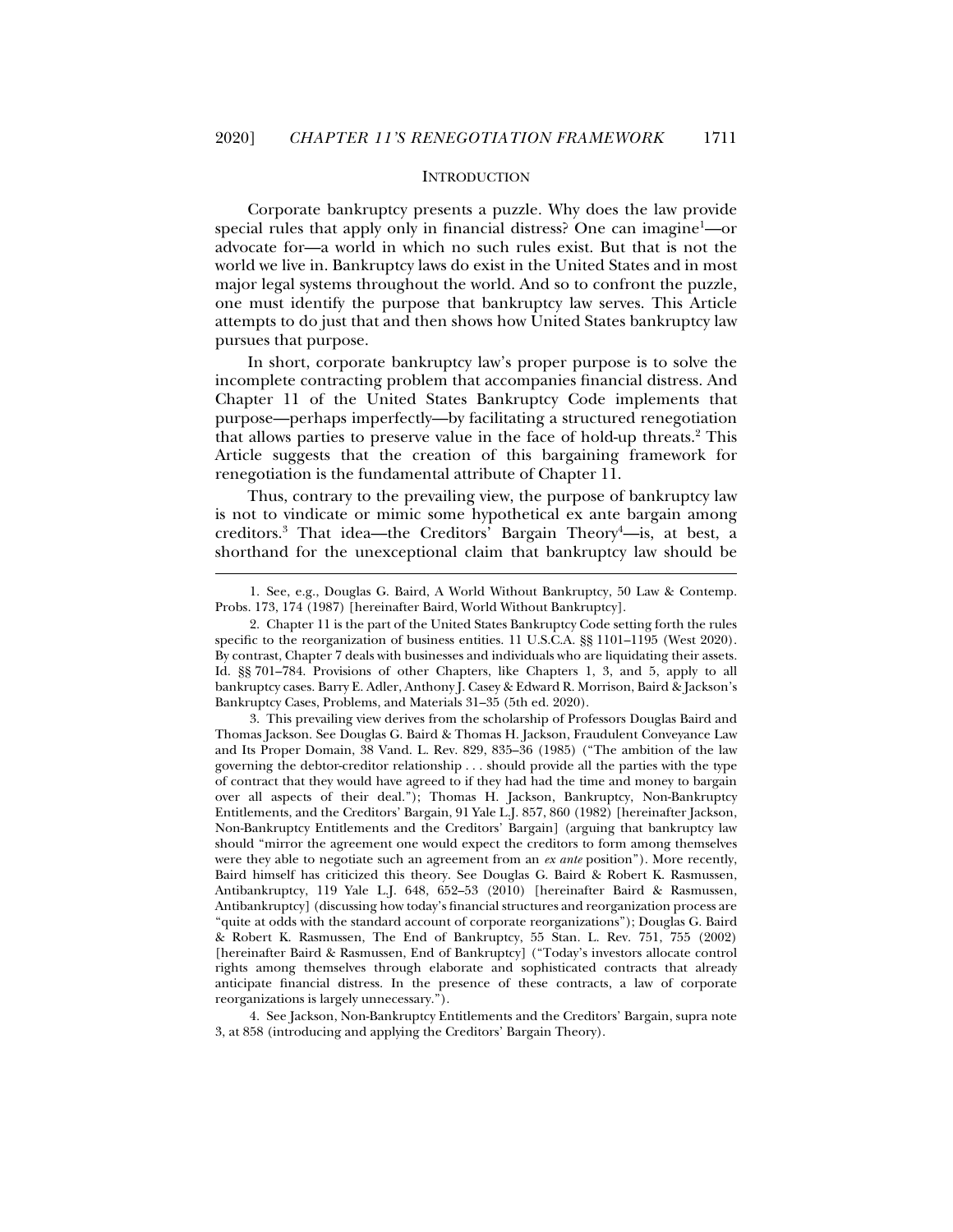efficient. In a hypothetical world of perfect information, zero transaction costs, and rational behavior, the interested parties (assuming one can define that category) would agree to efficient rules. But that is a truism that applies to almost any efficiency problem in law. All-knowing rational actors will always bargain to the efficient outcome when bargaining costs are zero.5

But what should the law do when bargaining costs are *high* and information is *limited*? That is the bankruptcy question. Or, to be a little more precise, what should the law do when a particular set of relationships repeatedly presents the same problem of high bargaining costs and limited information? To that question, the hypothetical bargain is not responsive. It assumes perfect information and zero bargaining costs in a world where neither can ever be achieved. In a sense, the parties cannot write a complete contract because of uncertainty, and the Creditors' Bargain Theory responds by instructing lawmakers—who face the same uncertainty—to write a complete contract for them. $6$ 

Even worse, the Creditors' Bargain framework often leads scholars to focus on the wrong questions. For example, by focusing attention on the initial bargain, the framework attracts reform proposals designed to bring all creditors to the  $ex$  ante bargaining table.<sup>7</sup> But the real problem for any bankruptcy contract—or legislation—is not in convening the bargainers. It is in dealing ex post with the incomplete terms those parties actually drafted. This is a classic problem in law,<sup>8</sup> and the Creditors' Bargain Theory distracts from its importance.<sup>9</sup>

 <sup>5.</sup> Ronald H. Coase, The Problem of Social Cost, 3 J.L. & Econ. 1, 15 (1960) ("[I]f such market transactions are costless, such a rearrangement of rights will always take place if it would lead to an increase in the value of production.").

 <sup>6.</sup> See Jackson, Non-Bankruptcy Entitlements and the Creditors' Bargain, supra note 3, at 860 (explaining that the Creditors' Bargain approach involves "view[ing] bankruptcy as a system designed to mirror the agreement one would expect the creditors to form among themselves were they able to negotiate such an agreement from an *ex ante* position").

 <sup>7.</sup> See, e.g., Barry E. Adler & Marcel Kahan, The Technology of Creditor Protection, 161 U. Pa. L. Rev. 1773, 1794–809 (2013) (proposing a mechanism to facilitate remedies against third parties); Robert K. Rasmussen, Debtor's Choice: A Menu Approach to Corporate Bankruptcy; 71 Tex. L. Rev. 51, 100–11 (1992) [hereinafter Rasmussen, A Menu Approach to Corporate Bankruptcy] (offering a menu system to facilitate investor assent); Alan Schwartz, Bankruptcy Workouts and Debt Contracts, 36 J.L. & Econ. 595, 630–31 (1993) (advocating for private resolutions in place of mandatory rules); David A. Skeel, Jr., Rethinking the Line Between Corporate Law and Corporate Bankruptcy, 72 Tex. L. Rev. 471, 524–25 (1994) (arguing for state law systems to encourage private ordering).

 <sup>8.</sup> In contract law it leads to incomplete contracts. Ian Ayres & Robert Gertner, Filling Gaps in Incomplete Contracts: An Economic Theory of Default Rules, 99 Yale L.J. 87, 92– 93 (1989) [hereinafter Ayres & Gertner, Filling Gaps]; Oliver Hart & John Moore, Incomplete Contracts and Renegotiation, 56 Econometrica 755, 756 (1988). In public law it leads to vague standards. Louis Kaplow, Rules Versus Standards: An Economic Analysis, 42 Duke L.J. 557, 562–63 (1992).

 <sup>9.</sup> Similarly, the framework attracts projects attempting to predict what creditors have or would have agreed to. That is not a relevant inquiry. See infra section I.D.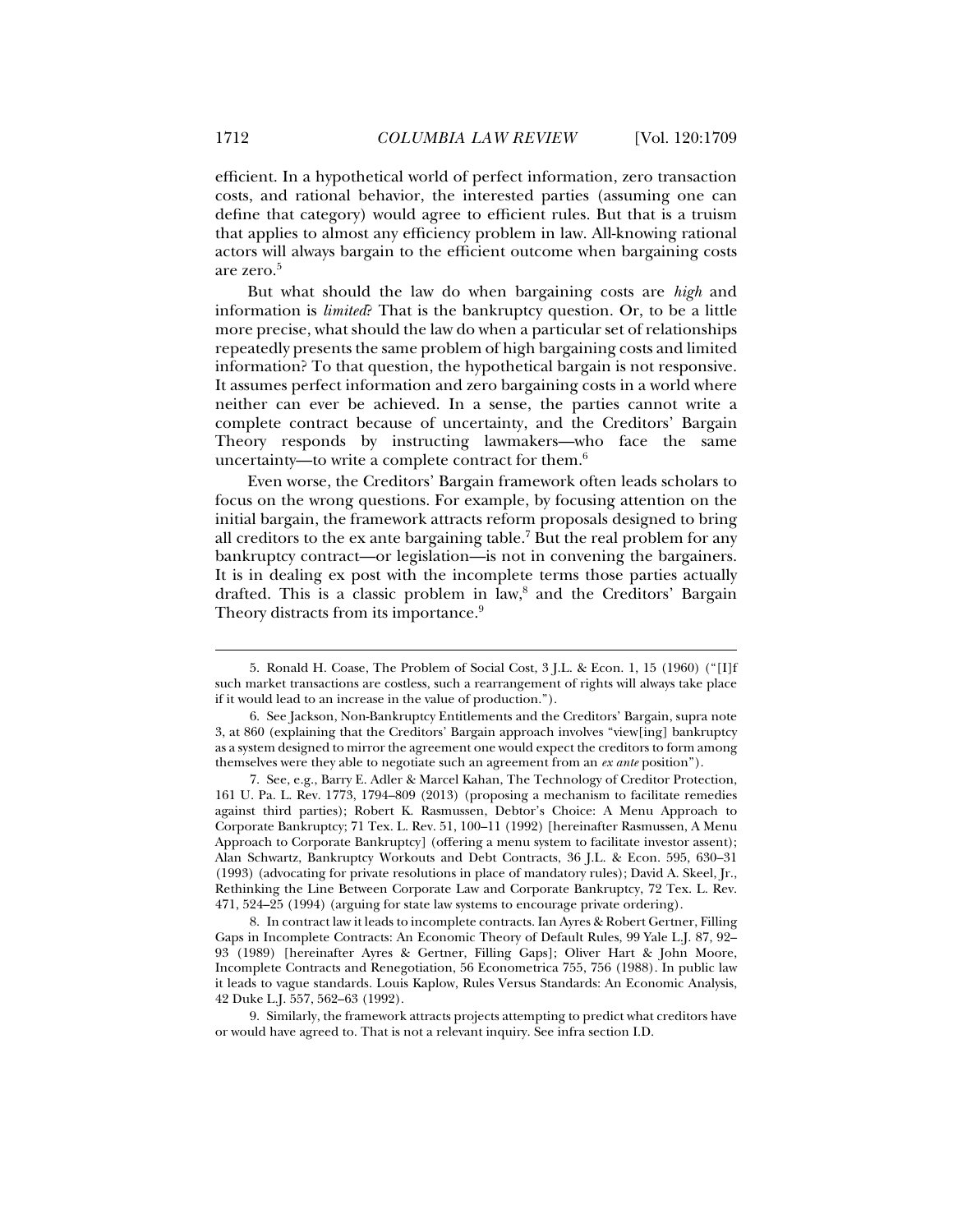The Creditors' Bargain Theory has also nurtured the fallacy that bankruptcy law is primarily about preserving nonbankruptcy entitlements.<sup>10</sup> This idea—the *Butner* Principle<sup>11</sup>—is a corollary to the Creditors' Bargain Theory and is often viewed as an additional source from which to derive bankruptcy's core purpose.12 But this gets things wrong. The

j

 11. Baird and Jackson coined the term by "grabbing onto a phrase from an otherwise forgettable Supreme Court case [*Butner v. United States*]." Thomas H. Jackson, A Retrospective Look at Bankruptcy's New Frontiers, 166 U. Pa. L. Rev. 1867, 1872 (2018) [hereinafter Jackson, A Retrospective Look] (citing Butner v. United States, 440 U.S. 48 (1979)). The Court's opinion in *Butner* presented a rather vanilla canon of textualist interpretation: The Bankruptcy Code only includes provisions that are found in or implied by its text. *Butner*, 440 U.S. at 54–55. Baird and Jackson consciously transformed this idea into a broader normative statement of a core bankruptcy principle. See Jackson, A Retrospective Look, supra, at 1872–73 & n.18.

 12. For the original formations of the *Butner* Principle, see Thomas H. Jackson, The Logic and Limits of Bankruptcy Law 20–33 (1986) [hereinafter Jackson, Logic and Limits] (explaining the justification for respecting nonbankruptcy entitlements); Douglas G. Baird & Thomas H. Jackson, Corporate Reorganizations and the Treatment of Diverse Ownership Interests: A Comment on Adequate Protection of Secured Creditors in Bankruptcy, 51 U. Chi. L. Rev. 97, 110 (1984) [hereinafter Baird & Jackson, Corporate Reorganizations] (noting that bankruptcy is primarily focused on "recognizing nonbankruptcy entitlements"); Jackson, Non-Bankruptcy Entitlements and the Creditors' Bargain, supra note 3, at 859–60. On its predominance as a core theory, see Barry E. Adler, The Questionable Axiom of *Butner v. United States*, *in* Bankruptcy Law Stories 11, 11 (Robert K. Rasmussen ed., 2007) (questioning the principle's place as an "uncontested axiom" (quoting Douglas G. Baird, Bankruptcy's Uncontested Axioms, 108 Yale L.J. 573 (1998))); Kenneth M. Ayotte & David A. Skeel Jr, Bankruptcy Law as a Liquidity Provider, 80 U. Chi. L. Rev. 1557, 1565 (2013) (describing the principle as the second element of the theoretical foundation of corporate bankruptcy); David Gray Carlson, Bankruptcy Theory and the Creditors Bargain, 61 U. Cin. L. Rev. 453, 466 (1992) (critiquing the principle); Jackson, A Retrospective Look, supra note 11, at 1872–73 (identifying the *Butner* Principle as the starting point that brought clarity to the Creditors' Bargain Theory); Melissa B. Jacoby & Edward J. Janger, Ice Cube Bonds: Allocating the Price of Process in Chapter 11 Bankruptcy, 123 Yale L.J. 862, 892 (2014) [hereinafter Jacoby & Janger, Ice Cube Bonds] (proposing a system with "careful attention to the scope of non-bankruptcy entitlements"); Melissa B. Jacoby & Edward J. Janger, Tracing Equity: Realizing and Allocating Value in Chapter 11, 96 Tex. L. Rev. 673, 682–83, 734 (2018) [hereinafter Jacoby & Janger, Tracing Equity] (deriving bankruptcy's core principles by tracing creditors' state-law entitlements); Ronald J. Mann, Bankruptcy and the Entitlements of the Government: Whose Money Is It Anyway?, 70 N.Y.U. L. Rev. 993, 1000 (1995) (presenting a bankruptcy theory that "starts from entitlements of the parties that exist before the bankruptcy system comes into play"); Bruce A. Markell, Fair Equivalents and Market Prices: Bankruptcy Cramdown Interest Rates, 33 Emory Bankr. Devs. J. 91, 127 (2016) (deriving cramdown rules from nonbankruptcy entitlements); Charles W. Mooney, Jr., A Normative Theory of Bankruptcy Law: Bankruptcy as (Is) Civil Procedure*,* 61 Wash. & Lee L. Rev. 931, 934 (2004) ("[B]ankruptcy law should exist, essentially, in order to serve the interests of the holders of nonbankruptcy legal entitlements."); Juliet M. Moringiello, When Does Some Federal Interest Require a Different Result?: An Essay on the Use and Misuse of *Butner v. United States*, 2015 U. Ill. L.

 <sup>10. &</sup>quot;Nonbankruptcy entitlements" refers to rights that parties have when bankruptcy law does not apply. These rights exist by operation of statute, contract, or any other source of law unconnected with the bankruptcy system. Jackson, Non-Bankruptcy Entitlements and the Creditors' Bargain, supra note 3, at 858 & n.8.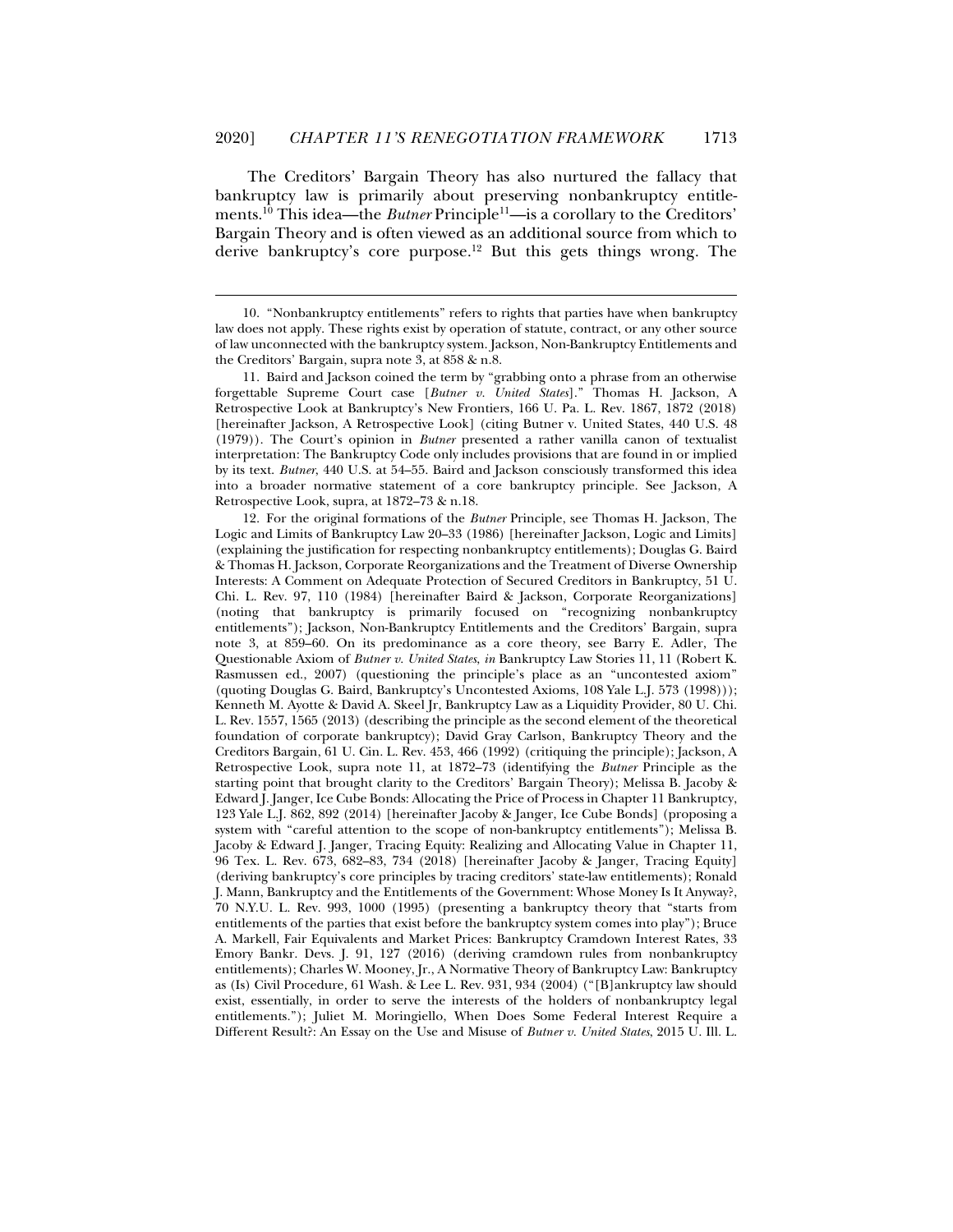bankruptcy system functions almost exclusively by doing the opposite of what the *Butner* Principle instructs—it achieves its purpose by directly interfering with nonbankruptcy entitlements.

This fallacy—that the *Butner* Principle is fundamental to bankruptcy theory—arises, perhaps, from a misunderstanding of bankruptcy's efficiency goal. An efficient bankruptcy law should create more value than it destroys, accounting for consequences in and out of bankruptcy. That requires a balancing of effects across all states of the world, but it does not require any *special* protection for nonbankruptcy entitlements. In short, bankruptcy law should not be put into effect unless it creates net value.<sup>13</sup>

All of this is to say, the law-and-economics theory of corporate bankruptcy needs to be restated. Though many scholars and lawyers invoke the Creditors' Bargain Theory and the *Butner* Principle, very few rely on the truth of their substance. The building blocks of a new theory can be found in much of today's bankruptcy scholarship, which usually advocates general efficiency goals,<sup>14</sup> often notes the importance of ex post bargaining,15 and sometimes emphasizes the importance of procedure over substance.16 Many scholars and lawyers also agree—at least

 14. See Ayotte & Skeel, supra note 12, at 1566 (invoking the Creditors' Bargain Theory but advocating a general "Efficiency Principle").

Rev. 657, 665 (noting the iconic stature of the principle and that it has been cited thousands of times).

 <sup>13.</sup> If *Butner* is read to present this efficiency concept, it is a circular direction that bankruptcy law should pursue its efficiency purpose (by altering nonbankruptcy rights) only when it is efficient to do so. Jackson, A Retrospective Look, supra note 11, at 1872 n.18 (noting that the principle yields to "a clearly defined bankruptcy-related reason for doing so" (emphasis omitted)); see also Robert E. Scott, Through Bankruptcy with the Creditors' Bargain Heuristic, 53 U. Chi. L. Rev. 690, 692 (1986) ("The cornerstone of this [creditors' bargain heuristic] is the normative claim that pre-bankruptcy entitlements should be impaired in bankruptcy only when necessary to maximize net asset distributions to the creditors as a group . . . .").

 <sup>15.</sup> See G. Eric Brunstad, Jr. & Mike Sigal, Competitive Choice Theory and the Broader Implications of the Supreme Court's Analysis in *Bank of America v. 203 North LaSalle Street Partnership*, 54 Bus. Law. 1475, 1483–85 (1999) (noting bankruptcy creates "a better decision-making environment"); Daniel J. Bussel & Kenneth N. Klee, Recalibrating Consent in Bankruptcy, 83 Am. Bankr. L.J. 663, 669 (2009) (arguing bankruptcy alters nonbankruptcy rights to facilitate consent); Diane Lourdes Dick, The Chapter 11 Efficiency Fallacy, 2013 BYU L. Rev. 759, 766 (2013) [hereinafter Dick, Efficiency Fallacy] (noting but critiquing the common view that bankruptcy law facilitates efficient renegotiation); Omer Tene, Revisiting the Creditors' Bargain: The Entitlement to the Going-Concern Surplus in Corporate Bankruptcy Reorganizations, 19 Bankr. Devs. J. 287, 396 (2003) (arguing that bankruptcy should provide a platform for negotiation).

 <sup>16.</sup> See Pamela Foohey, *Jevic*'s Promise: Procedural Justice in Chapter 11, 93 Wash. L. Rev. Online 128, 128–29 (2018) (discussing the importance of process in ensuring that bankruptcy law does not "disregard[] the interests and voices of parties *en masse*, potentially subverting the very tenet of value maximization"); Mooney, supra note 12, at 934–35 (providing an overview of a "procedure theory" of bankruptcy law).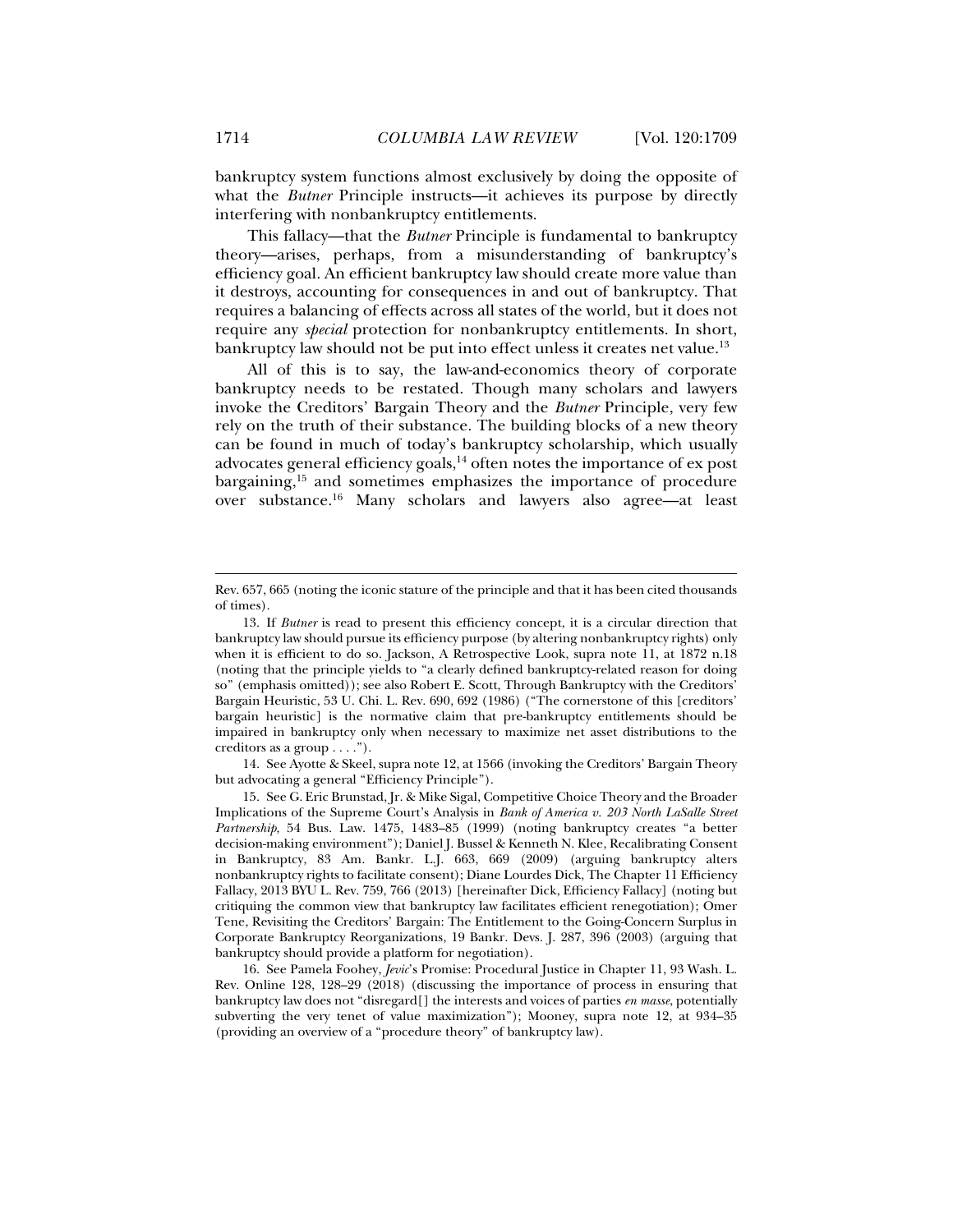implicitly—that corporate bankruptcy has something to do with facilitating ex post cooperation among stakeholders.<sup>17</sup>

This Article does not depart from the current literature on these basic points. The challenge is in clearing away the distracting brush of old theories to discover a full and proper theory. Thus, this Article presents and justifies the New Bargaining Theory of corporate bankruptcy and demonstrates that Chapter 11's renegotiation framework is consistent with a rough attempt to implement that theory.

This Article presents two claims, one normative and one descriptive. The normative claim is that bankruptcy's proper purpose is to solve a specific contracting failure. That failure arises because financial distress presents uncertainty that is not contractible.18 For a business firm, financial distress involves too many parties with strategic bargaining incentives and too many contingencies for the firm and its creditors to define a set of rules for every scenario. Moreover, the terms the parties do contract for will often be unenforceable because the relevant contingencies are impossible to verify to a court.<sup>19</sup> Incomplete contracts therefore govern a firm's various relationships when distress arises.<sup>20</sup> The parties in those relationships can then take advantage of the incompleteness to extract individual gains from each other—to hold each other up. Any party who has specifically invested in its relationship with the debtor is vulnerable to this hold-up threat. $21$ 

The problem cannot be solved by ex ante rules—in a contract or in a statute.<sup>22</sup> Indeed, the issue arises precisely because no one can write such rules. This is a familiar problem, but the law treats it differently in the bankruptcy context. And for good reason. The noncontractible uncertainty associated with financial distress is a recurring characteristic across all firms. Where every relationship of a certain type is incomplete and requires judicial intervention upon the occurrence of the same event,

 <sup>17.</sup> See Alan Schwartz, A Contract Theory Approach to Business Bankruptcy, 107 Yale L.J. 1807, 1808 (1998) [hereinafter Schwartz, Contract Theory] (stating that bankruptcy solves a coordination problem). Baird sometimes describes bankruptcy as a solution to the collective action problem facing creditors racing after assets. E.g., Douglas G. Baird, Loss Distribution, Forum Shopping, and Bankruptcy: A Reply to Warren, 54 U. Chi. L. Rev. 815, 827 (1987) [hereinafter Baird, Loss Distribution]. Subsequent scholarship has, however, shown that bankruptcy reaches far beyond that problem. See infra section I.A.

 <sup>18.</sup> See infra section II.A.

 <sup>19.</sup> See Ayres & Gertner, Filling Gaps, supra note 8, at 92–93 (noting that contracts can be incomplete because of the costs associated with verifying to a court that a contingency has occurred).

 <sup>20.</sup> Hart & Moore, supra note 8, at 756 (describing the incomplete contract problem).

 <sup>21.</sup> Oliver Hart, Incomplete Contracts and Control, 107 Am. Econ. Rev. 1731, 1733 (2017) (describing the hold-up problem); see also Hart & Moore, supra note 8, at 757 (describing issues of "lock-in" after the parties have made initial investments pursuant to a contract).

 <sup>22.</sup> See infra section II.A.2.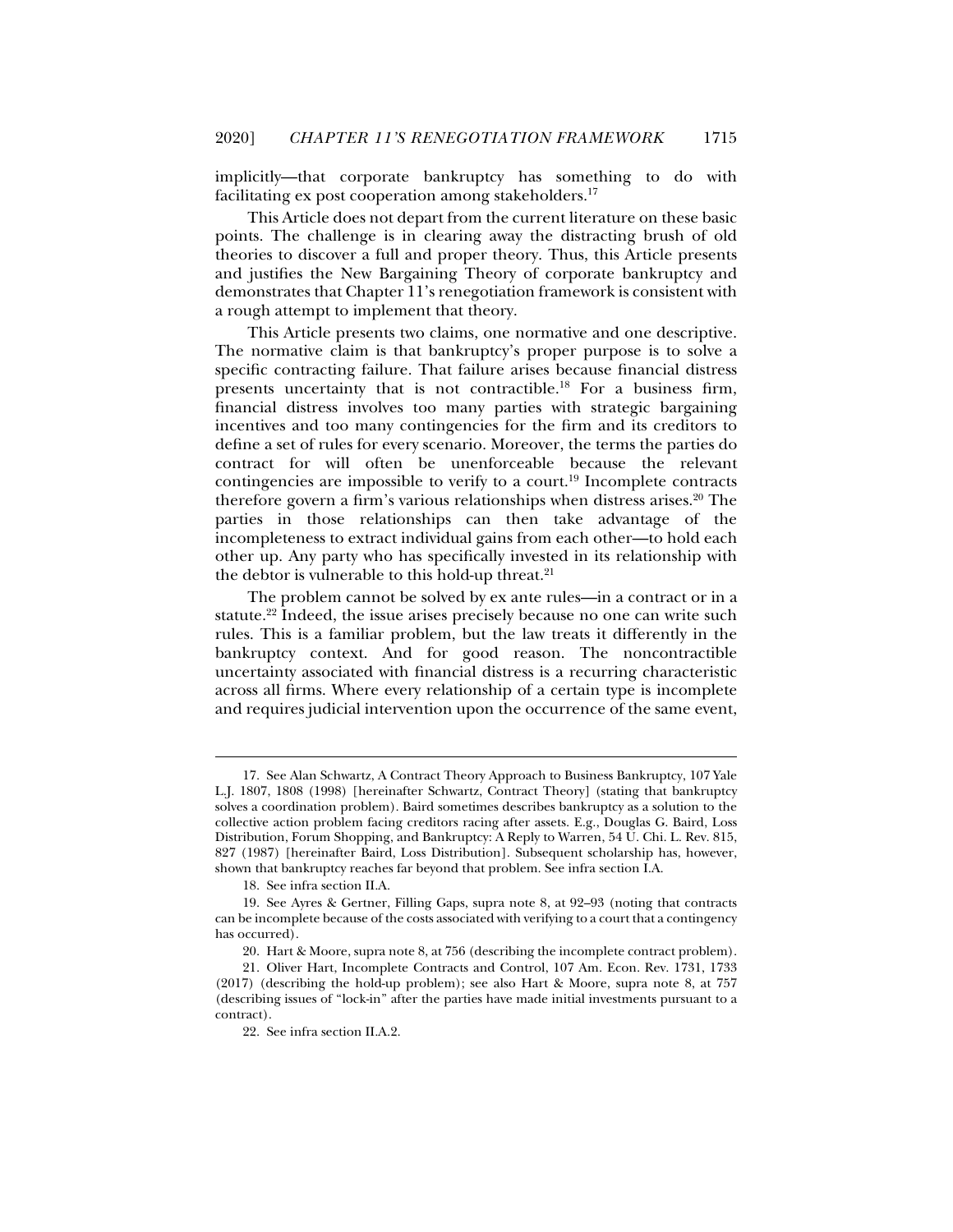a uniform bankruptcy system that deals with those relationships will produce consistency, efficiency, and market predictability.23

The descriptive claim of this Article is that Chapter 11 is an attempt albeit an imprecise one—at such a system. $24$  It creates a renegotiation framework designed to minimize the parties' ability and incentives to hold each other up. The framework imposes judicial oversight and substantive outer limits on the parties' decisions. It also allocates power over certain decisions to one party while subjecting the exercise or removal of that power to evidentiary burdens, pricing mechanisms, and other conditions targeted at proving the absence of hold-up behavior. The initial allocation of power and conditions is based on the perceived likelihood that the decision in question is subject to incomplete contracting and hold-up problems. In light of substantive uncertainty, the system relies mostly on procedural protections, giving judges wide discretion to define the bargaining parameters while leaving most substantive decisions to ex post bargaining among the parties. In a sense, the law puts in place guardrails that give the parties room to bargain while keeping them from taking positions that veer toward extreme hold up.

Bankruptcy law, then, is not about mimicking a hypothetical bargain. It is about facilitating an actual bargain. This is the New Bargaining Theory of corporate bankruptcy stated generally. Consistent with this theory, Chapter 11 implements a renegotiation framework to facilitate ex post bargaining.25 This Article provides specifics on this theory and demonstrates that questions of cramdown, executory contracts, forum shopping, the automatic stay, third-party releases, intercreditor agreements, priority rules, and the like can all be understood and explained by a proper application of the New Bargaining Theory.

Two key features are worth highlighting now: First, ex post bargaining is front and center. That is where bankruptcy law happens. To be clear, the New Bargaining Theory does not reject the idea of ex ante efficiency. An efficient bankruptcy system is focused on solving the ex post problem if, but only if, it can do so without creating bigger problems in other states of the world. This focus presents a meaningful limitation on the implementation of any bankruptcy measure.<sup>26</sup> Second, Chapter 11's renegotiation framework relies heavily on judicial discretion and procedural measures that facilitate the ex post bargain. $27$  Substantive measures—including value redistribution and deviations from nonbankruptcy priority—do, however, come into play to facilitate the

 <sup>23.</sup> See infra section II.B.

 <sup>24.</sup> See infra Part III.

 <sup>25.</sup> See infra Part III.

 <sup>26.</sup> See infra sections II.C, III.C.

 <sup>27.</sup> See infra section II.B.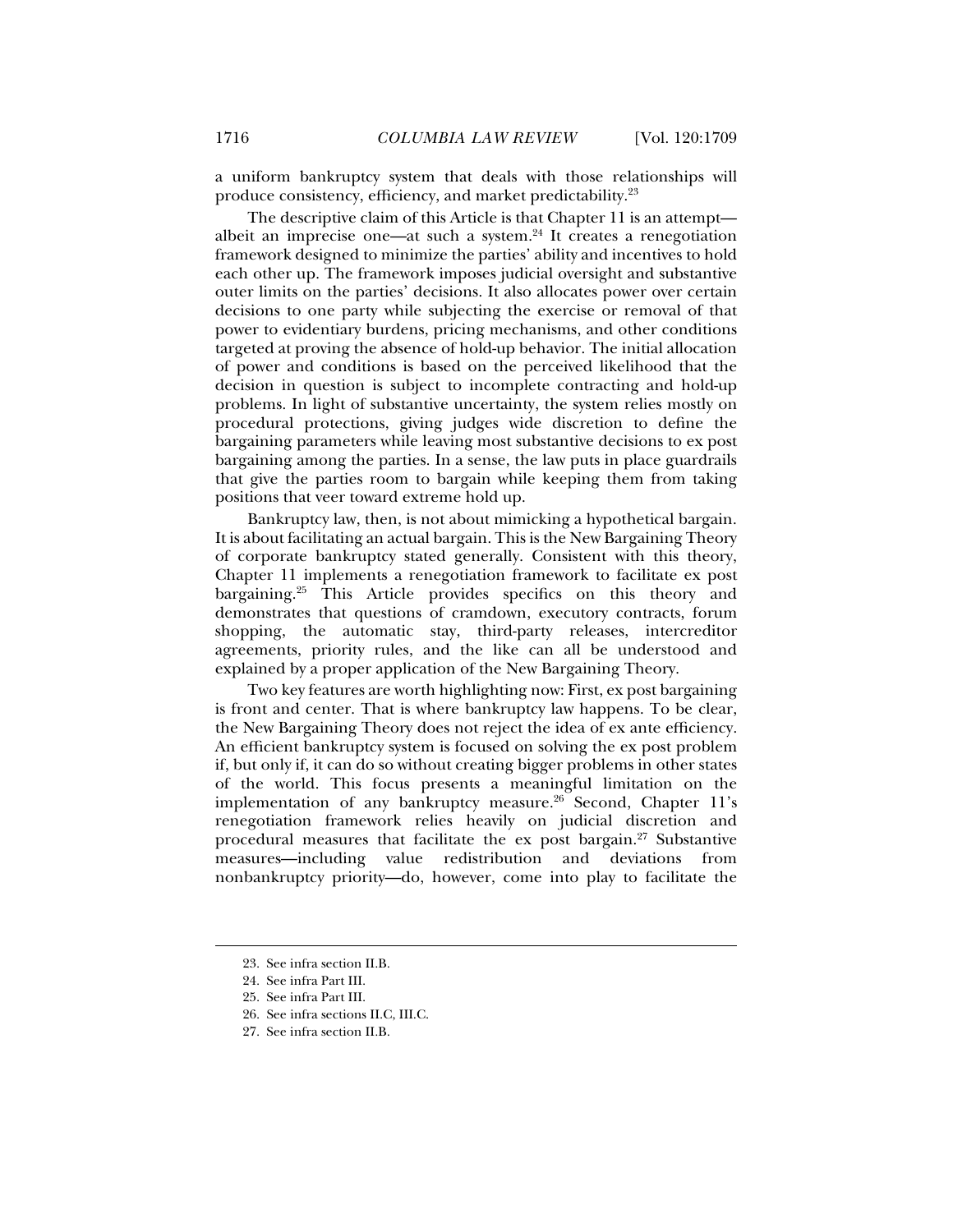bargain by realigning incentives or minimizing distortions that might otherwise occur.28

Notably, this Article does not claim that Chapter 11 operates perfectly—judicial error and misaligned incentives do exist. But the New Bargaining Theory coherently explains the major aspects of Chapter 11 and reveals the questions necessary to assess whether it achieves its purpose. For example, it provides insight into Chapter 11's proper scope. Because the potential for hold up arises when parties have made investments specific to relationships that involve or link in some way to the going-concern value of the debtor, $29$  Chapter 11 should focus exclusively on regulating ex post behavior that might take advantage of those relationship-specific investments.

This Article proceeds in four Parts. Part I explores the usefulness and shortcomings of the Creditors' Bargain Theory, the *Butner* Principle, and other heuristics that have been used to describe the core purpose of bankruptcy law. Part II provides the foundation for the New Bargaining Theory of corporate bankruptcy. Part III describes Chapter 11's renegotiation framework. Part IV demonstrates the usefulness of this emerging theory by applying it to current issues of debate in bankruptcy law.

#### I. MOVING BEYOND THE CREDITORS' BARGAIN

An interesting shift has happened in corporate bankruptcy scholarship. Scholars widely and routinely invoke the Creditors' Bargain Theory and the *Butner* Principle as the foundational principles of corporate bankruptcy,30 but virtually none of those scholars believe that the theory or the principle is normatively or descriptively correct. Indeed, most corporate bankruptcy scholars point to the Creditors' Bargain Theory and the *Butner* Principle as their analytical foundation, but they then criticize aspects of the theory and proceed to build their analysis on

 <sup>28.</sup> See infra Part III.

 <sup>29.</sup> Going-concern value generally refers to the value derived from keeping an enterprise together. See Baird & Rasmussen, End of Bankruptcy, supra note 3, at 758 ("We have a going-concern surplus . . . only to the extent that there are assets that are worth more if located within an existing firm. If all the assets can be used as well elsewhere, the firm has no value as a going concern."). Thus, a firm has positive going-concern value when the whole of the business is worth more than the sum of its separate parts. Id. A firm without going-concern value is one that should be liquidated because its assets can be put to more valuable use elsewhere. See id.

 <sup>30.</sup> See Douglas G. Baird, Priority Matters: Absolute Priority, Relative Priority, and the Costs of Bankruptcy, 165 U. Pa. L. Rev. 785, 792 n.21 (2017) [hereinafter Baird, Priority Matters] ("Framing the question as one about the hypothetical ex ante bargain among investors has been the standard trope in reorganization scholarship ever since Jackson introduced the creditors' bargain model in the early 1980s."); id. at 789 (noting the goal of reorganization is to "respect the nonbankruptcy bargain among the investors").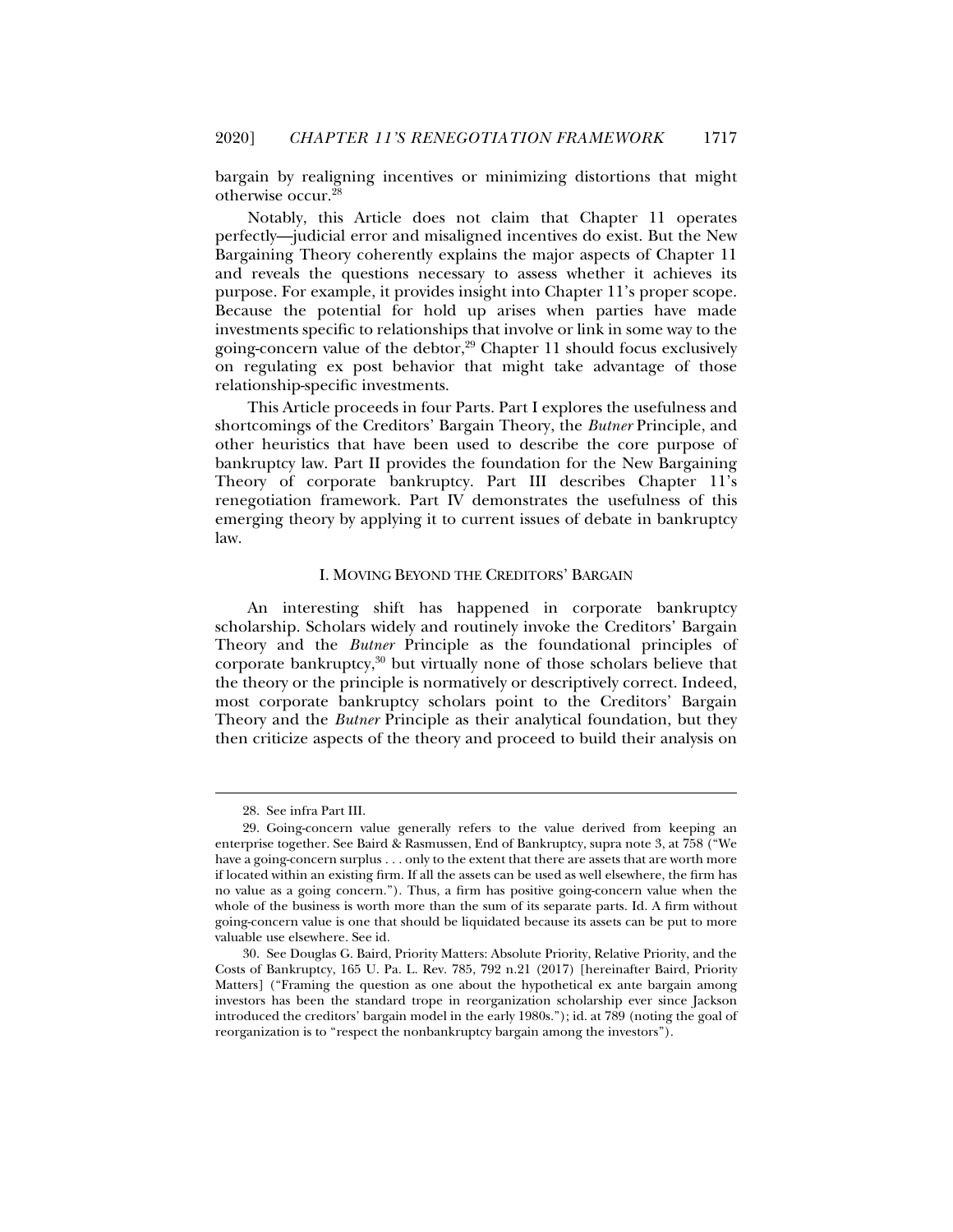a more generic efficiency foundation.31 The result is that when scholars invoke the Creditors' Bargain, they convey little more than a general commitment to an efficiency analysis of bankruptcy.32

This Part reflects on the initial appeal of the Creditors' Bargain Theory and the *Butner* Principle and then identifies their theoretical shortcomings. While the *Butner* Principle is often referred to as a quintessential part of the Creditors' Bargain Theory,<sup>33</sup> this Part attempts to disentangle the two ideas. It argues that the Creditors' Bargain Theory was a useful analytical tool for demonstrating certain important principles but never provided a complete theory to explain the purpose, reach, or limitations of a corporate bankruptcy system. The *Butner* Principle, in contrast, was at best a misunderstood shorthand for the idea that bankruptcy law should be efficient and limited in scope. In application it provides little guidance and instead draws scholars and courts to misleading and circular inquiries.

Corporate bankruptcy scholars have also developed a series of additional heuristics and rules of thumb to further explain or supplement the Creditors' Bargain Theory. The leading ones include the sole-owner

 <sup>31.</sup> See, e.g., Ayotte & Skeel, supra note 12, at 1566 (invoking the Creditors' Bargain Theory but rejecting what they call the "Normative Butner Principle" and suggesting an "Efficiency Principle" instead); Foohey, supra note 16, at  $128-29$  & n.5 (suggesting the existing focus on efficiency gives too little consideration to issues of procedural justice); Moringiello, supra note 12 , at 665 (criticizing some courts' extension of the *Butner* Principle to distributional questions); Randal C. Picker, Voluntary Petitions and the Creditors' Bargain, 61 U. Cin. L. Rev. 519, 525–26 (1992) (noting general skepticism regarding the Creditors' Bargain Theory as a positive theory of bankruptcy law); Rasmussen, A Menu Approach to Corporate Bankruptcy, supra note 7, at 55–56 & n.7 (criticizing the Creditors' Bargain Theory for overemphasizing the importance of nonbankruptcy entitlements); Mark J. Roe & Frederick Tung, Breaking Bankruptcy Priority: How Rent-Seeking Upends the Creditors' Bargain, 99 Va. L. Rev. 1235, 1269 (2013) (noting that the Creditors' Bargain Theory does not match reality on the ground); Yaad Rotem, Pursuing Preservation of Pre-Bankruptcy Entitlements: Corporate Bankruptcy Law's Self-Executing Mechanisms, 5 Berkeley Bus. L.J. 79, 85–86 (2008) (emphasizing efficiency as a goal in preserving prebankruptcy entitlements and that "preservation is a second order goal"); Schwartz, Contract Theory, supra note 17, at 1809–10 (arguing that bankruptcy is just about increasing efficiency by solving a coordination problem); Scott, supra note 13, at 692 ("Nonetheless, [the Creditors' Bargain Theory] is only partially successful in rationalizing current bankruptcy law.").

Even Baird, one of the scholars who originally formulated the theory, has moved on from its original content. See Baird & Rasmussen, Antibankruptcy, supra note 3, at 652–53 (noting that actual bankruptcy practice is at odds with the Creditors' Bargain Theory); Baird & Rasmussen, End of Bankruptcy, supra note 3, at 755 (indicating that, because of economic and investment changes since the nineteenth century, traditional conceptions of bankruptcy law "no longer matter[] much").

 <sup>32.</sup> Notably, Professor Diane Lourdes Dick suggests that while efficiency is the general goal of bankruptcy law and scholarship, the prevailing reliance on neoclassical and other "outmoded" assumptions has doomed the enterprise to failure. Dick, Efficiency Fallacy, supra note 15, at 823.

 <sup>33.</sup> See, e.g., Ayotte & Skeel, supra note 12, at 1564–65 (referring to the *Butner* Principle as the "second element" (of two) of the Creditors' Bargain Theory).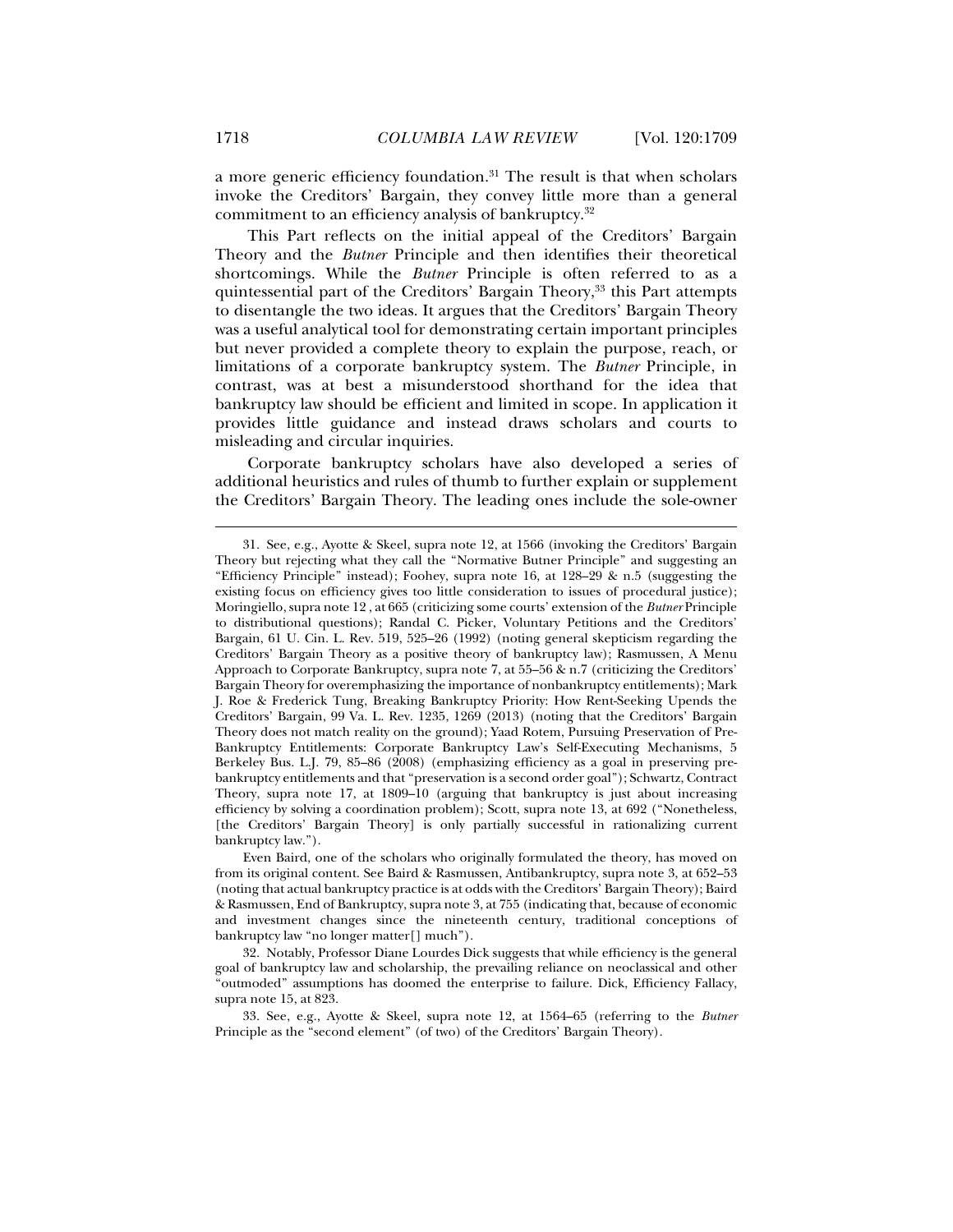principle34 and the rule of general averages.35 These are useful for understanding some aspects of the corporate bankruptcy system, but they are not successful in stating a unifying theory. The following subsections lay out the usefulness and limitations of the Creditors' Bargain Theory, the *Butner* Principle, and these other heuristics. But first, a word about collective action.

#### A. *The Collective Action Problem*

j

Part I's core claim is that the Creditors' Bargain Theory provides insufficient guidance in deriving a theory of corporate bankruptcy. It does have demonstrative utility, however, if there is an accompanying external theory of bankruptcy's purpose.

One obvious candidate for that external theory is the collective action problem. That is certainly where Professors Thomas Jackson and Douglas Baird often looked.36 Indeed, one pushback on this Article's critique might be that the original Creditors' Bargain Theory and the *Butner* Principle are not purpose theories themselves but are necessary limitations on a system that has a purpose of solving the collective action problem among creditors.

There is a lot going on in that statement, but it can be broken into two parts. First is the purpose definition. If one understands "collective action" to encompass the broad array of ex post bargaining and cooperation problems that arise from hold up associated with financial distress, then it is true that bankruptcy is aimed at solving that problem. And this Article explains why bankruptcy law should pursue that purpose and why the problem arises in the first place. That is not, however, the way that bankruptcy scholars define the "collective action problem." The existing literature cabins "collective action" to the narrow cooperation problem of general creditors self-interestedly racing to execute their

 <sup>34.</sup> The sole-owner principle suggests that the law should do what a single rational owner would do. See Jackson, Logic and Limits, supra note 12, at 12–13; infra note 94 and accompanying text.

 <sup>35.</sup> The rule of general averages is borrowed from admiralty law and, in the bankruptcy context, would dictate that stakeholders share costs and losses in proportion to the value of their stake. Thomas H. Jackson & Robert E. Scott, On the Nature of Bankruptcy: An Essay on Bankruptcy Sharing and the Creditors' Bargain, 75 Va. L. Rev. 155, 171 (1989).

 <sup>36.</sup> Baird, Loss Distribution, supra note 17, at 827 ("Jackson and I have asked *why* a parallel debt collection system is desirable at all. The answer, we assert, is the collective action problem."); Douglas G. Baird & Randal C. Picker, A Simple Noncooperative Bargaining Model of Corporate Reorganizations, 20 J. Legal Stud. 311, 311 (1991) (noting the traditional view that creditors face a collective action problem); Jackson, A Retrospective Look, supra note 11, at 1871 ("[The collective action problem] was, if you will, my 'eureka' moment. I could suddenly see a reason for a bankruptcy law apart from the fresh start for the individual."); see also Barry E. Adler, The Creditors' Bargain Revisited, 166 U. Pa. L. Rev. 1853, 1853–54 (2018) [hereinafter Adler, Creditors' Bargain Revisited] (describing Jackson's bargain theory as one about collective action).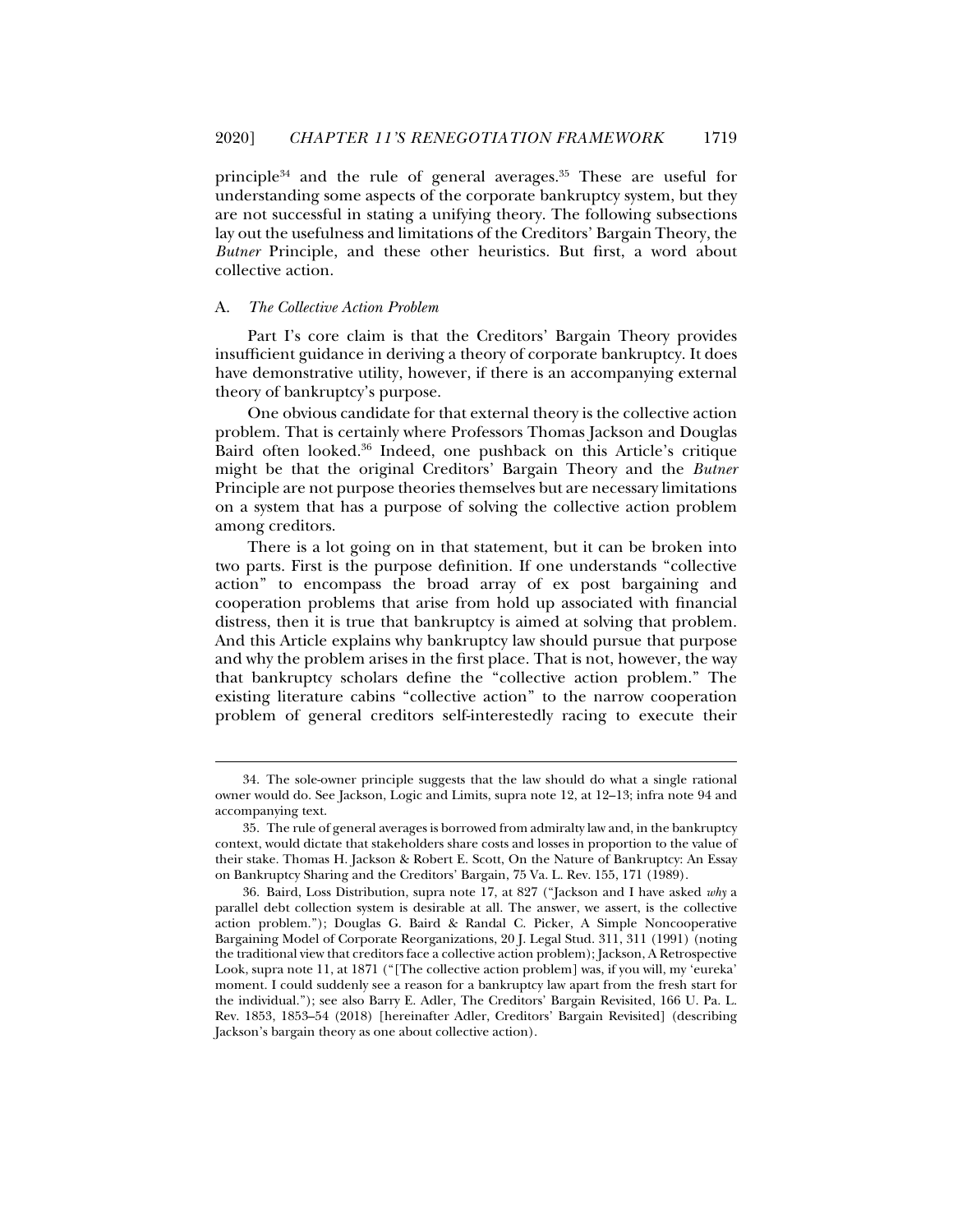claims on a debtor's assets. $37$  To this problem, the automatic stay is the most direct response.38

But corporate bankruptcy is much more than that. Financial distress presents a multitude of other ex post bargaining and cooperation problems, which bankruptcy law addresses. For example, Professors Baird and Randal Picker explain that distress presents a noncooperative bargaining problem among senior and junior creditors that is distinct from the "collective action problem."39 They note that to solve the bargaining problem, "[b]ankruptcy scholarship needs to go beyond examining the collective action problem faced by the residual owners of an insolvent firm."40 Likewise, Professors Baird and Robert Rasmussen describe bankruptcy's ex post coordination problem among sophisticated creditors as "quite at odds with the standard account" of the collective action problem.41 More recently, Professor Barry Adler distinguishes freeand-clear sales—which themselves solve a very specific cooperation problem<sup>42</sup>—from anything related to the "collective action problem."<sup>43</sup>

- 39. Baird & Picker, supra note 36, at 311–13, 322.
- 40. Id. at 349.

 42. Free-and-clear sales, which are provided for in 11 U.S.C. § 363(f), allow a debtor to sell some or all of its assets free of encumbrances. Thus, the buyer of the assets gets them "free and clear" of the claims against those assets. The claims must be fulfilled from the estate, which now consists of the proceeds of the sale. This solves the hold-up problem that arises when less than all creditors agree to release their claims against a debtor even when doing so would facilitate a value-maximizing sale. See infra text accompanying note 299.

 43. Adler, Creditors' Bargain Revisited, supra note 36, at 1864. Professor Alan Schwartz goes even further, claiming that financial distress does not present collective action problems. He argues that bankruptcy law should therefore focus exclusively on facilitating liquidity injections from creditors, preventing certain preferential or fraudulent transfers, implementing voting rules for restructuring, and policing auctions for misbehavior. Alan Schwartz, Bankruptcy Related Contracting and Bankruptcy Functions, *in* Research Handbook on Corporate Bankruptcy Law 363, 384–85 (Barry E. Adler ed., 2020) [hereinafter Schwartz, Contracting and Bankruptcy Functions]. Schwartz does not view any of these functions as addressing a coordination problem. See id. at 379 ("[C]oordination among creditors apparently is not a serious problem."). But all of them involve legal interventions to coordinate multiparty behavior and prevent opportunistic hold-up behavior. Voting rules, for example, are inherently addressed at coordination and are unnecessary where coordination is not a problem. The same is true of liquidity measures.

 <sup>37.</sup> See, e.g., Adler, Creditors' Bargain Revisited, supra note 36, at 1855 (describing a "potentially destructive creditor grab race" if a creditor "delayed its own action on the mere hope that the creditor would . . . agree to act collectively"); Baird & Picker, supra note 36, at 311–13, 322 ("The traditional view of bankruptcy law begins with the idea that diverse general creditors of a firm face a collective action problem when their corporate debtor becomes insolvent."); David A. Skeel, Jr. & George Triantis, Bankruptcy's Uneasy Shift to a Contract Paradigm, 166 U. Pa. L. Rev. 1777, 1778 (2018) (describing the "race to the courthouse" in response to financial distress in which "creditors as a whole would suffer").

 <sup>38. 11</sup> U.S.C. § 362 (2018); see also infra section III.B.2.

 <sup>41.</sup> Baird & Rasmussen, Antibankruptcy, supra note 3, at 653. Professors David Skeel and George Triantis have similarly concluded that collective action problems "are much less pressing" today and solving them no longer forms the central objective of bankruptcy. Skeel & Triantis, supra note 37, at 1817.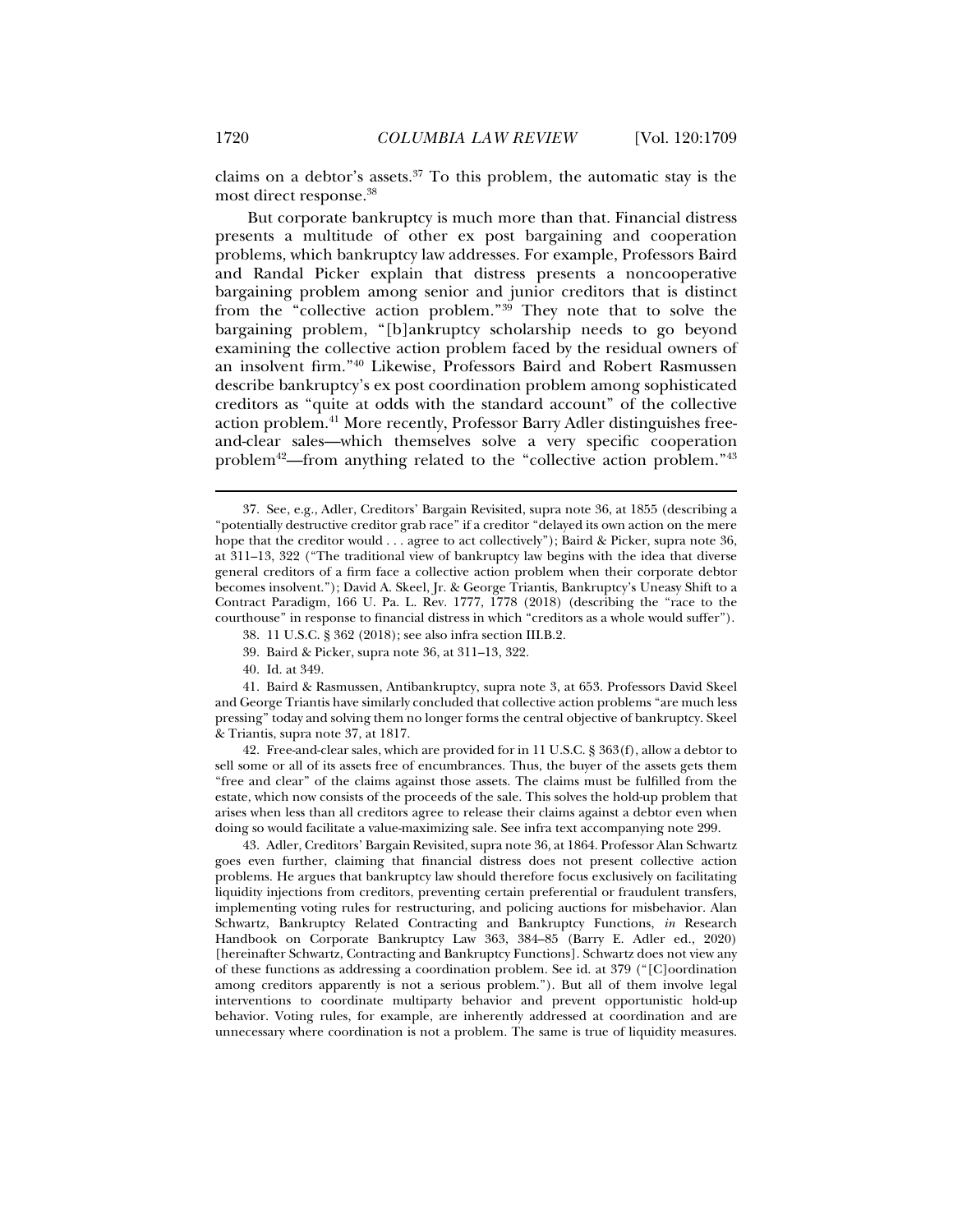Over the last three decades, bankruptcy law and scholarship have thus moved far beyond the idea of just solving a race to assets among general creditors.44 Today's bankruptcy debates focus on more complex bargaining and cooperation problems.45

Second, the statement above suggests a role for the Creditors' Bargain Theory and the *Butner* Principle in setting a limit on any bankruptcy theory. But, for reasons the next subsection states, the Creditors' Bargain Theory and the *Butner* Principle do not add meaningful limitations to any bankruptcy theory. The Creditors' Bargain model merely states that bankruptcy's purpose (whatever it is) should be efficient, and the *Butner* Principle merely states that this purpose should be its own limitation.

#### B. *The Creditors' Bargain Theory*

j

It is difficult today to separate the *Butner* Principle from the Creditors' Bargain Theory. They are often coupled together in bankruptcy law and scholarship, but they are distinct concepts.<sup>46</sup> The Creditors' Bargain Theory is a model whereby one "view[s] bankruptcy as a system designed to mirror the agreement one would expect the creditors to form among themselves were they able to negotiate such an agreement from an *ex ante*

See Ayotte & Skeel, supra note 12, at 1561, 1576. And preferences and auction misbehavior are forms of hold-up behavior that arise when traditional contracting cannot prevent them. As such, all of these functions fit squarely within the New Bargaining Theory of bankruptcy. Finally, Schwartz does not explain why bankruptcy law should focus on these coordination problems and not others beyond noting the preferences of creditors who lobbied for the 1898 and 1938 bankruptcy laws. Schwartz, Contracting and Bankruptcy Functions, supra, at 364. The theory Part II presents suggests that bankruptcy law should address all bargaining and cooperation problems arising from incomplete contracts, not just the ones historically favored by creditors.

 <sup>44.</sup> Douglas G. Baird, Arturo Bris & Ning Zhu, The Dynamics of Large and Small Chapter 11 Cases: An Empirical Study 5, 33 (Int'l Ctr. for Fin. at Yale Sch. of Mgmt., Working Paper No. 05-29, 2007), http://ssrn.com/abstract=866865 (on file with the *Columbia Law Review*) [hereinafter Baird et al., Chapter 11 Dynamics] (noting that most large business bankruptcies today are processes by which large institutional lenders—not ordinary general creditors—reach a deal with each other or effect a sale of the firm's assets and finding that typical small business bankruptcies do "nothing or close to nothing for ordinary general creditors").

 <sup>45.</sup> See, e.g., Kenneth Ayotte, Anthony J. Casey & David A. Skeel, Jr., Bankruptcy on the Side, 112 Nw. U. L. Rev. 255, 257–58 (2017) (modeling ex ante and ex post bargaining involved with intercreditor agreements); Kenneth Ayotte, Disagreement and Capital Structure Complexity, 49 J. Legal Stud. 1, 28–29 (2020) [hereinafter Ayotte, Disagreement] (modeling bargaining and cooperation among creditors who are part of a complex capital structure); Douglas G. Baird, Bankruptcy's Quiet Revolution, 91 Am. Bankr. L.J. 593, 593– 95 (2017) (examining the rise and bargaining dynamics of restructuring support agreements among stakeholders); Dick, Efficiency Fallacy, supra note 15, at 765 (examining negotiation and rent extraction in Chapter 11); Skeel & Triantis, supra note 37, at 1781–83 (noting the tension between ex ante and ex post bargaining in bankruptcy law).

 <sup>46.</sup> See supra note 33.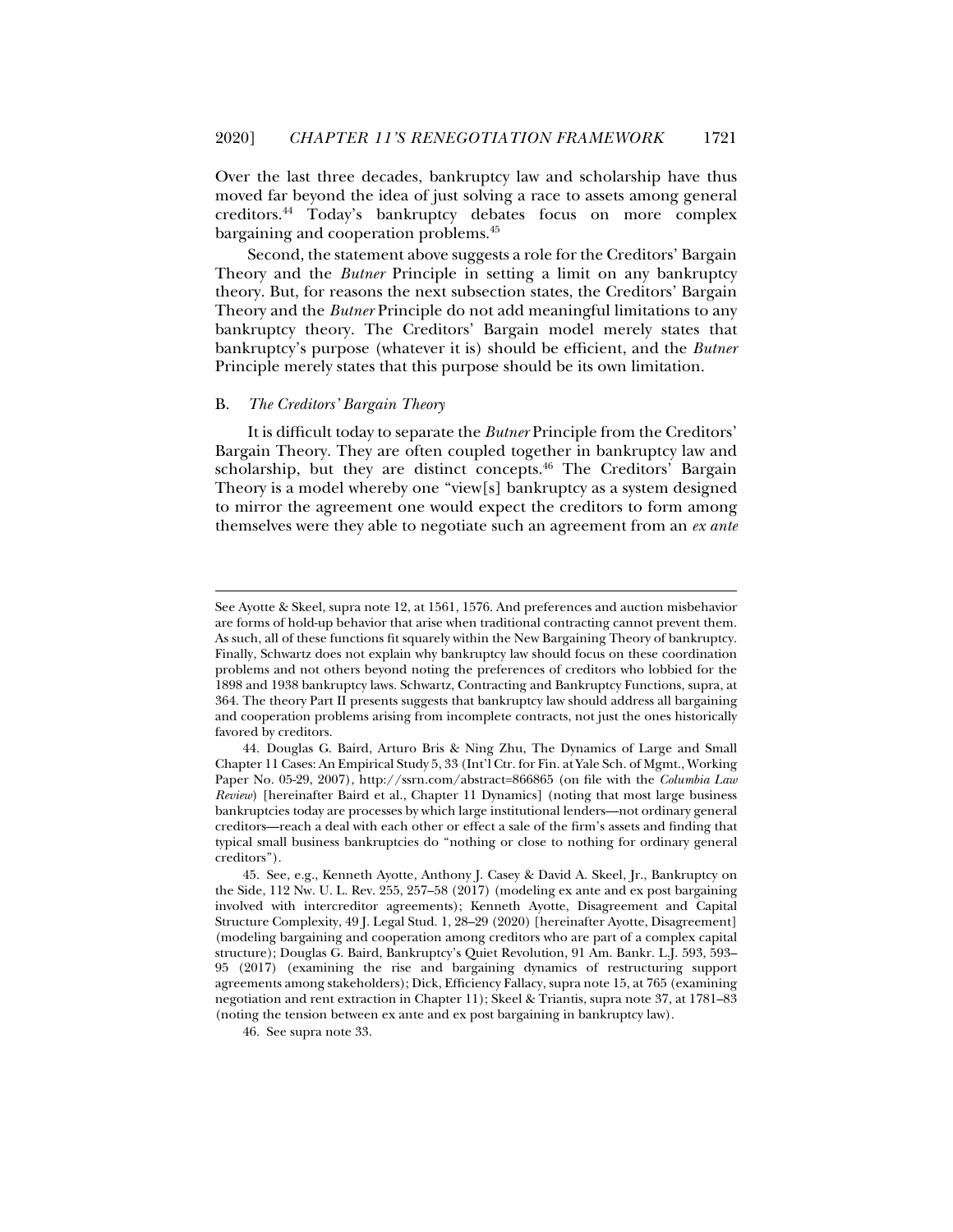position."47 The *Butner* Principle, in its most commonly cited form, provides that bankruptcy law should give special deference to—and avoid interfering with—entitlements and rights that are created by nonbankruptcy law.48

Nothing about the Creditors' Bargain Theory necessitates the *Butner* Principle. Nor is the *Butner* Principle helpful in understanding a hypothetical ex ante agreement among creditors. For this reason, this Article will refer to it as the "*Butner* Fallacy." Nonetheless, the *Butner* Fallacy has repeatedly been justified as a quintessential element of the Creditors' Bargain Theory.49 Indeed, the first articulation of the Creditors' Bargain Theory focused almost exclusively on explaining and justifying bankruptcy law's "substantial respect to non-bankruptcy entitlements."50

But—because they are separate concepts—this section will start by bracketing the *Butner* Fallacy and instead will explore the utility and limitations of the Creditors' Bargain Theory.

1. *Demonstrative Utility*. — The Creditors' Bargain model is useful in two ways. First, it helps demonstrate financial concepts and efficiency dynamics. Second, it provides rhetorical justification for bankruptcy law's interference with private ordering.

Starting with the financial concepts, the model demonstrates that ex post legal interventions will be priced into and can affect ex ante bargaining. In this way, a creditor who benefits from a legal intervention that redistributes ex post value may actually be worse off in other states of the world. For example, the Creditors' Bargain is often invoked for the following idea: Imagine all creditors bargaining with full information over the rules that will apply in bankruptcy. One can predict that they will first bargain for rules that expand the pie the most and then they will agree on prices and other methods to divide the surplus created by the expansion.<sup>51</sup> Another corollary prediction is that if one creditor proposes a rule that

 <sup>47.</sup> Jackson, Non-Bankruptcy Entitlements and the Creditors' Bargain, supra note 3, at 860.

 <sup>48.</sup> See, e.g., Ayotte & Skeel, supra note 12, at 1564–65 ("The second element of the Creditors' Bargain theory is the claim that resolution of common-pool problems . . . typically does not require altering the substantive values of those rights as established by nonbankruptcy law."); Baird & Jackson, Corporate Reorganizations, supra note 12, at 100 (stating that "[b]ankruptcy law should change a substantive nonbankruptcy rule only when doing so preserves the value of assets for the group of investors holding rights in them"); Jackson, Non-Bankruptcy Entitlements and the Creditors' Bargain, supra note 3, at 859 (providing that bankruptcy law "to date accord[s] substantial respect to non-bankruptcy entitlements").

 <sup>49.</sup> See supra note 12.

 <sup>50.</sup> Jackson, Non-Bankruptcy Entitlements and the Creditors' Bargain, supra note 3, at 859.

 <sup>51.</sup> See id. at 860–68 (describing the various incentives at play in the hypothetical bargain).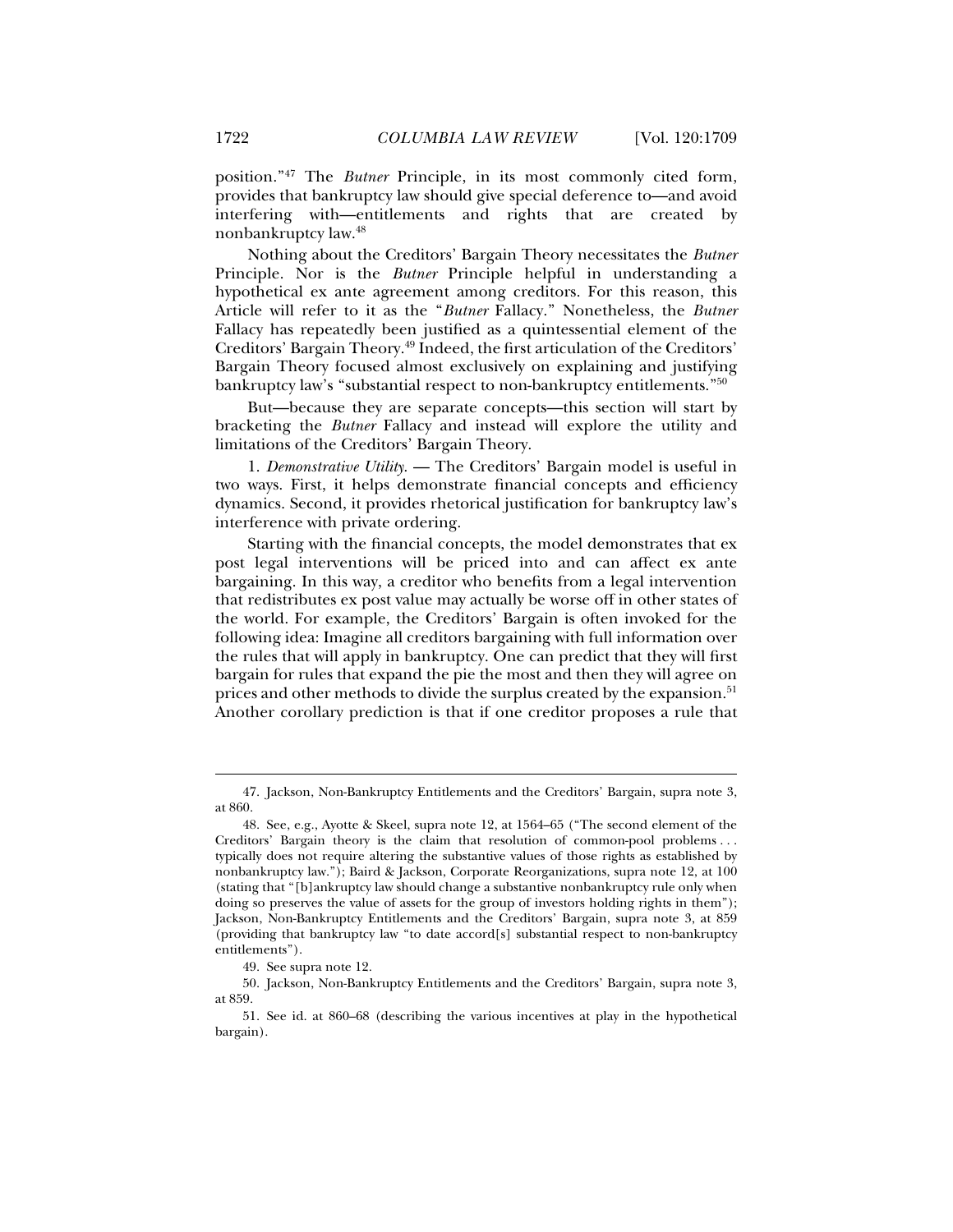will increase their share of the bankruptcy estate, other creditors will charge them an ex ante fee to offset that ex post distribution.52

This is a salient version of a more complicated point: Among sophisticated rational actors, initial investment decisions and prices take into account expectations about ultimate returns. If a legal change reduces the expected payout for a creditor in bankruptcy, that creditor will charge a higher interest rate up front.53 But because *all* creditors take expected returns into account,<sup>54</sup> legal rules that merely alter distributions among creditors without otherwise changing the size of the pie do not affect the firm's value.55 The creditor who is favored (in expectation) by a rule that applies in bankruptcy will charge a lower interest rate, the creditor who is disfavored by the rule will charge a higher interest rate, and the debtor will

j

 55. This all follows from the Modigliani–Miller theorem. Franco Modigliani & Merton H. Miller, The Cost of Capital, Corporation Finance and the Theory of Investment, 48 Am. Econ. Rev. 261, 268, 288–96 (1958) (explaining that in the absence of tax costs and other market imperfections, "the market value of any firm is independent of its capital structure").

 <sup>52.</sup> See Lucian Arye Bebchuk & Jesse M. Fried, The Uneasy Case for Priority of Secured Claims in Bankruptcy, 105 Yale L.J. 857, 881 (1996) ("Thus, Bank and Firm would never adopt an inefficient security interest in order to divert value from other creditors . . . [who] would simply respond by raising their interest rates to recover the value diverted, leaving Bank and Firm to bear the net efficiency costs associated with the inefficient security interest.").

 <sup>53.</sup> Id.

 <sup>54.</sup> Later work criticized this assumption of the Creditors' Bargain Theory by pointing out that some creditors may not be able to adjust interest rates to account for expected returns. See Baird, World Without Bankruptcy, supra note 1, at 180 (noting that tort victims cannot adjust interest rates); Bebchuk & Fried, supra note 52, at 895–902 (modeling the problems nonadjusting creditors pose for the Creditors' Bargain Theory); Richard Squire, The Case for Symmetry in Creditors' Rights, 118 Yale L.J. 806, 808–09 (2009) (showing how value can be extracted from nonadjusting creditors); Elizabeth Warren & Jay Lawrence Westbrook, Contracting Out of Bankruptcy: An Empirical Intervention, 118 Harv. L. Rev. 1197, 1203 (2005) ("We document the presence of substantial numbers of creditors who have little meaningful opportunity to negotiate with their debtors or adjust their prices to reflect risks."). These nonadjusting or maladjusting creditors receive the same interest rate regardless of their expected payouts in bankruptcy. Tort victims are the most obvious group of nonadjusting creditors, but some think employees and small vendors may also belong to this category. See, e.g., Bebchuk & Fried, supra note 52, at 908 (listing categories of easily identifiable nonadjusting creditors). Regulatory creditors may also fall into this category. See Joshua Macey & Jackson Salovaara, Bankruptcy as Bailout: Coal Company Insolvency and the Erosion of Federal Law, 71 Stan. L. Rev. 879, 887 (2019) (showing that coal companies' "ability to siphon off regulatory obligations" has allowed them to provide belowmarket returns to regulatory creditors). Virtually everyone agrees that the problem of nonadjusting creditors requires separate attention—and perhaps separate treatment—in bankruptcy. There is disagreement, however, about the size of the problem in most cases. See Baird et al., Chapter 11 Dynamics, supra note 44, at 33 (finding that Chapter 11 bankruptcy proceedings have little to do with the rights of nonadjusting creditors). Compare Warren & Westbrook, supra, at 1235–39 (finding the problem to be large), with Robert K. Rasmussen, Empirically Bankrupt, 2007 Colum. Bus. L. Rev. 179, 181–84 (2007) (questioning Warren and Westbrook's results).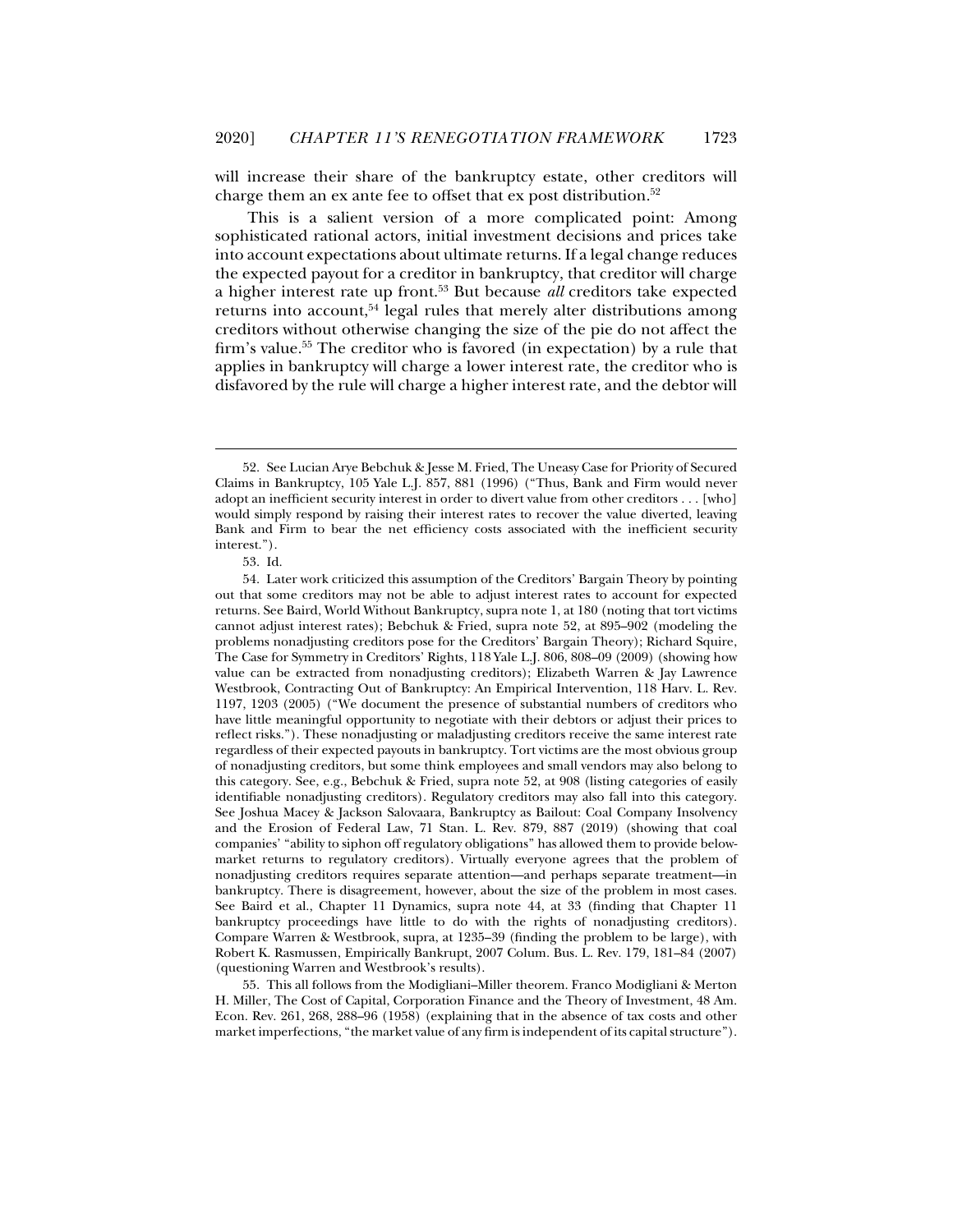face the same cost of capital.<sup>56</sup> No value is lost, and everyone ends up in the same (expected) position. In designing the system, only the rules that increase or decrease the size of the pie should be relevant, not those that change how the parties divide it.

The takeaway is that the only changes that matter are those that create or eliminate inefficiencies. Thus, a distribution rule that also distorted the incentives of those running the business *would* matter. For example, a bankruptcy rule that inflates distributions to management could cause managers to inefficiently expend resources in order to cause a bankruptcy filing.57 That rule would reduce the value of the firm and constrain its ex ante ability to raise capital.<sup>58</sup> By focusing attention on a hypothetical  $ex$ ante bargain, the model highlights this important interaction between ex post and ex ante efficiency.

The Creditors' Bargain model can also provide rhetorical justification for the perhaps controversial idea that bankruptcy law should interfere with private ordering to achieve its efficiency goal. The rhetorical move is to tie the efficiency goal to the ideal private order. The Creditors' Bargain Theory frames bankruptcy law not as interfering with private ordering but as vindicating the order that creditors would agree to if they privately bargained over it.59

There is not much substance there, $60$  but the rhetoric is important. The idea is that bankruptcy law provides a set of rules that interferes with private rights, but only when those private rights are misfiring. If bankruptcy law does that efficiently, the bargain model points out that the creditors can allocate any benefits achieved by adjusting their ex ante prices.61 Thus, while bankruptcy law is—at its core—a federal law that

 <sup>56.</sup> Bebchuk & Fried, supra note 52, at 881 (explaining how creditors can adjust interest rates in response to distribution rules); Modigliani & Miller, supra note 55, at 268.

 <sup>57.</sup> See Douglas G. Baird, Bankruptcy's Uncontested Axioms, 108 Yale L.J. 573, 592 (1998) [hereinafter Baird, Uncontested Axioms] (explaining that with special payouts and rules in bankruptcy, "parties will behave strategically and waste resources searching out the place where they will receive the most favorable treatment").

 <sup>58.</sup> See Barry E. Adler, Game-Theoretic Bankruptcy Valuation*,* 41 J. Legal Stud. 209, 214 (2012) (noting that reducing creditor payouts in bankruptcy raises the ex ante cost of capital for debtors).

 <sup>59.</sup> See, e.g., Rizwaan Jameel Mokal, The Authentic Consent Model: Contractarianism, Creditors' Bargain, and Corporate Liquidation, 21 Legal Stud. 400, 410 (2001) (noting that the bargain model is a rhetorical argument to justify implied consent by arguing that the parties would have agreed to it if asked).

 <sup>60.</sup> Professor David Carlson has similarly—though more critically—labeled the model as merely rhetorical. David Gray Carlson, Philosophy in Bankruptcy, 85 Mich. L. Rev. 1341, 1342 (1987).

 <sup>61.</sup> See supra note 52.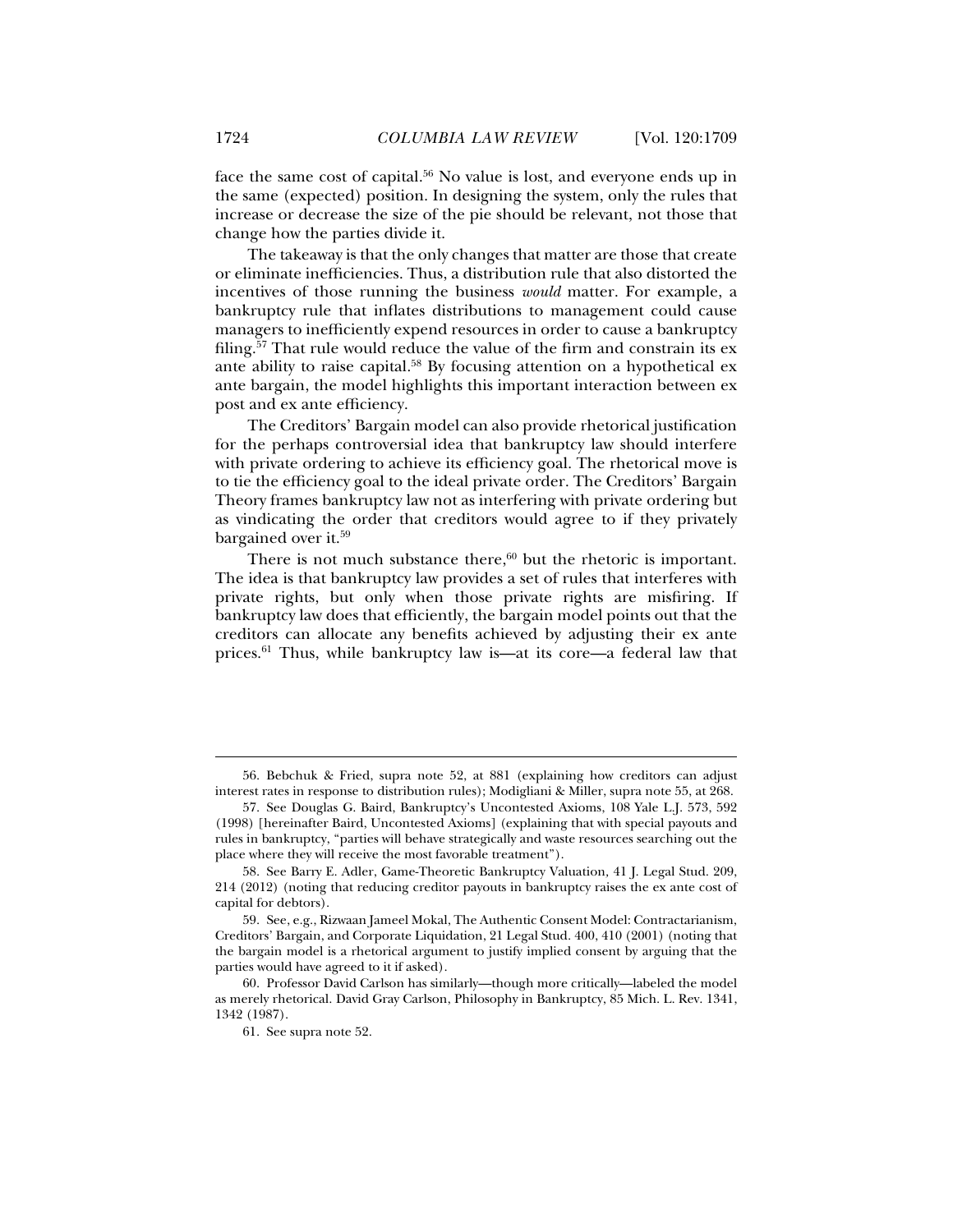intervenes in state law and private ordering among creditors, $62$  the model shows that the benefits of that intervention run to those same creditors.

In this way, the Creditors' Bargain model was useful in explaining why creditors should not object in principle to a paternalistic attempt to solve their coordination problem. But—as the next section discusses—it neither explains why bankruptcy law focuses on solving that particular problem and not others nor describes how it should do so.

2. *Limitations: Purpose and Scope*. — Despite its demonstrative utility, the Creditors' Bargain model is not a complete theory of bankruptcy. While it illustrates a generic efficiency argument for maximizing the welfare of stakeholders, the model of an ex ante agreement among creditors proves both unnecessary and unhelpful in defining the substance and scope of that welfare-maximizing purpose.

As noted, the model helps to justify government intervention by demonstrating why creditors would prefer a law that is efficient—they prefer to take their slices from a larger pie.63 But any model starting with rational actors who enter an agreement in a world of perfect information and no transaction costs will arrive inescapably at the solution that maximizes the welfare of those rational actors.64 That is a mere nod toward the goal of welfare-maximizing efficiency.65

And yet even if one embraces the efficiency purpose as given—which this Article does $66$ —one still has to answer fundamental questions about whose welfare is being maximized and within what parameters. For starters, why should bankruptcy law focus on the value of claims against the debtor's assets $^{67}$  but not the nonclaim interests of those affected by the debtor's business or even total outsiders? This question has divided

j

 66. Consistent with most law-and-economics approaches, this Article embraces the idea of maximizing welfare. The primary goal is to propose a workable welfarist theory. The Article does not undertake here a more fundamental defense of the general law-andeconomics welfarist approach.

 67. Baird and Jackson use the word "creditors" to encompass all those with claims against the debtor's estate. See Jackson, A Retrospective Look, supra note 11, at 1872 ("In retrospect, I might have better labeled it a 'claimants' bargain' or something broader.").

 <sup>62.</sup> See Anthony J. Casey, Bankruptcy's Endowment Effect*,* 33 Emory Bankr. Devs. J. 141, 156 (2016) [hereinafter Casey, Bankruptcy's Endowment Effect] (noting that bankruptcy alters private ordering to achieve its purpose).

 <sup>63.</sup> See supra section I.B.1.

 <sup>64.</sup> This is really just the Coase Theorem. Without transaction costs, bargaining will lead to the socially efficient outcome. Coase, supra note 5, at 15. When transaction costs do exist, the law may need to step in to achieve efficiency. See id. at 16–19 (describing instances in which a legal system that interferes with market transactions can lead to economic efficiency).

 <sup>65.</sup> Similarly, in the more general law-and-economics context, independent of bankruptcy, others have pointed out that hypothetical contracts frameworks do not add anything to general ideas of efficiency. See, e.g., Jules L. Coleman, Risks and Wrongs 169 (1992) ("[T]here appears to be nothing expressed by the concept of hypothetical consent that is not already captured in the idea of rational self-interest.").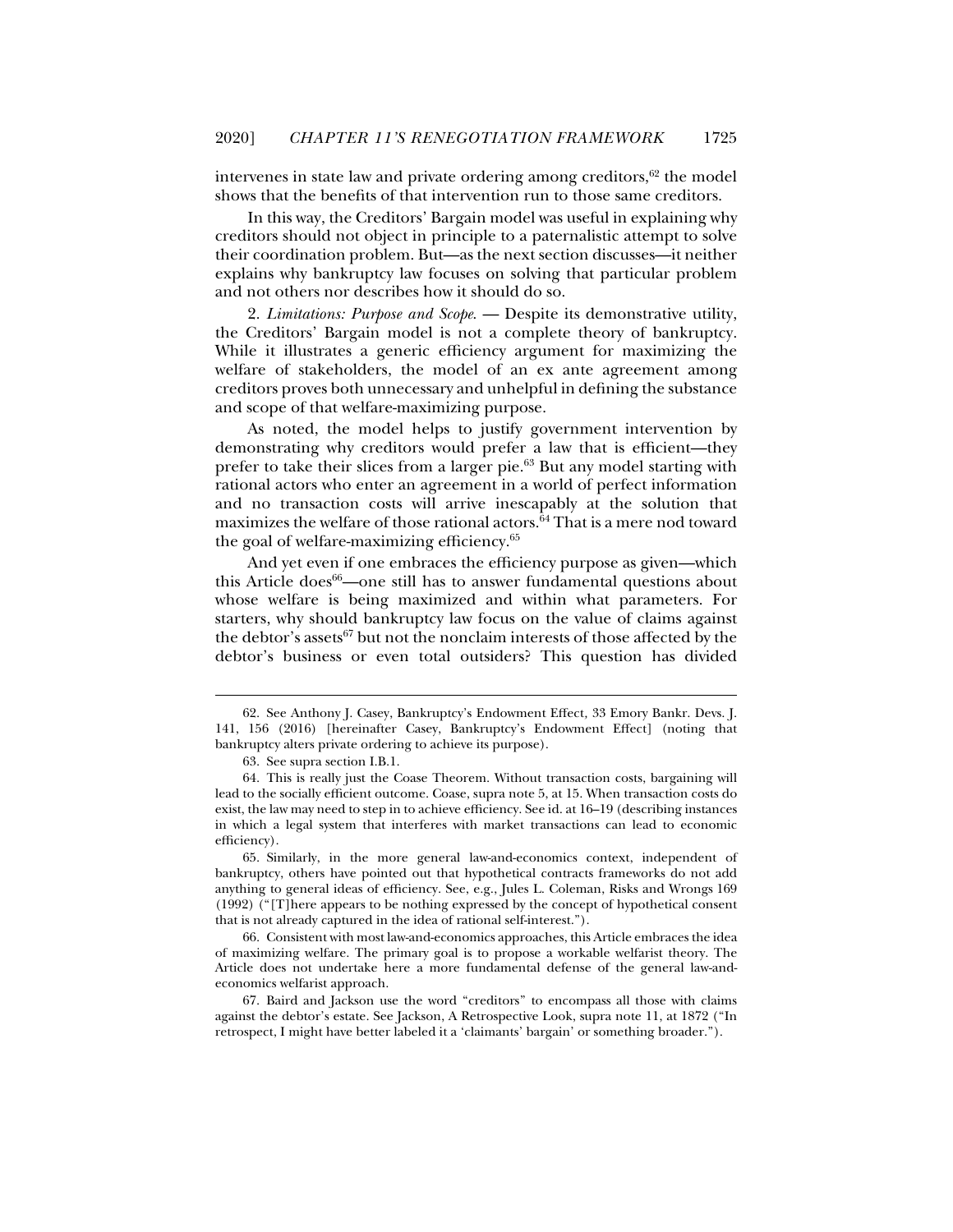bankruptcy scholars for years.68 The Creditors' Bargain model avoids the question by assumption: If the purpose is to mirror a creditors' bargain, then the creditors are the focus.

But why not mirror an ideal bargain between all affected parties? If bankruptcy is supposed to solve an ex ante bargaining problem among creditors, why shouldn't it solve other ex ante bargaining problems related to a debtor's distress? If there is a bargain that includes all possible creditors, one could imagine a bargain that includes employees, consumers, and communities with an interest (or the possibility of an interest) in the long-term success (or failure) of the debtor firm. And that bargain could take into account all of their interests, even those that do not take the form of a claim against assets—a consumer's interest in cheap goods, a local government's interest in tax revenue, a stakeholder's interest in maximizing its other investments in competing firms, any interest affected by any externality of the firm's actions.<sup>69</sup> As long as transaction costs are zero, all parties can reach an imagined bargain that includes enough transfer payments for an efficient outcome that maximizes the value of their interests.

But if one does not intend for bankruptcy to implement a theory of general welfare, then one needs to define a concrete purpose for the system and then develop a partition to limit the scope of actions taken to achieve that purpose.<sup>70</sup> One has to define what is—for lack of a better term—bankruptcy stuff and what is not.

The Creditors' Bargain model fails at drawing this partition as a descriptive and normative matter. Descriptively, the model is misleading.<sup>71</sup> It identifies only the claims against the estate as bankruptcy stuff when many corporate bankruptcy systems in the world draw the partition more broadly than that.72 Normatively, the model never explains why one *should*

 70. On the importance of and challenges in drawing this partition, see Douglas G. Baird, Anthony J. Casey & Randal C. Picker, The Bankruptcy Partition, 166 U. Pa. L. Rev. 1675, 1677 (2018) [hereinafter Baird et al., Bankruptcy Partition]; see also Vincent S.J. Buccola, The Bankruptcy Firm, 167 U. Pa. L. Rev. Online 1, 6 (2019) (discussing the difficulties in drawing the partition around bankruptcy law matters).

71. See sources cited supra note 31.

 72. See Baird et al., Bankruptcy Partition, supra note 70, at 1684–86 (demonstrating the ways in which bankruptcy power reaches beyond merely resolving claims against the

 <sup>68.</sup> See, e.g., Donald R. Korobkin, Contractarianism and the Normative Foundations of Bankruptcy Law*,* 71 Tex. L. Rev. 541, 572–75 (1993) (arguing for an approach to the Creditors' Bargain that includes all affected parties).

 <sup>69.</sup> Some argue that bankruptcy law already accounts for these interests. See, e.g., Samuel L. Bufford, What Is Right About Bankruptcy Law and Wrong About Its Critics, 72 Wash. U. L.Q. 829, 838 (1994) (noting that Chapter 11 protects jobs, communities, and economic values); Elizabeth Warren, Bankruptcy Policy, 54 U. Chi. L. Rev. 775, 787–88 (1987) (arguing that Congress intended that bankruptcy law serve broader interests such as protecting jobs and serving the interests of customers, nearby property owners, municipalities, and others). Others have suggested expanding bankruptcy's scope to do so more explicitly. See, e.g., Mann, supra note 12, at 1000 (suggesting that value created by the bankruptcy process could be distributed to further other government interests).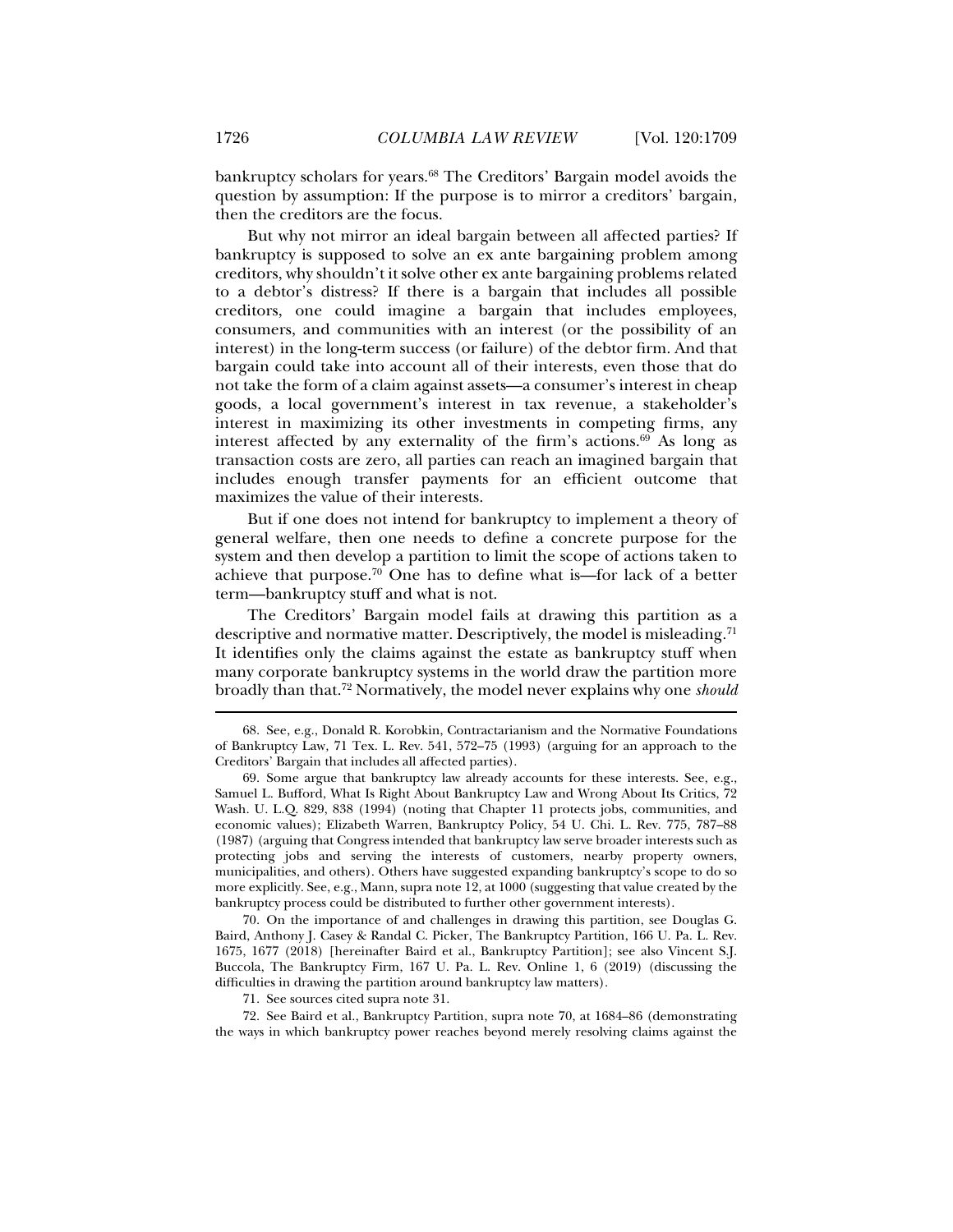draw the partition where it does nor why the law should focus on the interests of claimants and not the interests of anyone who has a nonclaim interest affected by the debtor. And without coherent normative vision, there is no theory. This deficiency of theory manifests itself regularly in debates about whether new disputes—like third-party releases—fall within or without bankruptcy's partition.73

No doubt, many readers familiar with the Creditors' Bargain literature are objecting at this point. Surely, they will say, the Creditors' Bargain Theory does show where and why to draw the partition: The goal is to maximize the value not of generic interests in the world but of nonbankruptcy entitlements against the debtor.<sup>74</sup> And bankruptcy law must do so in the way that least interferes with those entitlements. And the reason for doing so? That raises the *Butner* Fallacy.

#### C. *The* Butner *Fallacy*

j

Lacking a purpose and a limiting principle, the Creditors' Bargain model spawned a specious scope limitation that is often mistaken for a core purpose. For nearly four decades, the Creditors' Bargain model beyond stating the generic efficiency principle—has focused on the question of preserving and protecting substantive rights that exist outside of the bankruptcy system.75 The idea takes its name from *Butner v. United States*<sup>76</sup> (which, incidentally, does not actually require that bankruptcy law provide any special respect for nonbankruptcy substantive rights).<sup>77</sup>

The assumption that connects the Creditors' Bargain Theory to the *Butner* Fallacy is that creditors would—if they could—bargain for rules that

 74. Jackson & Scott, supra note 35, at 155 (noting that the "cornerstone" of the Creditors' Bargain is "to maximize net asset distributions to the creditors").

- 75. See supra note 12.
- 76. 440 U.S. 48 (1979).

estate). The same is true of corporate insolvency systems around the world. See, e.g., Horst Eidenmüller, Comparative Corporate Insolvency Law, *in* The Oxford Handbook of Corporate Law and Governance 1003, 1012 (Jeffrey N. Gordon & Wolf-Georg Ringe eds., 2018) ("[T]here are jurisdictions that entertain a policy according to which insolvency law should serve not only creditors' but also other stakeholders' interests, for example those of the debtor, workers, and the (local) community.").

 <sup>73.</sup> See Baird et al., Bankruptcy Partition, supra note 70, at 1686–90 (discussing the split in authority about whether and when a bankruptcy court has the power to issue thirdparty releases).

 <sup>77.</sup> See supra note 11. Far from suggesting that bankruptcy law should not interfere with nonbankruptcy rights, the Court in *Butner* explicitly stated that the Bankruptcy Clause of the Constitution granted Congress the authority to alter nonbankruptcy rights: "The constitutional authority of Congress to establish 'uniform Laws on the subject of Bankruptcies throughout the United States' would clearly encompass a federal statute defining the mortgagee's interest in the rents and profits earned by property in a bankrupt estate." *Butner*, 440 U.S. at 54 (quoting U.S. Const. art. I, § 8, cl. 4). It was only because the Bankruptcy Code was silent on the matter that the Court deferred to state law. See id. at 55. This is a familiar interpretive move whereby the Court does not lightly presume that Congress has interfered with or preempted state law. Id. at 57–58.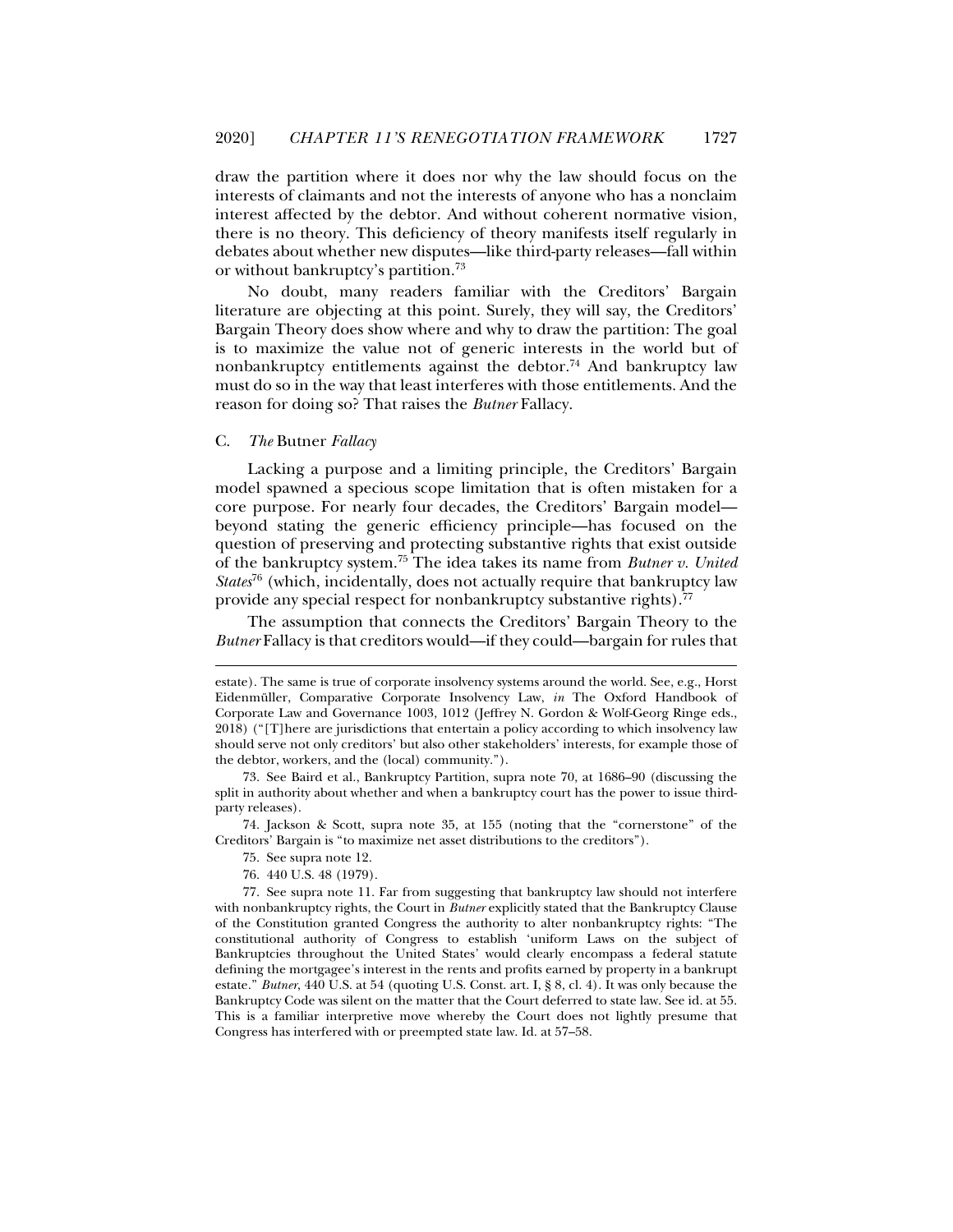vindicate their substantive ex ante entitlements. Thus, according to some versions of the *Butner* Fallacy, ex post bankruptcy laws can only reach matters that preserve those ex ante entitlements.<sup>78</sup>

This is both circular and wrong. It is circular—or at least selfcontradicting—because it relies on nonbankruptcy entitlements to determine when the law should interfere with nonbankruptcy entitlements. The theory imagines a bargain where the parties are writing rules for what to do when their nonbankruptcy agreements are misfiring. Then, to limit the scope of those rules, the nonbankruptcy agreements must be respected as much as possible. So when should those nonbankruptcy rights be supplanted? When doing so will vindicate the nonbankruptcy rights. But, then, which nonbankruptcy rights are vindicated and which are supplanted?

The problem in answering these questions is that the corporate bankruptcy system is a system of laws that suspends, eradicates, or otherwise interferes with substantive rights that would exist outside of bankruptcy. This is true of virtually every key provision of the Bankruptcy Code.<sup>79</sup> The automatic stay prevents the enforcement of contracts. $80$  The cramdown provisions prevent a secured creditor from foreclosing on its collateral.81 The sale provisions allow the sale of assets free and clear of interests that would otherwise attach to the assets.<sup>82</sup> The contractassumption provisions allow a debtor to enforce contracts where it would otherwise be in default.83

Thus, the *Butner* Fallacy is a prescription that bankruptcy law should not interfere with nonbankruptcy entitlements unless it should. As Professor Juliet Moringiello has pointed out, in this framing the principle has no content.<sup>84</sup> The idea parses out to an admonition that bankruptcy law controls substantive rights only when it serves a bankruptcy purpose. This does nothing more than highlight the idea that bankruptcy law should have a purpose.

#### D. *The Creditors' Bargain and the* Butner *Fallacy as Distractions*

The Creditors' Bargain and the *Butner* Fallacy tend to distract scholars and lawyers by directing their attention to the wrong data and the wrong

 <sup>78.</sup> See, e.g., Jacoby & Janger, Tracing Equity, supra note 12, at 676 (arguing that bankruptcy law is derived from nonbankruptcy entitlements); Mooney, supra note 12, at 934 (arguing that bankruptcy law exists to serve nonbankruptcy entitlements).

 <sup>79.</sup> And this is equally true of many key provisions of corporate insolvency laws in other countries. See Eidenmüller, supra note 72, at 1012.

 <sup>80. 11</sup> U.S.C. § 362 (2018).

 <sup>81.</sup> Id. § 1129(b).

 <sup>82.</sup> Id. § 363(f).

 <sup>83.</sup> Id. § 365.

 <sup>84.</sup> See Moringiello, supra note 12, at 659 ("[T]he *Butner . . .* caveat 'unless some federal interest requires otherwise' swallows the rule as far as the treatment of property rights inside of bankruptcy is concerned.").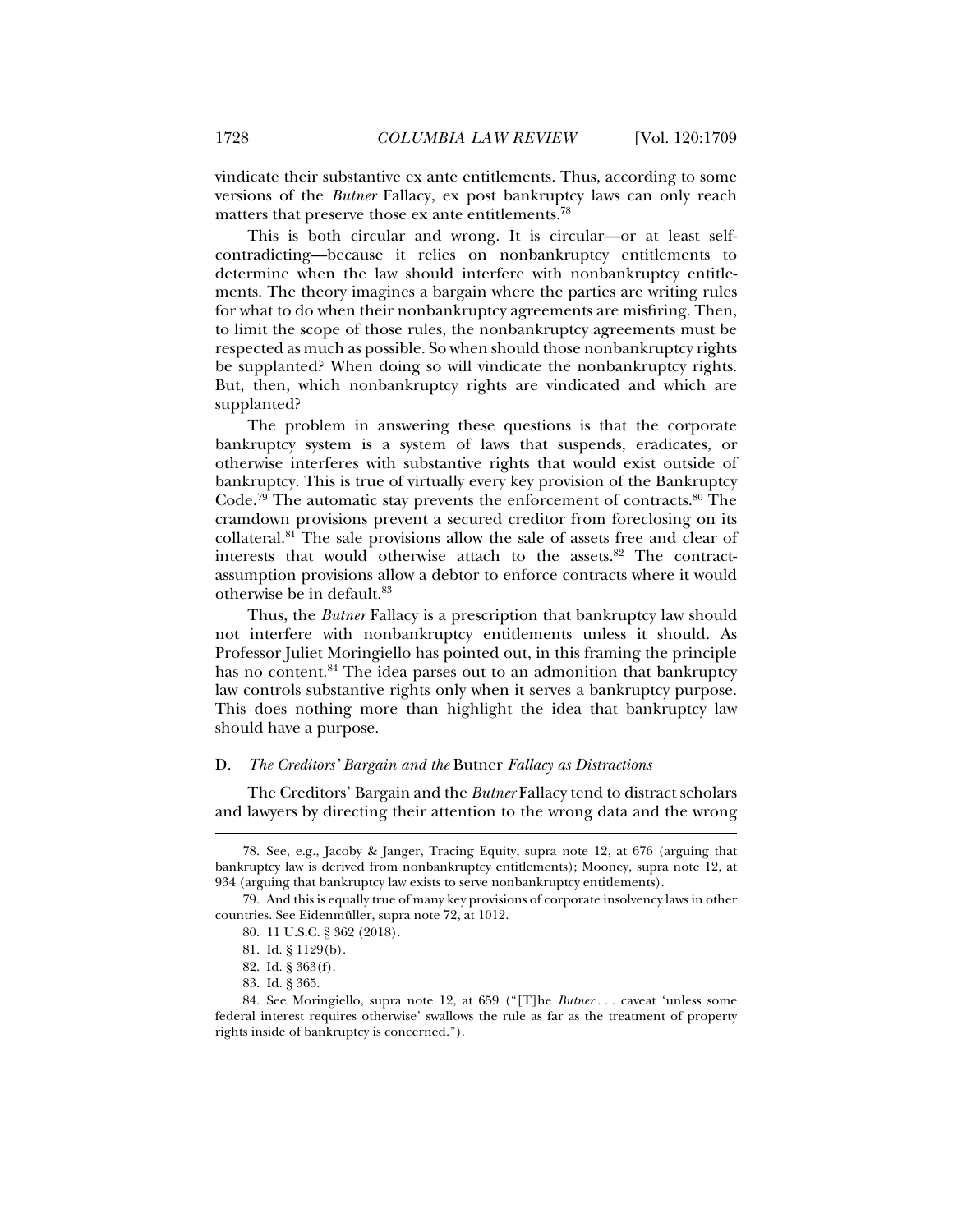solutions. As a result, much time is spent trying to design bankruptcy policy to match "real-world" agreements or design bankruptcy reforms targeted at facilitating ex ante communications. This section addresses these two distractions.

1. *The False Promise of "Real-World" Agreements*. — A common move among judges, scholars, and lawyers is to justify (or refute) bankruptcy outcomes by pointing to evidence of real-world agreements that match (or contradict) the proposed outcome.<sup>85</sup> They suggest that the Creditors' Bargain model cannot be satisfied unless creditors are seen adopting such rules in the real world. $86$  How, they ask, can it be said that parties would bargain for something when their actual bargain produces the opposite?

This misses the point. According to the Creditors' Bargain Theory, parties bargain in a world in which it is already stipulated that they cannot bargain efficiently to their desired outcome, and they bargain in the shadow of a mandatory bankruptcy system that forces a hypothetical bargain on them to protect them from their own bad bargain.87 That reveals little about what they would choose if they were rationally designing a system in a perfect world.

Instead, the question is: What is the efficient rule? Or, in bargaining terms, what is the rule that would have resulted from a pristine bargain that exists nowhere in the world? The fact that creditors in the real world act strategically and possess incomplete and asymmetric information should surprise no one. Their actual agreements and their stated preferences are, therefore, poor evidence of the rules that they should adopt to fix contracting failures among them.

2. *Trying to Solve the Wrong Problem*. — The Creditors' Bargain Theory also misleads because it entices scholars to think that bankruptcy's problems are solvable by facilitating communication to make an explicit ex ante bargain possible. For example, some have proposed that helping debtors adopt custom-made bankruptcy rules that are transparent to

 <sup>85.</sup> See, e.g., Barry E. Adler & George Triantis*,* Debt Priority and Options in Bankruptcy: A Policy Intervention, 91 Am. Bankr. L.J. 563, 583 (2017) (deriving bankruptcy option value from the terms of loan agreements); see also Jacoby & Janger, Ice Cube Bonds, supra note 12, at 892 (deriving optimal bankruptcy rules from distributional rights that the parties have bargained for outside of bankruptcy); Jacoby & Janger, Tracing Equity, supra note 12, at 680 (rejecting bankruptcy rules because they are based on priority rights that cannot be created through real-world agreements under nonbankruptcy law).

 <sup>86.</sup> See, e.g., Adler & Triantis, supra note 85, at 584 (looking to "real world" debt contracts as evidence of optimal bankruptcy rules); Schwartz, Contracting and Bankruptcy Functions, supra note 43, at 364, 383–84 (providing a normative analysis of bankruptcy law by looking to private covenants).

 <sup>87.</sup> See Anthony J. Casey & Edward R. Morrison, Beyond Options, *in* Research Handbook on Corporate Bankruptcy Law 193, 195–98 (Barry E. Adler ed., 2020) (describing how "bankruptcy forc[es] creditors to forbear their rights and enter a collective bargaining process" to mirror an agreement "that maximizes collective value").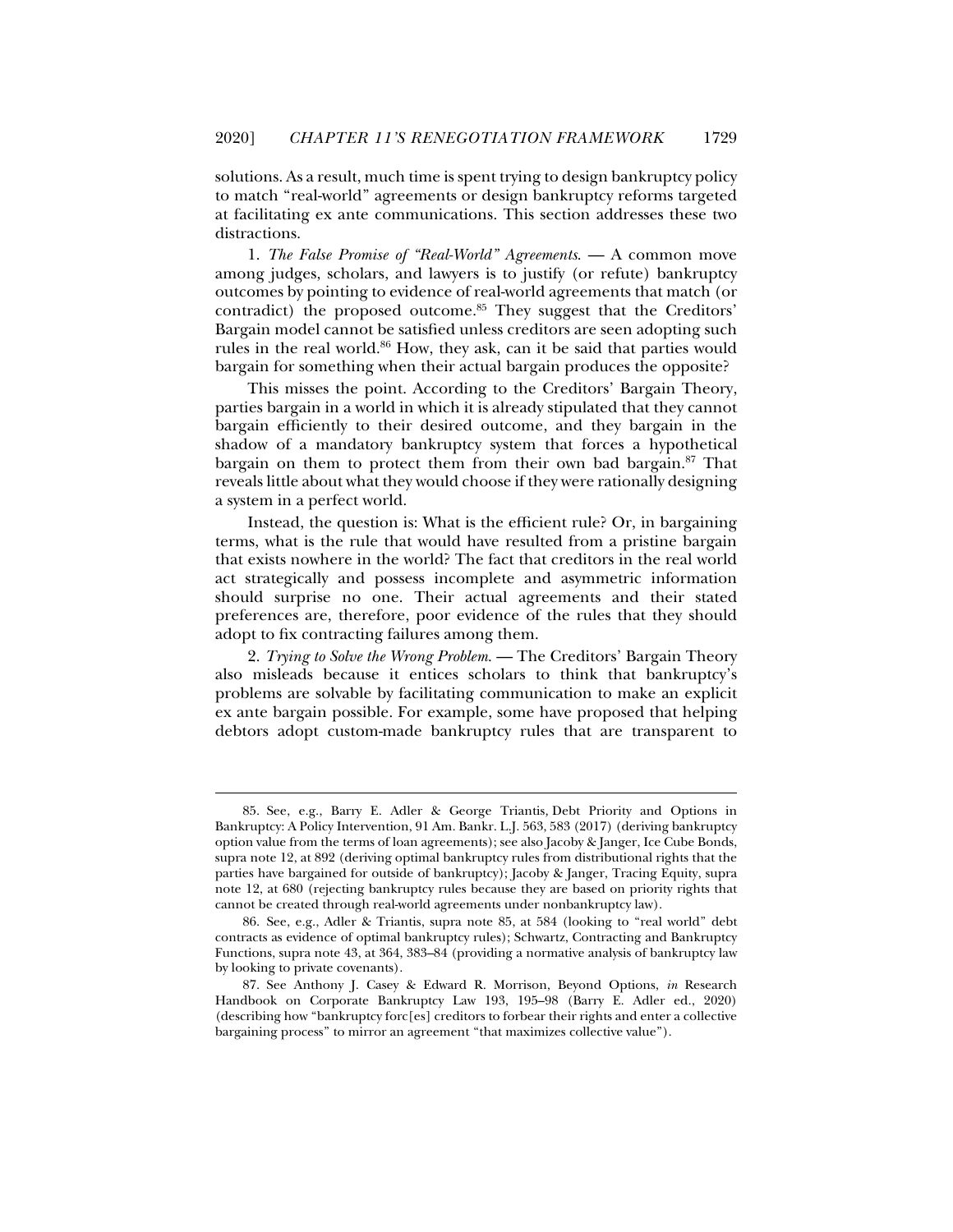counterparties and affected parties would solve the bargaining problem.<sup>88</sup> This transparency would allow the law to infer contractual assent much like it does with mortgages and security interests.

But the real problem lies beyond the creditors' logistical ability to bargain with each other. As recent scholarship has pointed out, even small numbers of creditors in an explicit bargain will write incomplete contracts that produce inefficient results when financial distress arises.<sup>89</sup> The real problem stems from uncertainty about and complexity in the distressed state of the world. By its very nature, financial distress is hard to contract over; the relevant contingencies often cannot be enforced because they turn on private information about asset values and volatility that are impossible to verify to a court.<sup>90</sup> The time horizon, the number of parties, their incentives to bargain strategically, and the sheer number of contingencies also render the possible scenarios too numerous to define and negotiate.91 Moreover, the dynamic nature of markets in distress requires flexibility that would be stifled by hard-edged ex ante rules.<sup>92</sup>

90. See supra note 19 and accompanying text.

 91. See Jackson & Scott, supra note 35, at 166 (1989) ("[T]he creditors' bargain of necessity involves long-term relationships in which many of the contingencies that influence business prospects are uncertain and highly interactive."); see also Baird & Rasmussen, Antibankruptcy, supra note 3, at 652 ("In short, the new world of corporate reorganizations has more heterogeneous creditors whose rights against the business are deeply fragmented.").

 92. The same can be said about attempts to regulate bailouts and other government action in times of systemic financial distress. See Anthony J. Casey & Eric A. Posner, A Framework for Bailout Regulation*,* 91 Notre Dame L. Rev. 479, 536 (2015) ("The paradox of bailout regulation is that because the conditions under which bailouts are issued are unpredictable, it is impossible to set up an ex ante insurance system to govern all such conditions."); see also Iman Anabtawi & Steven L. Schwarcz, Regulating Ex Post: How Law Can Address the Inevitability of Financial Failure, 92 Tex. L. Rev. 75, 93–96 (2013) (describing the challenges with ex ante financial regulation in preventing failures due to "interactive complexity" and "tight coupling" of the financial system); Jeffrey Manns, Building Better Bailouts: The Case for a Long-Term Investment Approach, 63 Fla. L. Rev. 1349, 1356–57 (2011) (describing the "amorphousness" of what constitutes a bailout and its proper scope).

 <sup>88.</sup> See sources cited supra note 7; see also Barry E. Adler, Financial and Political Theories of American Bankruptcy, 45 Stan. L. Rev. 311, 322–23 (1993) [hereinafter Adler, Financial and Political Theories] (examining investor choice proposals); Schwartz, Contract Theory, supra note 17, at 1811–12, 1833–39 (arguing generally for rules that facilitate private contracting); Skeel & Triantis, supra note 37, at 1817 (urging bankruptcy law to take ex ante contracting more seriously).

 <sup>89.</sup> Professor Kenneth Ayotte's work is the most groundbreaking on this issue. See Kenneth Ayotte, On the Mandatory Stay of Secured Creditors in Bankruptcy, *in* Research Handbook on Corporate Bankruptcy Law 150, 158 (Barry E. Adler ed., 2020) [hereinafter Ayotte, Mandatory Stay of Secured Creditors] ("Under incomplete information, the bargaining game is slightly more complicated and can result in inefficient continuation and liquidation."); see also Ayotte et al., supra note 45, at 261 ("These side agreements, though profitable for the parties to the agreement, can shut down opportunities in the bankruptcy proceeding for one or more parties to strike efficiency-enhancing deals to defect.").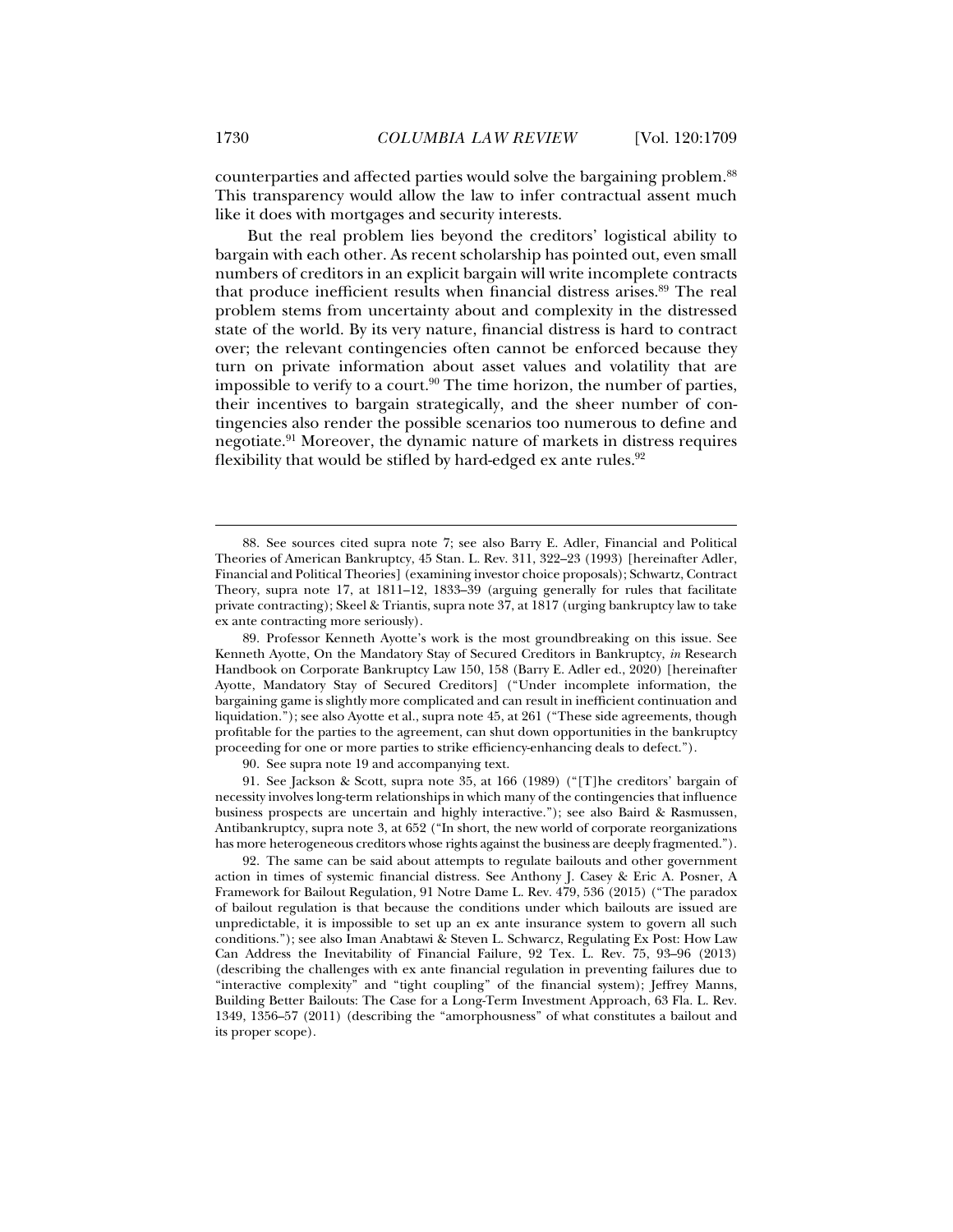As Part II shows, bankruptcy law responds to this incomplete contracting problem, $93$  which cannot be solved by facilitating private contracts and ex ante bargains, or by adopting technology that allows dispersed creditors to express assent to a specific substantive bankruptcy regime.

#### E. *Other Incomplete Heuristics*

Over the years, the academy has produced other heuristics to explain or supplement the Creditors' Bargain Theory. The most prominent is the sole-owner principle.94 Like the hypothetical bargain, this is another way of demonstrating the importance of efficiency. A principle envisioning a rational sole owner making decisions—instead of a group of creditors costlessly bargaining—leads again inevitably to an efficient outcome that maximizes the value of all assumed interests. Rational owners maximize the value of the things they own.

But this raises, once again, the thorny question of scope: Sole owner of what? The legal entity? The economic enterprise? All stakes? All interests? The community and market as a whole?

Moreover, the question in bankruptcy is how to solve a bargaining problem that arises with hold-up threats during financial distress.95 But a single owner won't have anyone with whom to bargain, and so it makes little sense to ask what that owner would do to solve the problem.

One might instead ask what substantive rule the single owner would follow. But when the owner is uncertain about financial distress, they cannot specify a substantive rule  $ex$  ante.<sup>96</sup> Instead, what is necessary are procedural rules that move the parties' ex post bargaining decisions toward the correct substantive choice—which the court cannot verify.<sup>97</sup> No single owner would bother considering the content of such procedural rules.

Another popular heuristic is the rule of general averages.<sup>98</sup> This heuristic is sometimes used to expand or enhance the Creditors' Bargain

 <sup>93.</sup> See infra sections II.A–.B.

 <sup>94.</sup> See Ayotte & Skeel, supra note 12, at 1563 (identifying the first element of the Creditors' Bargain theory as one where "the ideal bankruptcy outcome is the one that would be chosen by a sole owner"); Baird, Uncontested Axioms, supra note 57, at 582 (explaining bankruptcy's purpose as asking "what someone would do if that person were the firm's sole owner"); Baird & Jackson, Corporate Reorganizations, supra note 12, at 110 (analyzing bankruptcy problems through a sole owner framework); Jackson, Logic and Limits, supra note 12, at 12 (explaining the sole owner view of bankruptcy); Skeel & Triantis, supra note 37, at 1778 ("As Baird and Jackson envisioned it, the hypothetical contract would pursue a 'sole owner' standard.").

 <sup>95.</sup> See infra section II.A.

 <sup>96.</sup> See infra section II.A.2.

 <sup>97.</sup> See infra sections II.A–.B.

 <sup>98.</sup> Jackson & Scott, supra note 35, at 171–73 (describing the rule of general averages); Scott, supra note 13, at 700 ("An analogy to the law of admiralty, in particular the law of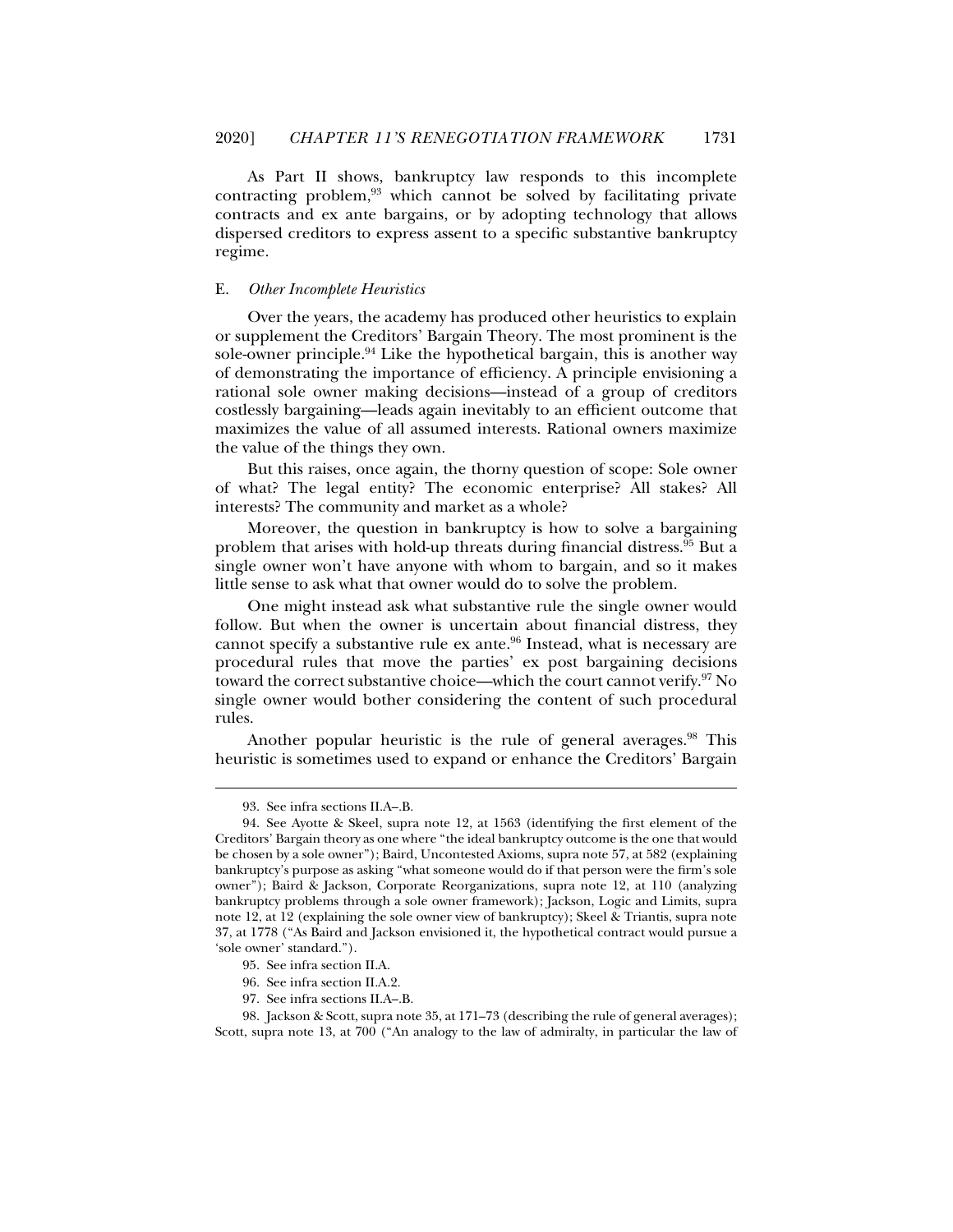Theory by explaining why the creditors might agree to share risk when distress arrives.99 Comparing the bankrupt debtor to a ship foundering at sea, the idea is that bankruptcy law might follow admiralty law's rule that all stakeholders "contribute thereafter to the general average expense according to their percentage of ownership."100

This adds two aspects to the Creditors' Bargain Theory. First, it introduces the important idea of uncertainty. And second, it introduces agency costs. Because the captain of a foundering ship will be making decisions for the benefit of others in an uncertain environment, the best the law can do is align incentives to "dissipate the captain's conflict between self-interest and duty at the moment of sacrifice."<sup>101</sup> So too might the law of bankruptcy create rules to dissipate the debtor's conflict.

This framing generally resembles the bankruptcy problem. Faced with uncertainty, the law wants to give ex post agents the right incentives. But no one has shown that general average contribution is the best way to do that. Nor is general average contribution a common method deployed as a solution by actual bankruptcy laws.102

Doubtless there are other analogies that one could draw. Indeed, any comparison to an area of the law that deals with ex ante regulation of ex post discretion is likely to resemble a generic description of the bankruptcy problem.103 The key, however, is to move from these generic heuristics and analogies to a fuller theory describing the specific problems and solutions as they actually arise in corporate bankruptcy.

#### II. DISCOVERING THE NEW BARGAINING THEORY OF CORPORATE **BANKRUPTCY**

The New Bargaining Theory provides that bankruptcy law's purpose is to minimize the value destroyed by the incomplete contracting problem

j

 103. Bailout literature comes first to mind. See supra note 92. Analogies to the famous *Alaska Packers* case and the renegotiation of contracts under duress would also work. Alaska Packers' Ass'n v. Domenico, 117 F. 99 (9th Cir. 1902). Professor Vincent Buccola has recently suggested a similar analogy between bankruptcy and tort law's private necessity doctrine from Vincent v. Lake Erie Transp. Co., 124 N.W. 221 (1910). Vincent S.J. Buccola, Bankruptcy's Cathedral: Property Rules, Liability Rules, and Distress, 114 Nw. U. L. Rev. 705, 723–25 (2019).

general average, may provide insights into an underlying risk-sharing theme in bankruptcy law.").

 <sup>99.</sup> Jackson & Scott, supra note 35, at 156–57.

 <sup>100.</sup> Id. at 171.

 <sup>101.</sup> Scott, supra note 13, at 701.

 <sup>102.</sup> See infra sections III.C; see also David A. Skeel, Jr., The Empty Idea of "Equality of Creditors," 166 U. Pa. L. Rev. 699, 701 (2018) [hereinafter Skeel, The Empty Idea of "Equality of Creditors"] (noting that equal contribution and recovery is not the practice on the ground and that "[b]ankruptcy courts often bless arrangements that give one group of general creditors starkly different treatment than other groups"). The prevalence of secured debt and priority further detracts from any claims that Chapter 11 implements a rule of general averages.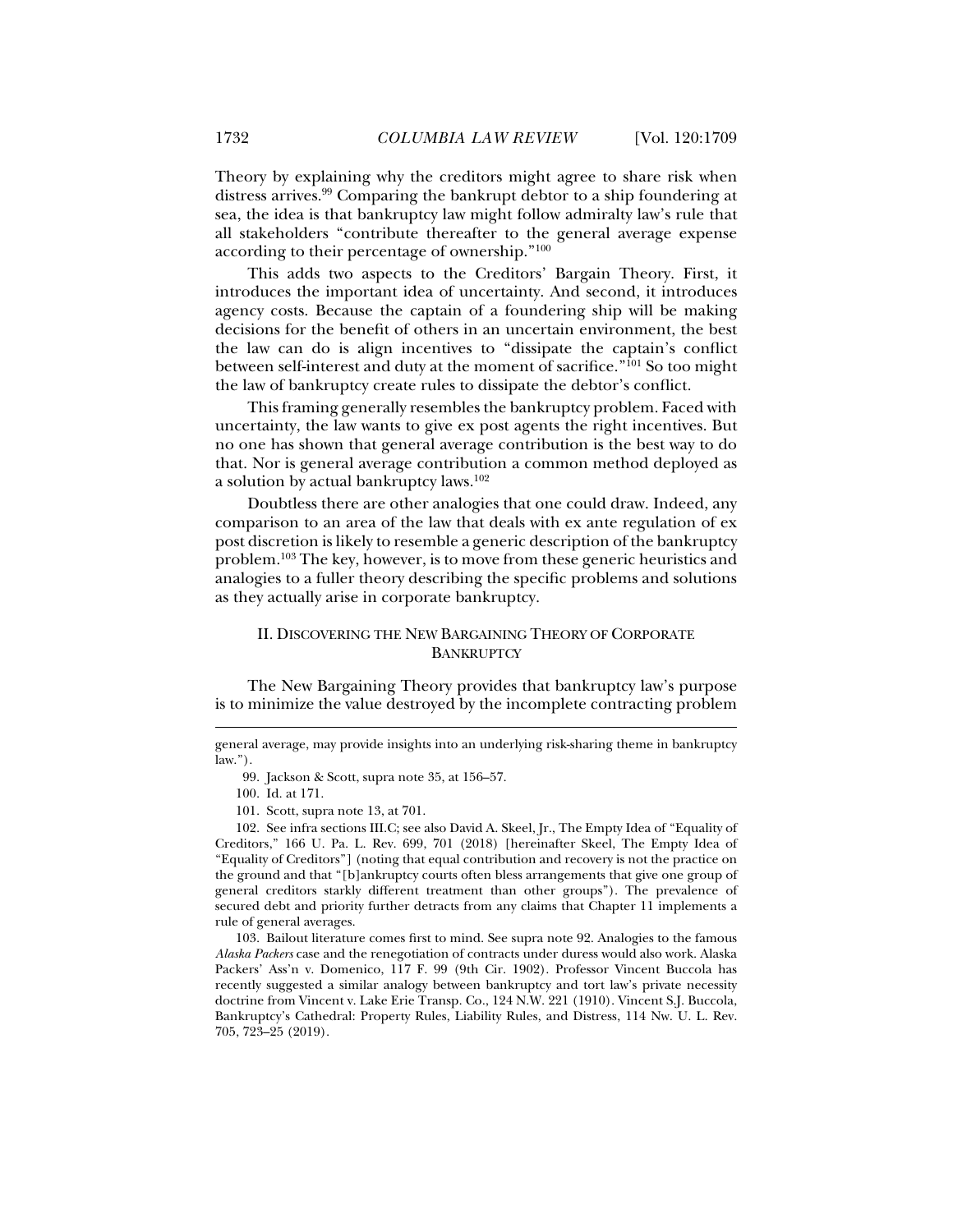that parties face with regard to financial distress. Chapter 11 attempts to do this, if imperfectly, by facilitating a structured bargaining space where the relevant parties renegotiate their relationship. That bargaining space constrains the parties procedurally and substantively in ways that are targeted at minimizing their ability and incentive to hold each other up by deviating from the welfare maximizing course of action.

The reason an entire field of law exists to address this problem rather than the application of something like routine contract law—is the ubiquity of the problem. An overwhelming majority of business relationships suffer from the same incomplete contracting problem at the moment financial distress arises.<sup>104</sup> As a result, a system of uniform procedures has arisen to deal with the value destruction associated with that problem. Indeed, if one imagines a world without bankruptcy  $law^{105}$ or observes financial markets that exist in jurisdictions without a functioning bankruptcy system, it is not surprising that the incomplete contracting problem would produce pressures requiring a judicial or legislative solution.106

Recognizing bankruptcy law's purpose also sheds light on the scope of a proper bankruptcy system. Bankruptcy law is targeted specifically at solving hold-up problems related to the incomplete contracting problem that arises with financial distress. This means that bankruptcy law will seek to address ex post behavior that opportunistically uses incompleteness to extract value. Parties are vulnerable to hold up when they have made

 <sup>104.</sup> Baird & Rasmussen, Antibankruptcy, supra note 3, at 698 (concluding that with newer financial innovation, agreements among creditors are likely to be incomplete); Jackson & Scott, supra note 35, at 166 (noting that risk-sharing agreements involve longterm relationships and many uncertain and interactive contingencies).

 <sup>105.</sup> See Baird, World Without Bankruptcy, supra note 1, at 184 (noting that creditors would self-interestedly destroy value in such an imaginary world).

 <sup>106.</sup> For example, India only recently adopted a unified corporate insolvency system. The demands for reform leading to its adoption were in response to problems that fit the hold-up model presented in this paper. See Nimrit Kang & Nitin Nayar, The Evolution of Corporate Bankruptcy Law in India, ICRA Bull. on Money & Fin., Oct. 2003–Mar. 2004, at 37, 38 (noting the need for reform in the absence of a "single comprehensive and integrated policy on corporate bankruptcy"); Kristin Van Zwieten*,* Corporate Rescue in India: The Influence of the Courts, 15 J. Corp. L. Stud. 1, 1–3 (2015) (describing two decades of sustained calls for reform); Rajeswari Sengupta, Anjali Sharma & Susan Thomas, Evolution of the Insolvency Framework for Non-Financial Firms in India 1, 3 (Indira Gandhi Inst. of Dev. Rsch., Working Paper No. 2016-018, 2016), http://www.igidr.ac.in/pdf/ publication/WP-2016-018.pdf [https://perma.cc/N9K4-V95K] (describing stalled development of financial markets as a result of "the absence of a coherent and effective mechanism for resolving insolvency"). Calls for insolvency reform in France presented similar themes. See, e.g., Sophie Vermeille & Alain Pietrancosta, A Critical Appraisal of French Bankruptcy Law Through the Lens of the Law and Economics Movement: A Solution for the Future? 9–11 (Revue Trimestrielle de Droit Financier, No. 1, 2010) https://ssrn.com/ abstract=1959420 (on file with the *Columbia Law Review*) (articulating how French bankruptcy law created negotiation inefficiencies and led to "unsound restructuring plans").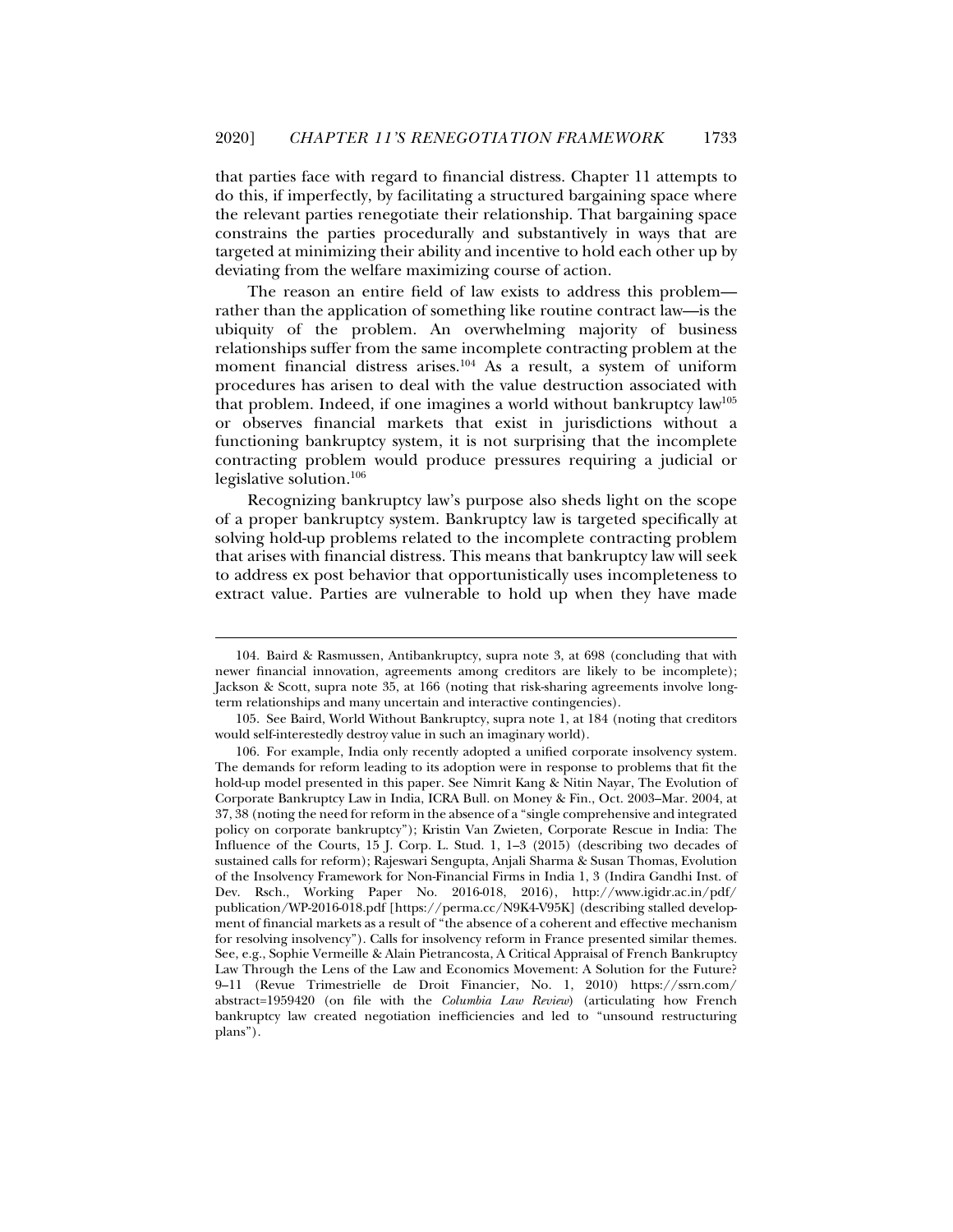relationship-specific investments.107 Thus, bankruptcy measures will properly target actions involving or affecting investments specific to relationships that relate in some way to the debtor or the debtor's going concern.108 Attempts to fix other problems, while potentially valid, are not bankruptcy measures.109

In presenting the New Bargaining Theory, this Part explores these theoretical points in detail. First, it explores the incomplete contracting problem that bankruptcy law should attempt to solve. It then shows why this problem demands a bankruptcy specific solution. Finally, it discusses how the New Bargaining Theory informs the proper scope of Chapter 11.

#### A. *Bankruptcy's Incomplete Contract*

There are two types of incomplete contracts: obligationally incomplete and contingently incomplete.<sup>110</sup> Obligationally incomplete contracts have legal gaps; they are missing terms and do not provide instructions as to how the parties and the courts should respond to certain states of the world.<sup>111</sup> On the other hand, contingently incomplete contracts provide instructions, but they misfire in certain states of the world.112 When the relevant contingency arises, those instructions are not what the parties intended and they fail to realize the potential gains from trade between the parties.<sup>113</sup>

Incomplete contracts of both types arise when the costs of writing terms to cover all contingencies are too high. The parties are bargaining

 <sup>107.</sup> Sanford J. Grossman & Oliver D. Hart, The Costs and Benefits of Ownership: A Theory of Vertical and Lateral Integration, 94 J. Pol. Econ. 691, 695–97 (1986) (modeling the problem of incomplete contracts and relationship specific investments); Hart & Moore, supra note 8, at 757–62 (same); Patrick W. Schmitz, The Hold-Up Problem and Incomplete Contracts: A Survey of Recent Topics in Contract Theory*,* 53 Bull. Econ. Rsch. 1, 3–12 (2001) (same); see also Mark J. Roe, Bankruptcy and Debt: A New Model for Corporate Reorganization, 83 Colum. L. Rev. 527, 538–39 (1983) (noting that in the bankruptcy context parties who have committed funds to the enterprise are especially susceptible to hold up).

 <sup>108.</sup> The idea of relationship-specific investment is closely tied up with the notion of going-concern value. Going-concern value exists when assets are worth more together than apart. A relationship-specific investment is an investment in assets that are worth more as part of an ongoing relationship. Thus, it is a way to create going-concern value.

 <sup>109.</sup> As many have recognized, using bankruptcy law to address nonbankruptcy problems can obscure both proper bankruptcy policies and the proper nonbankruptcy solutions to those problems. See, e.g., Baird, Uncontested Axioms, supra note 57, at 589–92 & n.58 (discussing traditionalist and proceduralist objections to the use of bankruptcy law to address nonbankruptcy problems).

 <sup>110.</sup> Ian Ayres & Robert Gertner, Strategic Contractual Inefficiency and the Optimal Choice of Legal Rules*,* 101 Yale L.J. 729, 730 (1992) [hereinafter Ayres & Gertner, Strategic Contractual Inefficiency] (defining obligationally incomplete and contingently incomplete contracts).

 <sup>111.</sup> Id.

 <sup>112.</sup> Id.

 <sup>113.</sup> Id.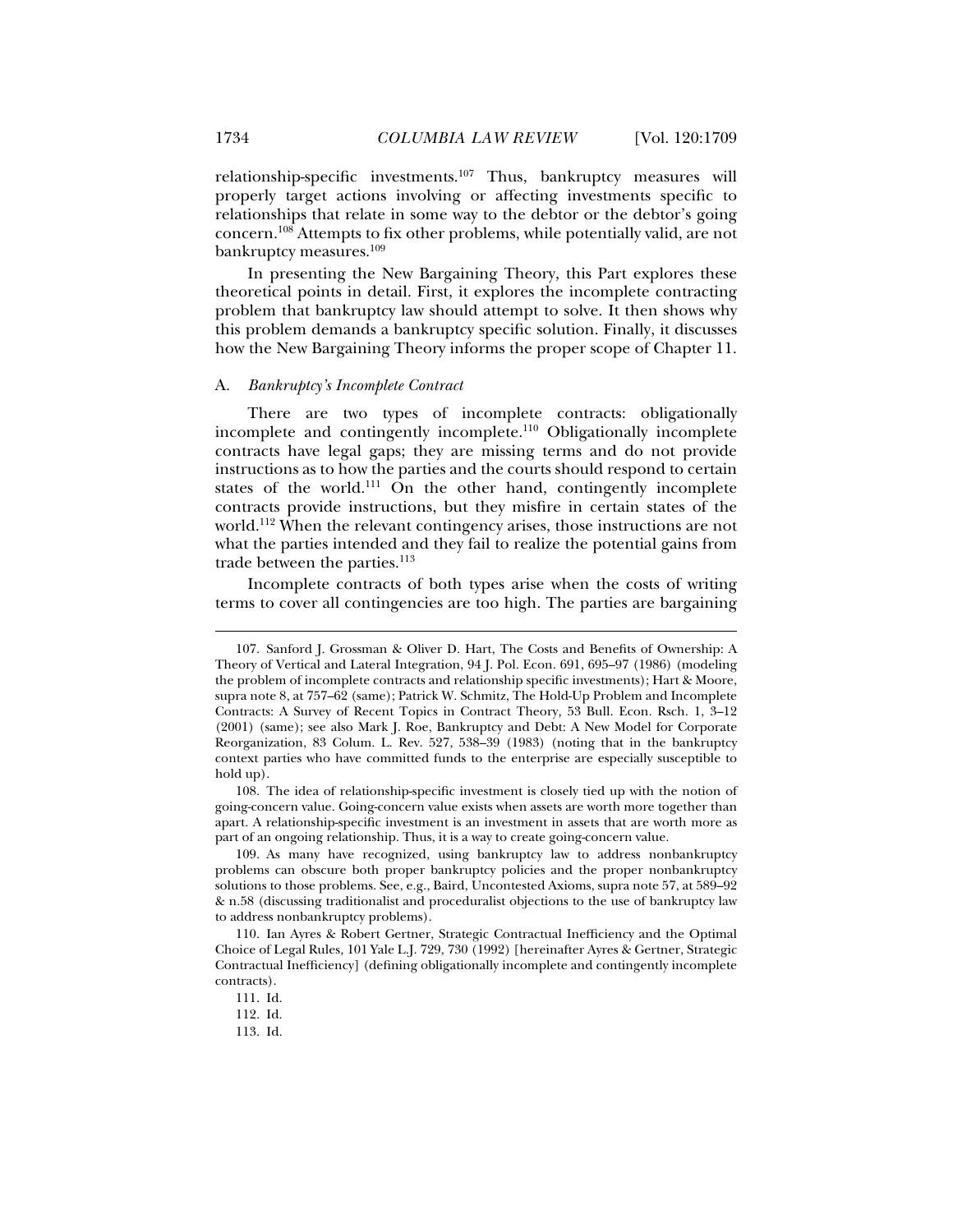with each other, but they cannot write the necessary terms. Costs might result from a lack of information (the parties cannot predict or define the relevant contingencies) or from bargaining failure (the parties play strategic games that prevent them from agreeing to optimal terms).<sup>114</sup> The agreements might also be incomplete because the parties cannot verify the relevant contingencies to a court.<sup>115</sup> This renders any term that turns on that contingency unenforceable.<sup>116</sup>

When an incomplete contract governs a relationship, the parties can evade the spirit of their initial agreements and take advantage of unforeseen contingencies or misfiring terms to extract value from each other. This is the hold-up problem.<sup>117</sup>

Stated informally, one party can threaten ex post action that will destroy value in a contractual relationship.<sup>118</sup> To demonstrate the idea, imagine a contract between A and B. If a certain contingency arises, A might take action Y that will destroy the value in their relationship. The contract between them is incomplete in that it does not prohibit such action. The incompleteness might arise because the parties did not predict the contingency, or they could not or did not define it in the contract, or because they cannot verify its occurrence to a court.

In any event, A might then threaten to take action Y unless B pays a ransom. Imagine also that B has expended resources that are only valuable if their relationship with A continues. Having made these relationshipspecific investments, B is willing to pay the ransom to A in order to preserve the relationship. A is using the incompleteness—which allows the threat to extract a hold-up payment.<sup>119</sup>

The threat of this ex post hold up, in turn, distorts the parties' ex ante interaction.120 Fearing hold up, they either do not enter into the relationship at all or they limit their relationship-specific investment in it over time.<sup>121</sup> The remainder of this subsection demonstrates how this theory applies in the bankruptcy context.

 <sup>114.</sup> See id. at 733 (demonstrating how strategic bargaining can lead to incomplete contracts).

 <sup>115.</sup> See supra note 19 and accompanying text.

 <sup>116.</sup> See Ayres & Gertner, Filling Gaps, supra note 8, at 93 ("If there are transaction costs of explicitly contracting on a contingency, the parties may prefer to leave the contract incomplete. Indeed, as transaction costs increase, so does the parties' willingness to accept a default that is not exactly what they would have contracted for.").

 <sup>117.</sup> See Hart, supra note 21, at 1733.

 <sup>118.</sup> Id.

 <sup>119.</sup> See id. (illustrating this hold-up problem using a hypothetical contractual relationship between a coal mine and a power plant).

 <sup>120.</sup> Id. at 1741 ("Unfortunately, when bargaining takes place ex post, ex ante investments will already have been sunk, hold-up is possible, and, anticipating this, the parties will choose these investments inefficiently.").

 <sup>121.</sup> Grossman & Hart, supra note 107, at 695–96 (describing the setup of such a relationship); Hart & Moore, supra note 8, at 756 ("Given rational expectations by the parties, the fact that revisions and/or renegotiation will occur will affect the form of the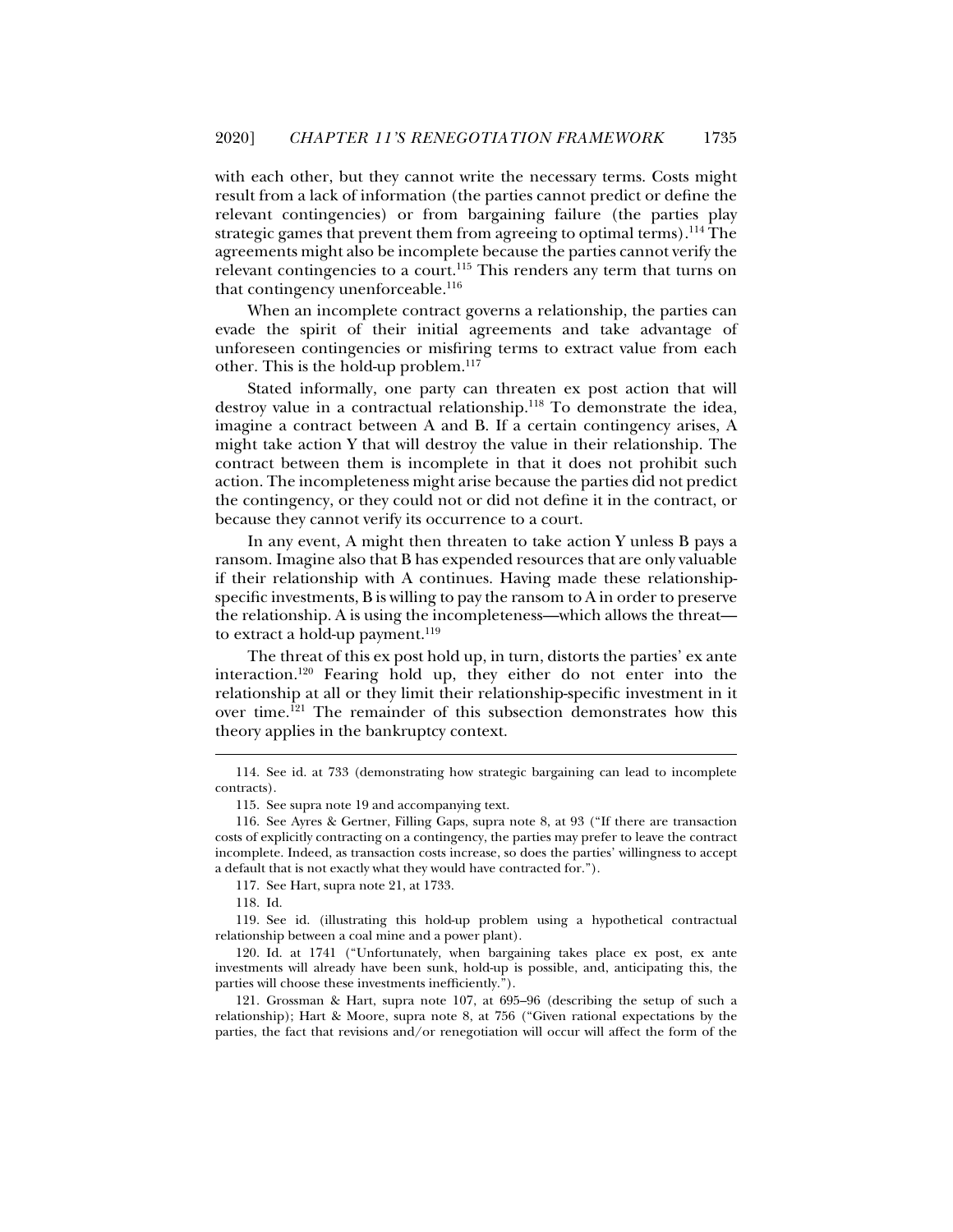1. *The Problem of Financial Distress*. — Financial distress is common. But its contours and causes are difficult to predict with any reasonable degree of certainty. Generally, financial distress exists when a firm cannot finance new projects that have net positive value.122 Because investors should be eager to fund profitable endeavors, financial distress implies a market imperfection and the opportunity for successful legal intervention.<sup>123</sup> The usual suspects for this imperfection are debt overhang, asymmetric information, and illiquid capital markets.124

Debt overhang arises when existing payment obligations get in the way of new financing.<sup>125</sup> A firm cannot raise new money for valuable projects because the future revenues from those projects are already claimed by existing creditors.

Asymmetric information and illiquid capital markets present a slightly different problem. Here, the debtor cannot convince the market to provide capital for valuable new projects—either because it cannot convince investors that it has good projects and is a good credit risk, $126$  or because capital and credit markets are generally frozen.<sup>127</sup>

In a world of perfect ex post bargaining, these problems go away. For debt overhang, the debtor renegotiates its old relationships to allow new investments to take priority. The new projects increase the value of the firm, and everyone is better off.<sup>128</sup> The various parties with an interest in the debtor reach a bargain to coordinate their behavior, expand the pie, and split the surplus.129 For asymmetric information, insiders with full

 126. See Ayotte & Skeel, supra note 12, at 1579–85 (describing how asymmetric information leads to adverse selection in lending, reducing liquidity).

original contract."); id. at 776 (noting that the parties to an incomplete contract cannot sustain efficient levels of relationship-specific investment).

 <sup>122.</sup> See Adler et al., supra note 2, at 26–29 (defining financial distress as when a "firm cannot generate sufficient revenue to pay its debts" and as "a problem that arises *because* of the firm's capital structure").

 <sup>123.</sup> Id. at 28 (describing how "legal rules can help firms in financial distress" because they "ensure that creditors assert their rights in a way that is consistent with the survival of the firm as a going concern").

 <sup>124.</sup> See Ayotte & Skeel, supra note 12, at 1557, 1567–72, 1579–87 (describing these three phenomena).

 <sup>125.</sup> See Adler & Triantis, supra note 85, at 579 (providing an example to illustrate the debt overhang problem); Ayotte & Skeel, supra note 12, at 1570–71 (explaining debt overhang); Stewart C. Myers, Determinants of Corporate Borrowing, 5 J. Fin. Econ. 147, 149 (1977) ("The firm financed with risky debt will, in some states of nature, pass up valuable investment opportunities—opportunities which could make a positive net contribution to the market value of the firm.").

 <sup>127.</sup> This was the case, for example, during part of the Great Financial Crisis. See Markus K. Brunnermeier, Deciphering the Liquidity and Credit Crunch 2007–2008*,* 23 J. Econ. Persps. 77, 91–92 (2009) (explaining the causes of liquidity dry-ups).

 <sup>128.</sup> See Ayotte & Skeel, supra note 12, at 1576.

 <sup>129.</sup> Without bargaining costs, the parties can always bargain to achieve this mutually beneficial outcome. See Coase, supra note 5, at 2–15.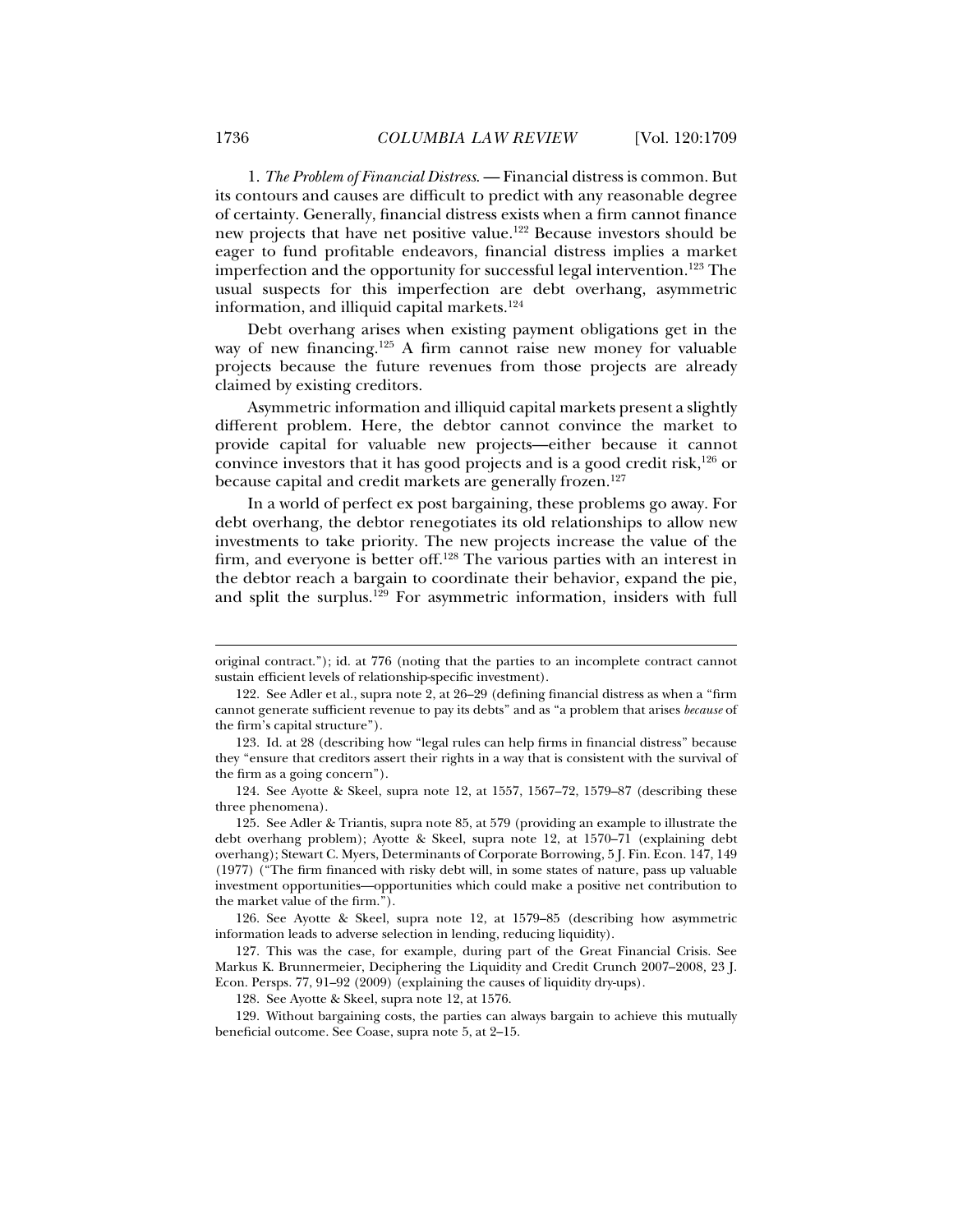information could agree to self-finance the firm's future projects $130$  or to sell the firm to an insider.<sup>131</sup>

Bargaining, however, is hindered because the parties have an incentive to hold out in an attempt to extract value from each other. In many cases, these hold-out attempts will prevent a negotiated outcome altogether. With multiparty negotiations, the hold-out incentives will lead to a collapse in bargaining where no deal is ever struck.<sup>132</sup> The problem is that for every proposed deal, at least one creditor can do better by holding out.133 Things are even more tenuous when the parties' varied interests are complex and difficult for others to ascertain, or when the parties place different valuations on assets or projects.<sup>134</sup>

But even where the parties do reach a negotiated outcome, the hold out incentives are problematic. Say, for example, only one party holds out. The parties may reach a Coasean bargain that preserves the firm simply by agreeing that the other stakeholders will pay a ransom to the hold out.<sup>135</sup> In one sense, this is a fine outcome. The firm is preserved and the ransom is just a transfer of value. But there is a separate ex ante cost with respect to investment in the firm. The next time a potential stakeholder is investing in a relationship with a debtor, that investor will reflect on the possibility that when distress arises it will have to pay a ransom to a holdout creditor to maintain the value of that relationship. Anticipating this result, the potential stakeholder will be reluctant to make the ex ante investment, thus reducing the sources of relationship-specific investment for all firms.

This is not a case where, ex ante, one stakeholder will charge more and another will charge less and the total cost will remain constant. Rather, the credible hold outs are likely to be those who have not made

 132. See Roe, supra note 107, at 539 ("The multiplicity of parties usually present in the reorganization of a large public firm could increase the chances of deadlock.").

 133. See id. ("[A]t least one party is often likely to reject the plan because yet another alternative is better for it . . . .").

 134. See Baird & Rasmussen, Antibankruptcy, supra note 3, at 694 (describing how bargaining among sophisticated parties can collapse even when transaction costs are low because of problems stemming from "an empty core, radical disagreements about valuation, or strategic bargaining" and how it can be difficult to ascertain which of these is the problem in a given case).

 <sup>130.</sup> This assumes they have access to the necessary funds, which is likely true with banks that are prepetition lenders. Indeed, prepetition bank lenders very often provide financing for Chapter 11 reorganizations. See Sandeep Dahiya, Kose John, Manju Puri & Gabriel Ramirez, Debtor-in-Possession Financing and Bankruptcy Resolution: Empirical Evidence, 69 J. Fin. Econ. 259, 265 (2003) (finding fifty-eight percent of debtor-in-possession loans in their sample were provided by prepetition lenders).

 <sup>131.</sup> Or they might agree to other solutions aimed at creating liquidity, like allowing the debtor to access cash or other assets belonging to its affiliates. For an example of this measure being facilitated by a court order rather than by negotiation, see In re Gen. Growth Props., Inc., 409 B.R. 43, 61–62 (Bankr. S.D.N.Y. 2009) (allowing the debtor to upstream cash from subsidiaries to the parent company to provide liquidity to affiliate entities).

 <sup>135.</sup> See supra section II.A.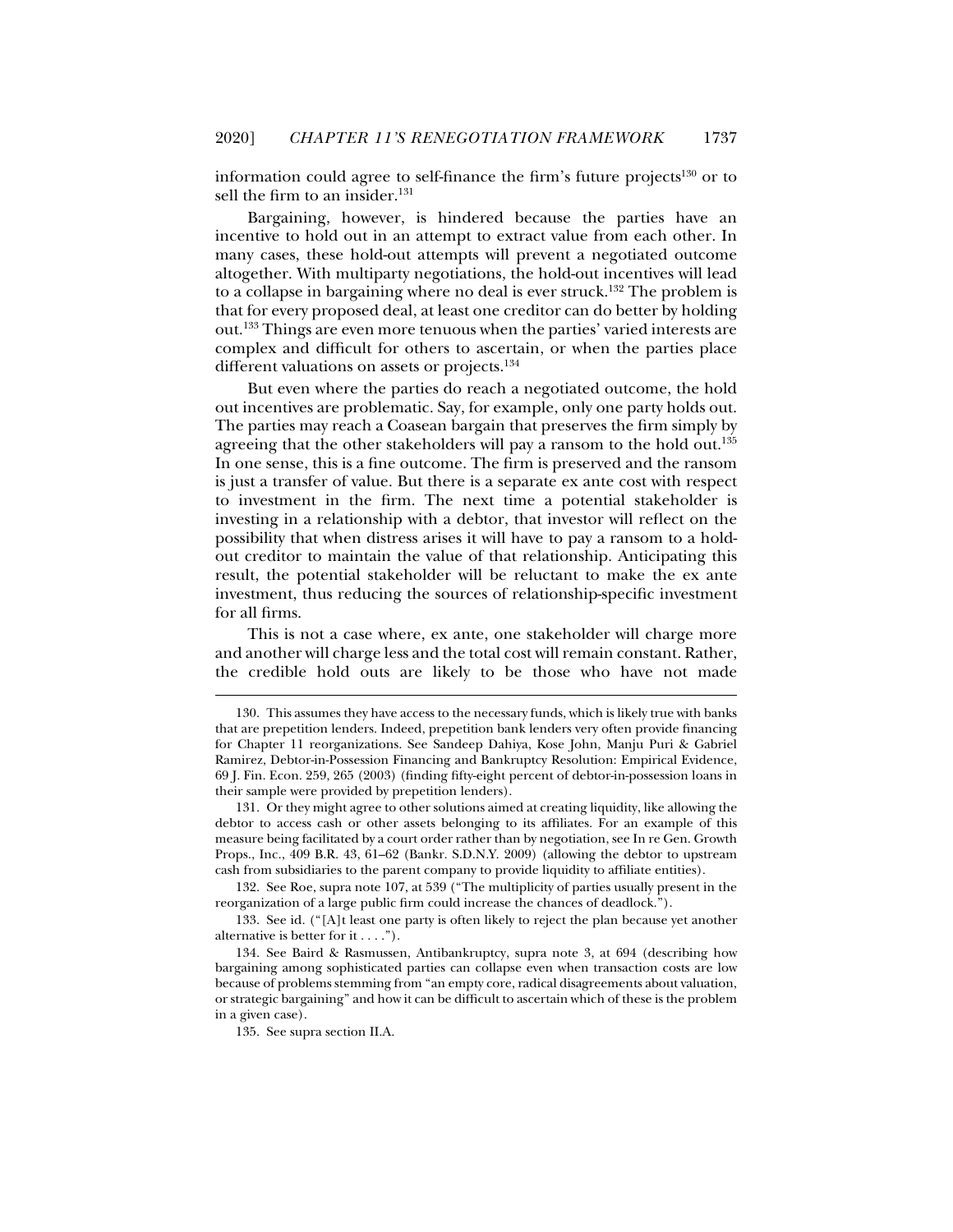relationship-specific investments, whereas those paying the ransom will be those who have. The result is a reduction in relationship-specific investment. To put it another way, hold outs in bankruptcy extract the greatest value when others have made investments that only have value when the debtor's going concern is preserved, and that provides a powerful incentive against making those investments.136

2. *The Incompleteness of Contractual Responses*. — One of the two main claims in this Article is that Chapter 11 provides bargaining parameters that are intended to move the parties—somewhat coercively—toward the ex post bargains necessary to preserve the firm while minimizing their hold-up threats.<sup>137</sup> An alternative system—the one envisioned by contractarians and Creditors' Bargain theorists—might use ex ante rules in a contract or in legislation to strictly bind the relevant parties to take certain actions when financial distress arises. For example, creditors could agree to a defined trigger that automatically converts their claims to equity in order to eliminate debt overhang,<sup>138</sup> or they could agree to a trigger that creates an automatic commitment for certain creditors to provide a new  $loan.<sup>139</sup>$ 

The difficulty for those mechanisms lies in the ex ante choice and definition of the precise remedial measures and the verifiable contingencies that will trigger them. The preceding subsection described distress generally, but every firm is distressed in its own way. Overhang and illiquidity might be caused by failed expansion, $140$  a cyclical downturn, $141$ 

 139. See Ayotte & Skeel, supra note 12, at 1594–99 (exploring the idea of coerced loan commitments).

 <sup>136.</sup> Prices and markets could adjust for this if each creditor provided equal amounts of relationship-specific investments, but that is an untenable equilibrium.

 <sup>137.</sup> For example, Chapter 11 facilitates reorganization plans; global restructuring relationships and debtor-in-possession financing; cramdowns; and free-and-clear sales. 11 U.S.C. §§ 363–364, 1121–1129 (2018). And various forms of partial consolidation across entities allow for affiliate financing. See, e.g., In re Gen. Growth Props., Inc., 409 B.R. 43, 61 (Bankr. S.D.N.Y. 2009) (noting the particular advantages of extending credit to a partially consolidated corporate structure).

 <sup>138.</sup> Professor Adler pioneered this idea. See Adler, Financial and Political Theories, supra note 88, at 312 ("Should [the hypothetical] firm become insolvent and default on its obligations, the common equity class would vanish as would the fixed claims of the next lowest investor class, which would then become the new common equity class.").

 <sup>140.</sup> See, e.g., Declaration of Jonathan Goulding, Chief Restructuring Officer of Forever 21, Inc., in Support of Chapter 11 Petitions & First Day Motions at 23, In re Forever 21, Inc., No. 19-12122 (Bankr. D. Del. filed Sept. 30, 2019) (noting international overexpansion as a cause of distress).

 <sup>141.</sup> See, e.g., Tronox Inc. v. Anadarko Petroleum Corp. (In re Tronox Inc.), 429 B.R. 73, 88 (Bankr. S.D.N.Y. 2010) ("The impact of the Legacy Obligations on Tronox, combined with an inevitable, cyclical market downturn, left it no choice but to file for Chapter 11 protection."); see also Ben S. Bernanke, Bankruptcy, Liquidity, and Recession, 71 Am. Econ. Rev. 155, 155 (1981) ("The onset of recession strains the system by reducing the flow of income available to meet current obligations and by increasing uncertainty about future liquidity needs."); Mark C. Mathiesen, Bankruptcy of Airlines: Causes, Complaints, and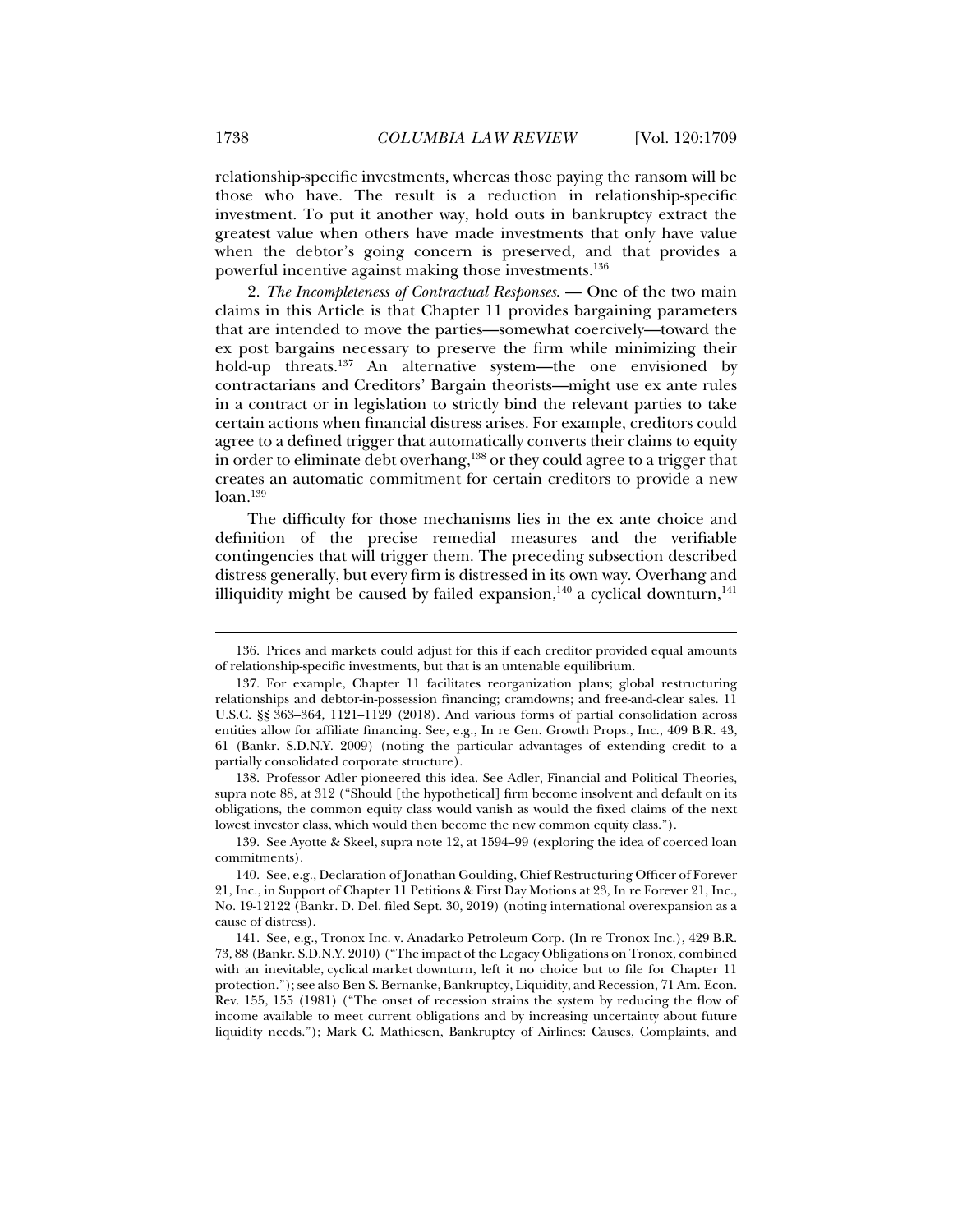technological change,  $142$  a systemic liquidity shock,  $143$  a supply shock,  $144$  a demand shock,<sup>145</sup> new competition,<sup>146</sup> bad management,<sup>147</sup> asymmetric information,<sup>148</sup> a global pandemic,<sup>149</sup> or any combination of these or the many other possible candidates.150

Moreover, the state of affairs when distress hits can take many forms. The creditors may include banks,<sup>151</sup> vendors,<sup>152</sup> hedge funds, private equity

j

 142. See, e.g., Declaration of Antoinette P. McCorvey Pursuant to Rule 1007-2 of the Local Bankruptcy Rules for the Southern District of New York in Support of First Day Pleadings at 11–16, In re Eastman Kodak Co., No. 12-10202 (ALG) (Bankr. S.D.N.Y. filed Jan. 19, 2012) (noting the decline of the film business in the face of digital photography).

 143. See, e.g., Affidavit of Ian T. Lowitt Pursuant to Rule 1007-2 of the Local Bankruptcy Rules for the Southern District of New York in Support of First-Day Motions & Applications at 7–10, In re Lehman Bros. Holdings Inc., No. 08-13555 (Bankr. S.D.N.Y. filed Sept. 15, 2008) (describing the liquidity crisis and its impact on Lehman Bros.).

 144. See, e.g., Affidavit of Isabella D. Goren Pursuant to Local Bankruptcy Rule 1007-2 at 6–11, In re AMR Corp., No. 11-15463 (SHL) (Bankr. S.D.N.Y. filed Nov. 29, 2011) (noting fuel prices as a contributing factor to financial distress); see also In re AMR Corp*.*, 477 B.R. at 397 (noting how increased fuel prices contributed to the airline's bankruptcy); Mathiesen, supra note 141, at 1024 (noting how fuel prices led to a wave of bankruptcies).

 145. See, e.g., Declaration of Jamere Jackson in Support of Debtors' Petitions & Requests for First Day Relief at 29, In re The Hertz Corp., No. 20-11218 (MFW) (Bankr. D. Del. filed May 24, 2020) (noting that "demand for our core products has been decimated").

 146. See, e.g., Affidavit of Jeffery J. Stegenga Pursuant to Local Bankruptcy Rule 1007-2 in Support of First Day Motions at 16, In re Blockbuster Inc., No. 10-14997 (BRL) (Bankr. S.D.N.Y. filed Sept. 23, 2010) (noting that Blockbuster's financial challenges resulted in large part from the rise of new competitors in the media entertainment industry).

 147. See, e.g., Third Interim Report of Neal Batson, Court-Appointed Examiner at 15, In re Enron Creditors Recovery Corp., No. 01-16034 (AJG) (Bankr. S.D.N.Y. filed June 30, 2003) (finding that Enron's leaders struggled to manage its merchant investments portfolio).

 148. See Ayotte & Skeel, supra note 12, at 1580 (describing how information asymmetries create problems of adverse selection in lending, which "make illiquidity problems more severe").

 149. See, e.g., Declaration of James Howell in Support of Debtors' Chapter 11 Petitions & Related Requests for Relief at 9, In re CEC Ent., Inc., No. 20-33163 (MI) (Bankr. S.D. Tex. filed June 26, 2020) (noting that the COVID-19 pandemic was the cause of financial distress and that "[i]n ordinary times, the Company would be financially sound" and had remained profitable before the pandemic).

 150. See, e.g., Declaration of Bill Wafford, Executive Vice President, Chief Financial Officer of J.C. Penney Co., Inc., in Support of the Debtors' Chapter 11 Petitions & First Day Motions at 25–27, In re J.C. Penney Co., Inc., No. 20-20182 (DRJ) (Bankr. S.D. Tex. filed May 15, 2020) (noting the combination of reduced demand, new competition, leadership turnover, and a global pandemic as causes of its financial distress).

 151. See Michelle M. Harner, Trends in Distressed Debt Investing: An Empirical Study of Investors' Objectives, 16 Am. Bankr. Inst. L. Rev. 69, 75 (2008) (noting that banks will often sell their claims to exit a bankruptcy).

152. Id. at 75–76 (noting the presence but decreasing importance of vendors).

Changes, 61 J. Air L. & Com. 1017, 1023 (1996) (noting a recession as a factor in a wave of bankruptcies).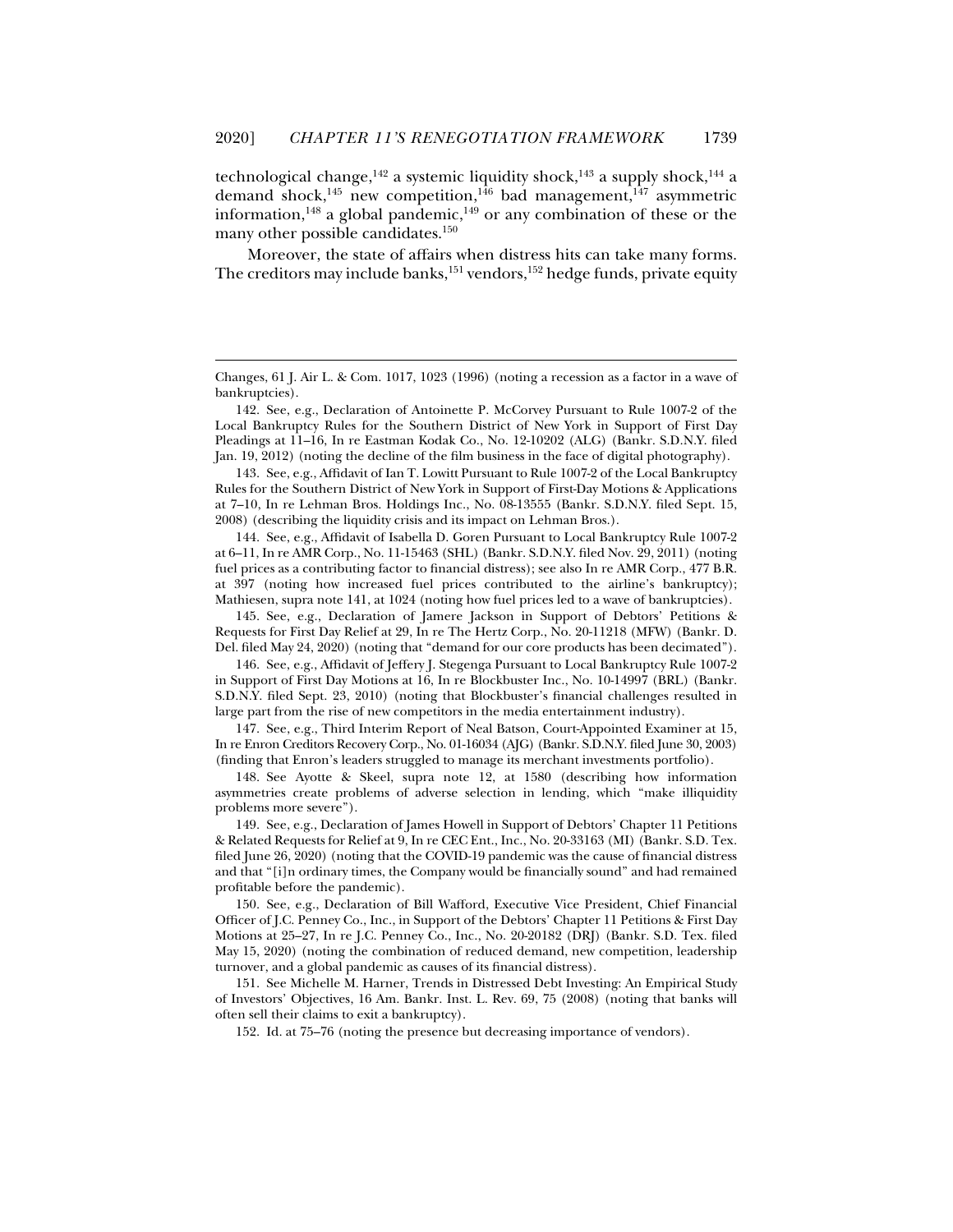firms,  $153$  or tort victims.  $154$  They may be secured or unsecured.  $155$  They may include many layers of priority or few.156 They may be dispersed or consolidated.<sup>157</sup> They may include employees<sup>158</sup> and competitors.<sup>159</sup> They may have bought or sold claims to or from other claimants.160 They may have conflicting investments.<sup>161</sup> They may hold hedged positions or complex financial derivatives like credit default swaps.162 They may need cash immediately or they may be reluctant to cash out their interests for regulatory reasons.163 They may be parties to agreements with other creditors that dictate their actions when distress arises.164

153. Id. at 76 (noting the role of hedge funds and private equity firms).

 155. Baird & Rasmussen, Antibankruptcy, supra note 3, at 653–76 (describing unsecured and secured lending practices).

 156. See Harner, supra note 151, at 83 (describing investors' preferences for lending at different tranches of priority). See generally Randal C. Picker, Perfection Hierarchies and Nontemporal Priority Rules, 74 Chi.-Kent L. Rev. 1157 (1999) (discussing the different layers of priority lenders).

 157. Baird & Rasmussen, Antibankruptcy, supra note 3, at 657 (noting a trend from cases with dispersed unsecured creditors toward cases with more concentrated groups of distressed debt investors).

 158. See, e.g., Declaration of James Howell in Support of Debtors' Chapter 11 Petitions & Related Requests for Relief, supra note 149, at 22 (noting \$8,500,431 in compensation obligations to employees).

 159. See, e.g., DISH Network Corp. v. DBSD N. Am., Inc. (In re DBSD N. Am., Inc.), 634 F.3d 79, 87 (2d Cir. 2011) (noting that one creditor was a competitor of the debtor).

 160. See Anthony J. Casey, Auction Design for Claims Trading, 22 Am. Bankr. Inst. L. Rev. 133, 133–34 (2014) (describing how hedge fund involvement in corporate bankruptcy has dramatically increased the volume of claims trading); Jared Ellias, Bankruptcy Claims Trading, 15 J. Empirical Legal Stud. 772, 795 (2018) (noting that "claims trading is a pervasive feature of Chapter 11"); Edith S. Hotchkiss & Robert M. Mooradian, Vulture Investors and the Market for Control of Distressed Firms, 43 J. Fin. Econ. 401, 402 (1997) (explaining the various motives of vulture investors who purchase distressed claims); Victoria Ivashina, Benjamin Iverson & David C. Smith, The Ownership and Trading of Debt Claims in Chapter 11 Restructurings, 119 J. Fin. Econ. 316, 334 (2015) (describing empirical scholarship that associates higher debt concentration with the preservation of independent going concern).

 161. See, e.g., *In re DBSD N. Am.*, 634 F.3d at 104 (designating the vote of a creditor that also held significant investment in a direct competitor of the debtor).

 162. Baird & Rasmussen, Antibankruptcy, supra note 3, at 678–86 (explaining the use of credit default swaps as a way for lenders to reduce their risk exposure).

 163. See, e.g., In re RTJJ, Inc.*,* No. 11-32050, 2013 WL 462003, at \*15 (Bankr. W.D.N.C. Feb. 6, 2013) ("Under pressure from federal regulators, Community One seeks to rid itself of this nonperforming loan, at any cost. Its aims are noneconomic—at least as to this Debtor—and are destructive.").

 164. See, e.g., Salus Cap. Partners, LLC v. Standard Wireless Inc. (In re RadioShack Corp.), 550 B.R. 700, 703–05 (Bankr. D. Del. 2016) (noting a dispute arising out of a web of intercreditor agreements that dictated the relationships between multiple creditors); see also Jonathan C. Lipson, Bargaining Bankrupt: A Relational Theory of Contract in

 <sup>154.</sup> See Baird & Rasmussen, Antibankruptcy, supra note 3, at 653 n.14 (noting that tort claims are present in a very small number of bankruptcy cases); Richard A. Posner*,* The Rights of Creditors of Affiliated Corporations, 43 U. Chi. L. Rev. 499, 507 (1976) (discussing tort claims in bankruptcy).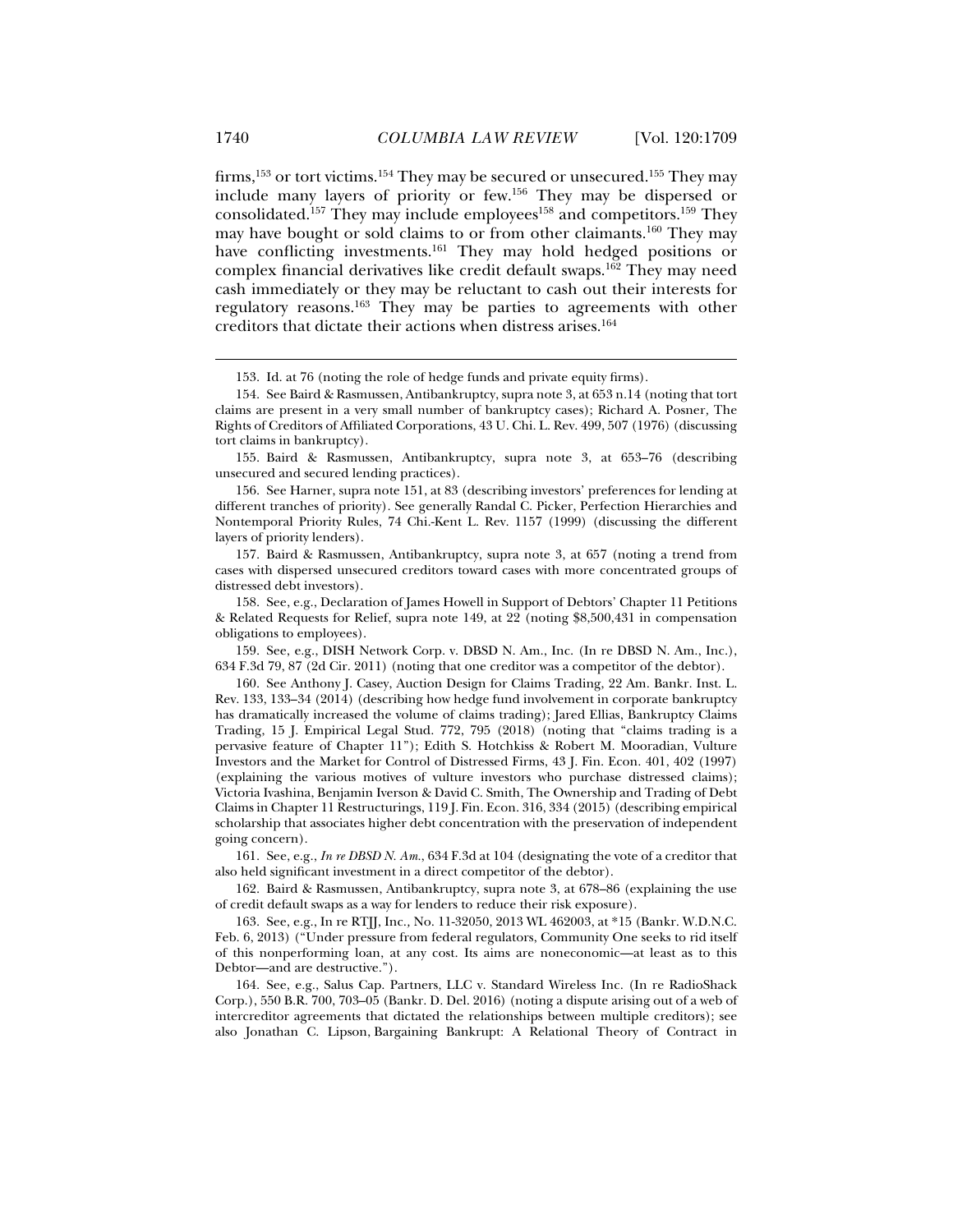Finally, different constituencies may have invested deeply in the relationships that require renegotiation in bankruptcy. The debtor may face financial concerns,<sup>165</sup> regulatory pressures,<sup>166</sup> union negotiations,<sup>167</sup> community pressures,  $168$  or a declining customer base.  $169$  Each of these problems implicates a different set of relationships as the subject for renegotiation.

In times of distress, the proper response for each party in these relationships depends on the specific characteristics of the entire constellation of interests. The best way to choose among and implement a reorganization, going-concern sale, or liquidation will turn on the state of the market, the causes of distress, and the relationships that exist between the parties. The specific causes of distress will impact the willingness and ability of outsiders to provide new capital and of insiders to take a haircut or forbear on enforcing claims.170 The specific agreements and relationships that exist at the time of distress will affect the creditors' ability and incentives to bargain toward an optimal outcome, and so on.<sup>171</sup>

If claimants actually bargain ex ante, they will face insurmountable challenges.172 Limits on information and time as well as the parties' incentives to bargain strategically will get in the way of their attempts to

Bankruptcy*,* 6 Harv. Bus. L. Rev. 239, 243 (2016) ("[D]istress investors, who often influence large chapter 11 cases, increasingly use contract, or contract-like mechanisms such as settlement agreements, to evade bankruptcy's most important mandatory feature, its priority rules and norms." (footnote omitted)).

 <sup>165.</sup> See Ayotte & Skeel, supra note 12, at 1559–60 ("Since the financial crisis, liquidity problems have been cited as the cause behind both the decisions to file for bankruptcy and the outcomes of many Chapter 11 cases.").

 <sup>166.</sup> See, e.g., Fed. Commc'ns Comm'n v. NextWave Pers. Commc'ns Inc., 537 U.S. 293, 296–99 (2003) (describing the regulatory charges that led to the bankruptcy proceedings of NextWave).

 <sup>167.</sup> See, e.g., Supplement B Pilot Beneficiaries v. AMR Corp. (In re AMR Corp.), 523 B.R. 415, 417–19 (S.D.N.Y. 2014) (describing the renegotiation challenges involved with a collective bargaining agreement in bankruptcy for American Airlines).

 <sup>168.</sup> See, e.g., Press Release, Tom Carper, U.S. Senate, Carper, Carney Issue Statement on Fisker's Bankruptcy Court Proceedings (Jan. 9, 2014), https://www.carper.senate.gov/ public/index.cfm/2014/1/carper-carney-issue-statement-on-fisker-s-bankruptcy-courtproceedings [https://perma.cc/BD5D-8CUC] (stating that in the *Fisker* bankruptcy, the Delaware Senator and Representative prefer a bankruptcy resolution that includes open bidding procedures and continued production at a Delaware plant to create jobs in Delaware). 169. See supra note 142 and accompanying text.

 <sup>170.</sup> For example, a cyclical downturn in the industry will limit investment from industry players and any sale to a strategic buyer. See Andrei Shleifer & Robert W. Vishny, Liquidation Values and Debt Capacity: A Market Equilibrium Approach, 47 J. Fin. 1343, 1344–45 (1992).

 <sup>171.</sup> See Baird & Rasmussen, Antibankruptcy, supra note 3, at 687 (explaining that holders of the same type of claim can have different incentives and abilities, and thus hinder optimal outcomes).

 <sup>172.</sup> See id. at 698 ("[T]he agreements will likely be incomplete and some recourse to gap-filling is necessary.").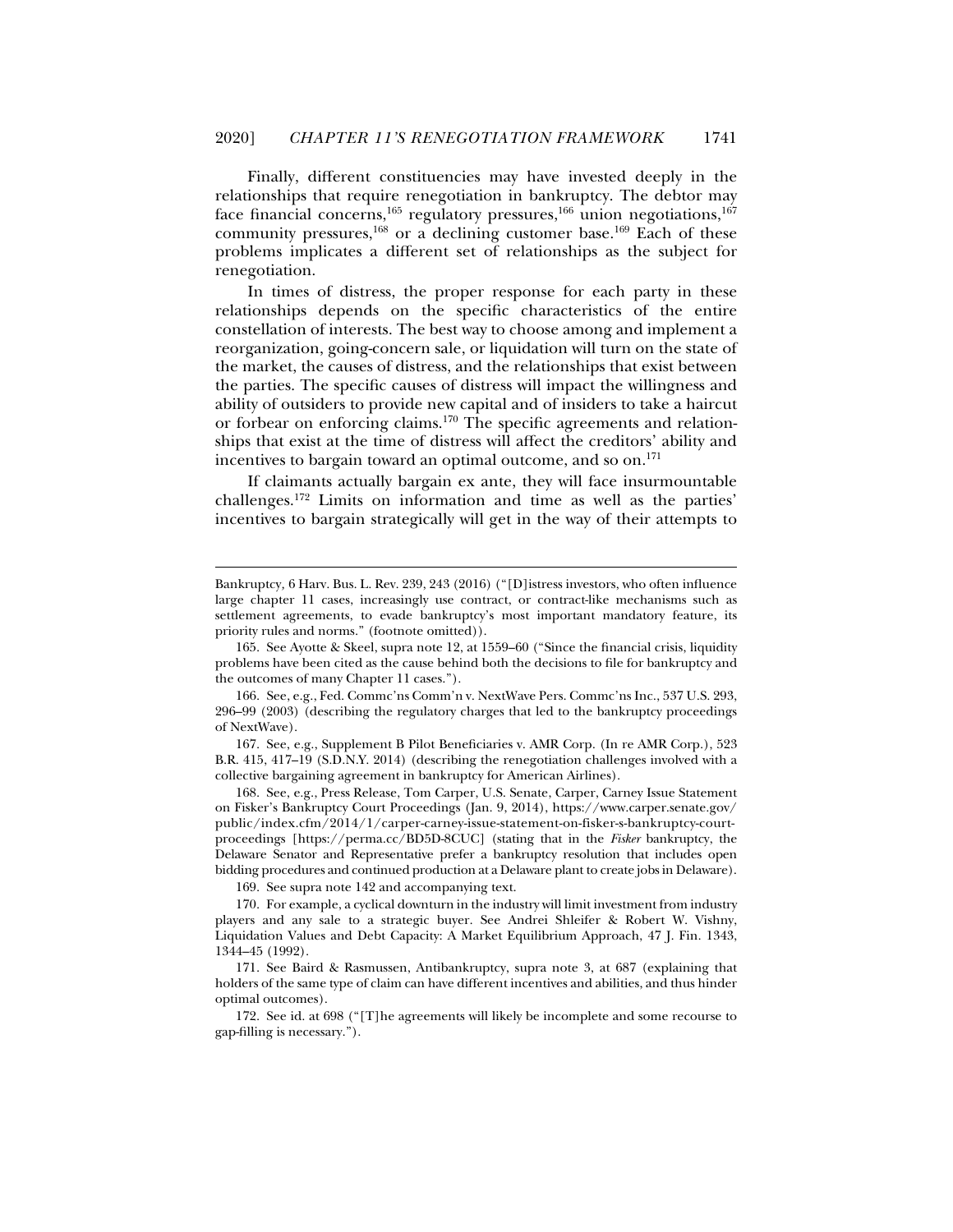write contingent substantive rules for every distress situation.<sup>173</sup> Similarly, attempts to write ex ante rules into legislation will be limited by the legislators' ability to predict and define verifiable contingencies.174 This is why the Creditors' Bargain model and the proposed solutions in its wake fall short.<sup>175</sup> The legislators can no more write the complete contract than the parties themselves.

Moreover, such a hypothetical complete contract—even if it could be written—will often produce *inefficient* outcomes because it fails to account for asymmetric information and strategic bargaining. As others have noted in the nonbankruptcy context, "When the parties have asymmetric information, however, the hypothetical contract standard fails to provide an effective framework for choosing efficient rules."176 The framework fails because it assumes away the bargaining costs that are at the core of the problem it is trying to solve.177

Also falling short are mechanisms aimed at bringing the creditors together to write a complete contract.<sup>178</sup> If, for example, every debtor could opt in to its own customized set of bankruptcy rules, and the law could facilitate the assent of all current and future creditors, those rules

 174. See id. ("Setting an efficient default rule will depend upon *precise* determinations of underlying variables, a task that is extremely difficult for courts and legislatures.").

176. Ayres & Gertner, Strategic Contractual Inefficiency, supra note 110, at 733.

 <sup>173.</sup> See Ayres & Gertner, Strategic Contractual Inefficiency, supra note 110, at 759 (noting various impediments to bargaining caused by asymmetric information).

 <sup>175.</sup> This weakness in hypothetical bargaining solutions has been recognized for decades in the more general context of incomplete contracts. See id. at 733 & n.17 (noting calls to move away from "hypothetical contract" approaches and "the growing consensus among contract scholars that default rules should not simply be the hypothetical contract that parties would choose in a world without transaction costs"); see also David Charny, Hypothetical Bargains: The Normative Structure of Contract Interpretation*,* 89 Mich. L. Rev. 1815, 1815 (1991) (noting that the hypothetical contract framework is often "incorrect, perhaps even incoherent").

 <sup>177.</sup> For example, imagine there are two types of creditors dealing with the debtor—A and B. The debtor cannot distinguish between them. In a perfect world, the debtor would pay a certain price to A for an A-type contract and a certain price to B for a B-type contract. But in practice, the parties withhold information and bargain strategically, making it impossible to reach that outcome. Now imagine the law provides an immutable default rule that ex post applies A-type rules to A and B-type rules to B. The debtor still cannot distinguish A and B ex ante. What price should the debtor pay to any given creditor? Moreover, there is now a new wrinkle to the problem. Do all the parties have symmetric information about the default rules? If not, that could intensify strategic bargaining. You can add complications by assuming the creditors are the ones who cannot distinguish the types or by assuming that parties can switch their type in response to the rule and so on. The point is that the rule that the hypothetical bargain produces does not solve the problems presented by the real bargain in these cases. See id. at 765 ("The settings in which strategic contractual behavior can undermine the use of majoritarian defaults, however, are not negligible. In a large number of contexts, the parties will have private (asymmetric) information about a variety of issues relevant to contractual efficiency.").

 <sup>178.</sup> See supra section II.A.1.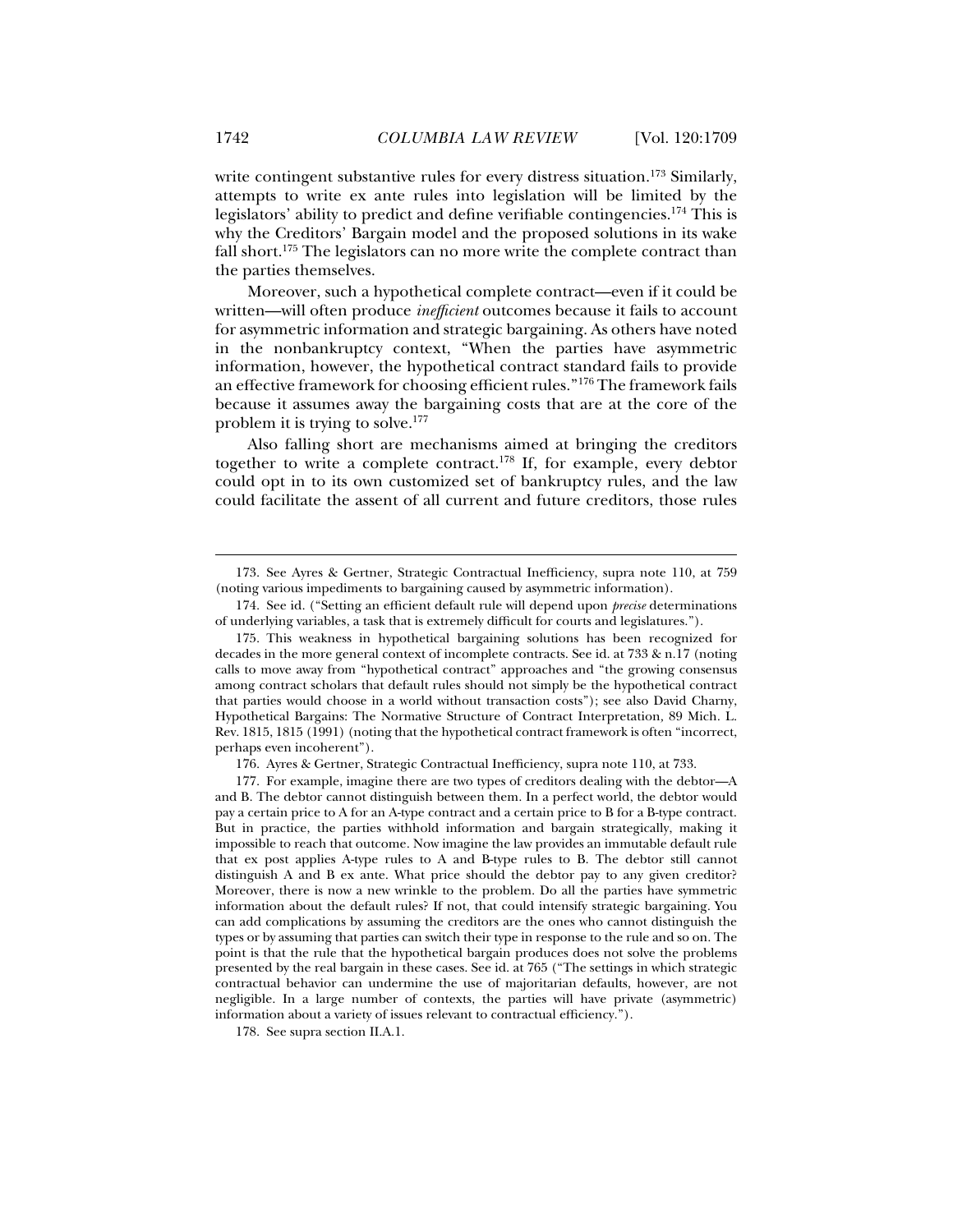would still be incomplete because of strategic bargaining and limited information.179

#### B. *The Need for a Bankruptcy-Specific Solution*

Incomplete contracts are not a unique bankruptcy problem. Many contracts (and most pieces of legislation) are incomplete and raise questions about how to correct for gaps and otherwise incomplete terms.180

The law might, then, treat incomplete contracts in financial distress the same as any other incomplete contract. That entails a mixture of judicial gap filling<sup>181</sup> and enforcing terms as written. This is an imperfect response. When judges do not intervene, the incompleteness will remain.182 And even when judges do intervene, they will fill gaps imperfectly and may be unable to verify the information necessary to enforce a contract.183 Similarly, lawmakers might write a law that approximates a hypothetical *incomplete* contract and let courts enforce that. That contract would probably be short and say something like, "The parties must behave reasonably in favor of efficiency when distress arises."184 Either approach would rely on the courts to fill the substantive gaps and would likely lead to different prescriptive outcomes from those advocated by the conventional law-and-economics theories of corporate bankruptcy.185

j

 183. See Ayres & Gertner, Strategic Contractual Inefficiency, supra note 110, at 732–33 (noting the difficulty for courts to fill gaps).

 184. As an aside, it is interesting that the Creditors' Bargain literature rarely talks about whether the hypothetical contract is complete or incomplete, rule-based or standard-based, or whether it assumes perfect information of the bargainers.

 185. For example, criticisms of ex post judicial discretion interfering with ex ante contracting would be less powerful in cases like In re General Growth Properties, Inc., 409 B.R 43 (Bankr. S.D.N.Y. 2009) and Salus Capital Partners, LLC v. Standard Wireless Inc. (In

 <sup>179.</sup> See supra section II.A.1.

 <sup>180.</sup> See supra note 8; see also Ayres & Gertner, Strategic Contractual Inefficiency, supra note 110, at 730–32 (describing how contracts are incomplete and require gap filling, and reviewing scholarship on the problem).

 <sup>181.</sup> This Article uses "gap filling" to refer to a court directly filling in a missing term or rewriting a term that is at odds with the parties' interests. See Ayres & Gertner, Strategic Contractual Inefficiency, supra note 110, at 730–31 (noting that courts fill gaps both for "obligationally incomplete" and for "contingently incomplete" contracts).

 <sup>182.</sup> Parties may try to create private solutions. Scholars have suggested some private ordering measures to reduce hold-up problems associated with incomplete contracts. See, e.g., Grossman & Hart, supra note 107, at 692 (developing a theory of integration based on the attempt of private parties to resolve incomplete contracting problems by allocating efficiently the residual rights of control between themselves); Hart & Moore, supra note 8, at 756 (developing a theory of incomplete contracts and exploring strategies parties use to avoid incomplete contracting problems). But most of those measures are not available in the corporate bankruptcy context. It is not feasible, for example, for a firm to integrate with all of its claimants.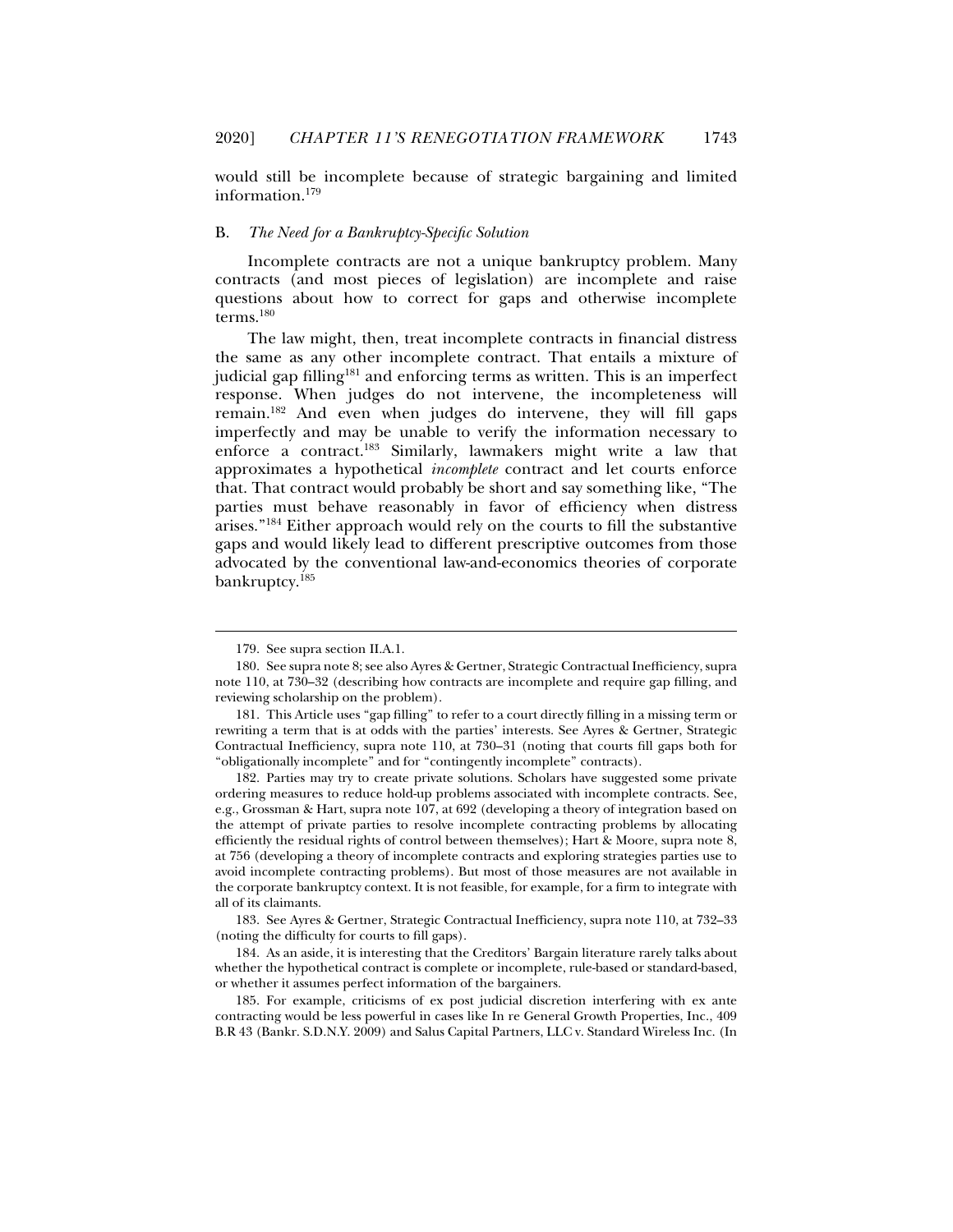As Part III shows, Chapter 11 does not take these approaches. Nor do most bankruptcy systems in other jurisdictions.186 There are at least two reasons for this. First, courts would be particularly bad at filling substantive gaps in times of financial distress. Courts are not experts in strategic business planning or financial structuring—especially not within an emergency timeframe. Not only does financial distress pose uncertainty, it does so in a context that requires decisions to be made fast: Firms in financial distress are often bleeding cash and their viability can disappear quickly.187 To be sure, the idea that a debtor business is a melting ice cube and that any delay threatens its viability is overplayed in bankruptcy courts.188 Lawyers will argue that the court must decide in a matter of days. The reality is likely more in the range of weeks or months. But the *years*  that courts often take to fill substantive gaps in other cases<sup>189</sup> are not available in a corporate reorganization.

Second, this problem is ubiquitous. Virtually all firms that enter financial distress and need to be reorganized face major incomplete contracting problems. Of course, if the firm has totally failed and has no going-concern value, it can be liquidated easily. But firms that go into Chapter 11 reorganization are navigating questions of how to preserve going-concern value in the face of claims by multiple parties with different interests in the firm's survival.<sup>190</sup> Those parties naturally have different views and incentives for how to achieve the best reorganization outcome. This state of affairs poses complicated questions of valuation, control, and vision to which their contracts provide incomplete answers.

The ubiquity of the problem begs for a standardized solution. Given a class of relationships that routinely raise an incomplete contracting problem that the courts are bad at solving substantively, it makes sense to adopt a uniform procedural solution that reduces hold up and increases predictability. If courts will inevitably be involved when distress arises, the law can add value by providing a procedural framework for that

re Radioshack Corp.), 550 B.R. 700 (Bankr. D. Del. 2016). See infra section III.C; see also Ayotte et al., supra note 45, at 269–72 (describing the Radioshack bankruptcy in detail).

 <sup>186.</sup> See generally Global Insolvency Law Database, World Bank (Nov. 17, 2015), https://www.worldbank.org/en/topic/financialsector/brief/global-insolvency-law-

database [https://perma.cc/QDV7-UDB8] (cataloging insolvency laws around the world). 187. See Jacoby & Janger, Ice Cube Bonds, supra note 12, at 865 (noting that "[f]inancially distressed companies can melt like ice cubes").

 <sup>188.</sup> Id. at 865–66 (noting the prevalence and overuse of the melting ice cube argument); Lynn M. LoPucki & Joseph W. Doherty, Bankruptcy Fire Sales, 106 Mich. L. Rev. 1, 30–31 (2007) (revealing a lack of empirical evidence for melting ice cube claims).

 <sup>189.</sup> See Inst. for the Advancement of the Am. Legal Sys., Civil Case Processing in the Federal District Courts: A 21st Century Analysis 4 (2009), https://www.uscourts.gov/ sites/default/files/iaals\_civil\_case\_processing\_in\_the\_federal\_district\_courts\_0.pdf [https://perma.cc/49LL-26SB] ("[A]bout 35% of cases took more than a year to resolve, and the longest cases took ten years or more before a final resolution was reached.").

 <sup>190.</sup> Baird & Rasmussen, Antibankruptcy, supra note 3, at 651–53 ("Dozens of constantly changing stakeholders occupy every tranche, each pursuing its own agenda.").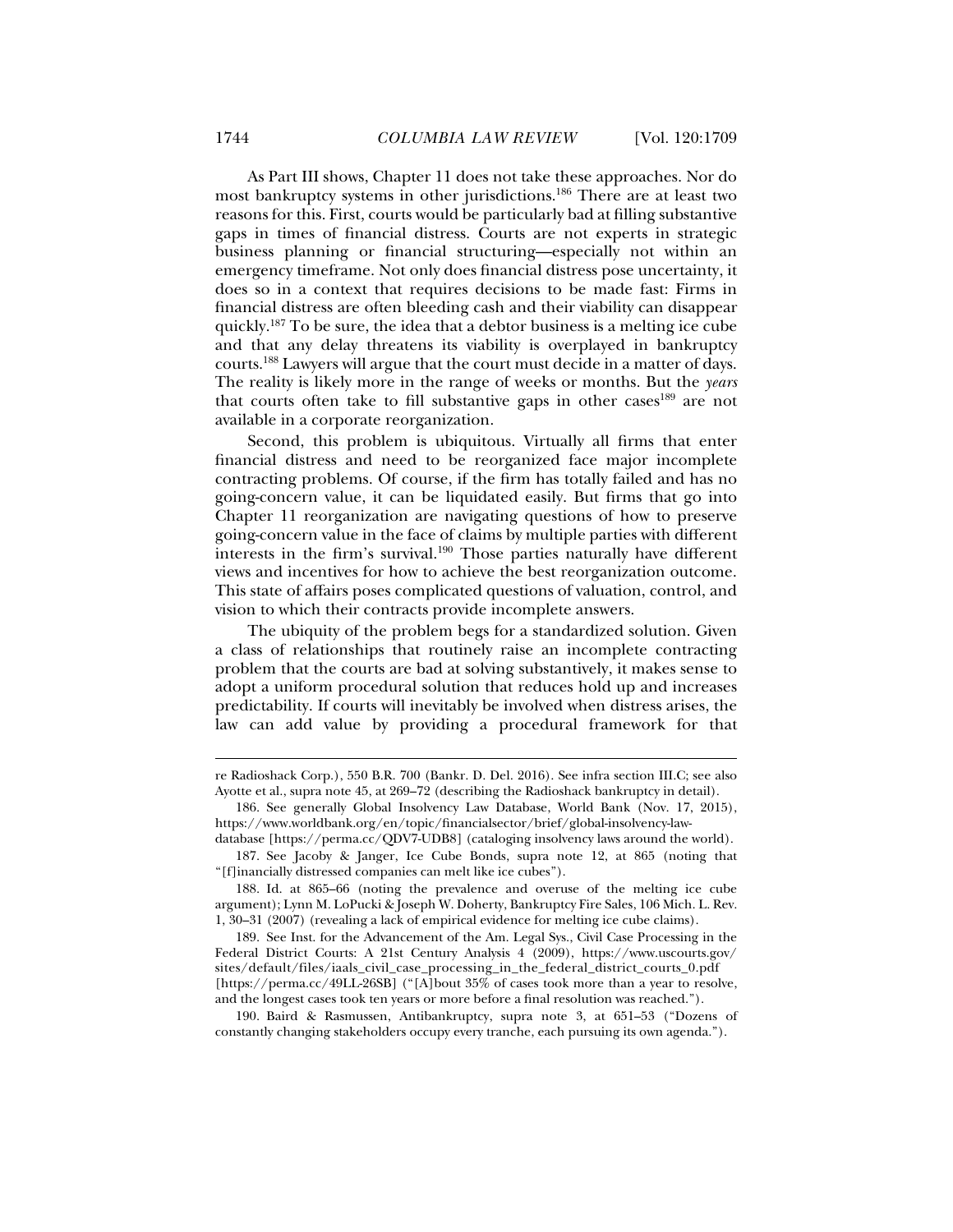involvement. There is little risk of market distortion in legislating a courtsupervised procedure over a set of relationships that will require deep judicial intervention in any event. Indeed, the law can reduce distortions if it adds predictability and reduces errors. If courts are error prone in substantive gap filling, bankruptcy law can prescribe mechanisms that address incompleteness but constrain substantive gap filling as much as possible.

Moreover, resting that system in one central (federal) court increases predictability and reduces forum shopping that would otherwise result.<sup>191</sup> There are also economies of scale in using a uniform mechanism to address incomplete contracting in the context of financial distress. With corporate bankruptcy, the hold-up problem is front and center in virtually every case and it is always triggered by the same thing: financial distress. There is a unique efficiency,<sup>192</sup> then, in funneling this entire class of cases into one uniform system in one court that specializes in resolving this type of hold-up problem.193 As the courts get better at policing hold up, the system becomes more efficient and more predictable.<sup>194</sup>

This also suggests that a uniform government system might be preferable to private arbitration systems where the economies of scale might be lost, repeat players—like banks—might take advantage of asymmetric knowledge and their relationships with the private arbitrators, or strategic bargaining might otherwise lead to incomplete arbitration contracts.195

j

 193. This does imply that bankruptcy courts must be vigilant about dismissing cases that are not in this class because they are not related to financial distress or hold up. This requires a robust good faith filing rule. See NMSBPCSLDHB, L.P. v. Integrated Telecom Express (In re Integrated Telecom Express, Inc.), 384 F.3d 108, 119 (3d Cir. 2004) (describing good faith filing rules).

 <sup>191.</sup> One must not, however, be too optimistic. Forum shopping is reduced, but it is surely not eliminated, by moving cases into the federal system. Parties can still use variations in the way different federal bankruptcy courts apply the law to extract value from each other. See Laura Napoli Coordes, The Geography of Bankruptcy, 68 Vand. L. Rev. 381, 388–89 (2015) (describing the availability of and incentives for forum shopping during federal bankruptcy proceedings).

 <sup>192.</sup> The choice of whether to judicially regulate incomplete contracts always poses a cost comparison between the costs of allowing parties to simply live with the contracts as written and the costs of judicial involvement. Ayres & Gertner, Strategic Contractual Inefficiency, supra note 110, at 733 n.17 (noting the "horse race" between the competing costs). The economies of scale here make it more cost effective to judicially regulate problems from incomplete contracts.

 <sup>194.</sup> There will be growing pains when a country first adopts a bankruptcy system as its judges develop this expertise or assign bankruptcy matters to nonspecialized courts. See, e.g., Andy Mukherjee, India's Bankruptcies Get a Dose of Common Sense, Bloomberg Op. (July 17, 2019), https://www.bloomberg.com/opinion/articles/2019-07-18/india-s-creakingbankruptcies-get-lubrication [https://perma.cc/X34N-FA4T] (noting that judges had misapplied India's new bankruptcy law, necessitating a bold and quick amendment to clarify the law).

 <sup>195.</sup> See Ayres & Gertner, Strategic Contractual Inefficiency, supra note 110, at 764 (describing the difficulties in writing complete arbitration contracts).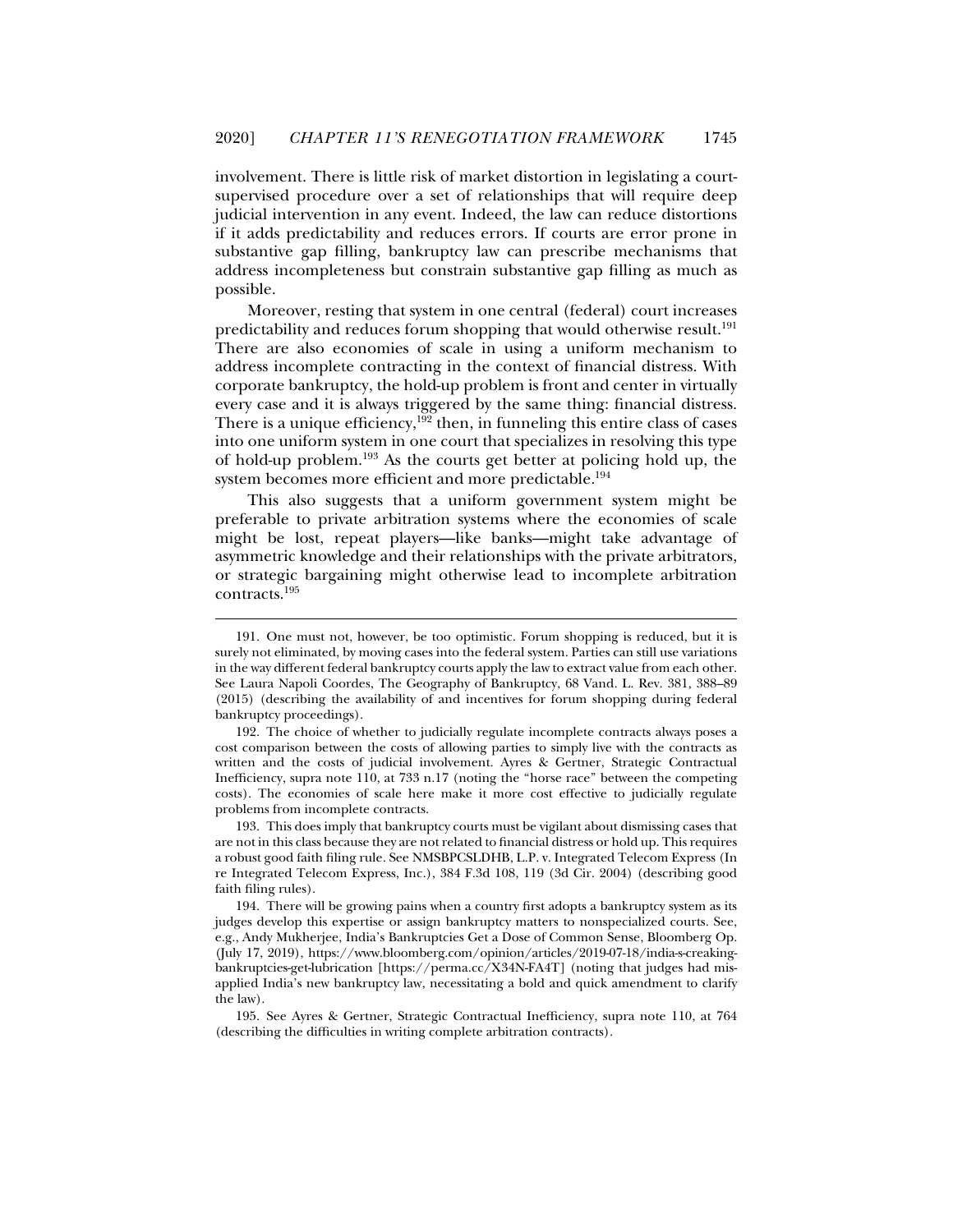The same cannot be said of the judicial regulation of incomplete contract disputes generally. While most contracts are incomplete in some way, not all contract disputes present problems related to that incompleteness. Nor do all incomplete contracts present hold-up problems related to relationship-specific investment or going-concern value. The volume of general contract disputes that present procedurally similar hold-up problems is likely not high enough to justify a special uniform system of laws and a specialized court to resolve those problems. Moreover, even if such a court did exist, it would be difficult at the beginning of each litigation to distinguish the hold-up cases from the other general contract disputes in order to select cases into the specialized court.

Looking beyond the United States adds support to this story. When financial markets around the world develop faster than local insolvency law, incomplete contracting problems related to financial distress produce pressures that demand solutions of the sort described in this Article.196 Some jurisdictions allow those pressures to build, only to see dysfunction and hold up grow along with varied calls for reform.<sup>197</sup> In a financial system without a functioning insolvency law, the bankruptcy state of nature is likely to take one of two extreme forms. Either creditors are left free to enforce contract terms harshly and formalistically<sup>198</sup> or courts ignore contracts altogether and focus on ex post rescue measures without regard to the distortions those measures might create.199 Both options allow for hold up, either by the creditors or by equity and management.

A contractarian might object that the relevant parties should be free to choose their own contract terms, even if those terms are vague and incomplete. The question still remains, however, as to how a court should deal with that incompleteness and the unintended consequences of those agreements. Bankruptcy law has emerged as a tool for doing that. It is likely that most parties would prefer such a system if it provides more predictability and less hold-up opportunity than the bankruptcy state of nature, which provides no uniform guidance to or constraint on those filling the gaps and correcting for incompleteness. But even if the parties do not prefer a standard uniform system of bankruptcy law, once they enter into incomplete contracts it is consistent with an efficiency principle

 <sup>196.</sup> See supra note 106.

 <sup>197.</sup> See supra note 106.

 <sup>198.</sup> There are historical examples of this. Elena Cirmizi, Leora Klapper & Mahesh Uttamchandani, The Challenges of Bankruptcy Reform, 27 World Bank Rsch. Observer 185, 189–90 (2012) (noting that harsh procreditor formalism in nineteenth-century France and Italy resulted in lower returns for creditors).

 <sup>199.</sup> This is the more likely dysfunction today. For example, Professor Kristin van Zwieten chronicles the experience in India where judges' interpretation of India's thenexistent corporate rescue act, the Sick Industrial Companies (Special Provisions) Act, 1985, sought to rescue companies facing inevitable liquidation and protect employees, eventually leading to delay, inefficiency, dysfunction, and the need for reform. Van Zwieten*,* supra note 106, at 14–28.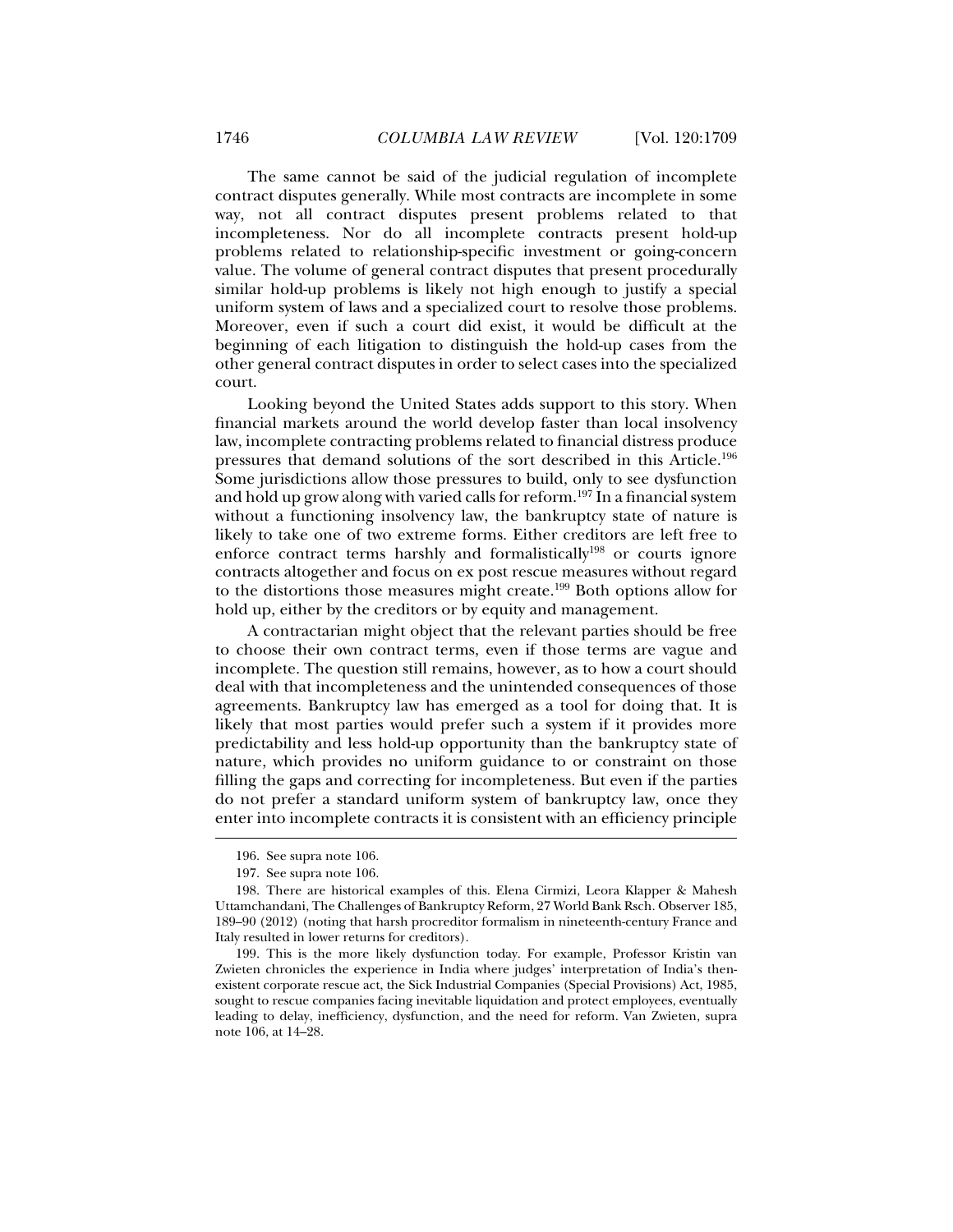to funnel their disputes through a uniform system to avoid inconsistencies, externalities, market inefficiencies, and the waste of judicial resources that would otherwise occur.

#### C. *A Limited Scope*

j

Because bankruptcy law is not a general welfare system, it should not address problems unrelated to distress. This conceptual limitation has several justifications: (1) doctrinal reasons grounded in constitutional law and federalism; $200$  (2) institutional reasons grounded in a view of the appropriate authority for making those decisions; $201$  and (3) efficiency reasons concerned with distorting incentives of parties in filing, avoiding, or pursuing bankruptcy.202

Saying that bankruptcy law is limited in scope and should address bankruptcy matters is not the same as the *Butner* Fallacy. Bankruptcy law should be directed at bankruptcy matters. But once there is an identified bankruptcy issue, nothing about the New Bargaining Theory requires special deference to nonbankruptcy rights. Rather, as the previous section demonstrates, the theory merely requires that any measure implemented to create value in bankruptcy must not destroy more value by distorting incentives in other states of the world.

True enough, one way that value can be destroyed is through forum shopping, where parties expend resources to manufacture a bankruptcy

 <sup>200.</sup> See Robert H. George, Bankruptcy for Nonbankruptcy Purposes: Are There Any Limits?, 6 Rev. Litig. 95, 102–04 (1987) (exploring the Supreme Court's application of state and federal law in bankruptcy cases); Mooney, supra note 12, at 960–62, 977–78 (explaining Thomas Plank's "doctrinal theory of the limited powers of Congress and the courts under the Bankruptcy Clause of the Constitution"); Thomas E. Plank, Bankruptcy and Federalism, 71 Fordham L. Rev. 1063, 1089–95 (2002) (analyzing the limitations of Congress's power to enact bankruptcy law under the Bankruptcy Clause of the Constitution).

 <sup>201.</sup> See George, supra note 200, at 104–13 (describing the "bankruptcy court's use of its equitable powers to protect the bankruptcy process from misuse and to ensure that nonbankruptcy rights are disturbed only to the extent necessary").

 <sup>202.</sup> Though it is not a corporate issue, the parking-ticket-and-bankruptcy debacle in Chicago is a great example of this. A discriminatory parking enforcement policy in Chicago has led thousands of Black debtors to file for Chapter 13 bankruptcy simply because it provides the only relief to parking ticket enforcement. See Edward R. Morrison & Antoine Uettwiller, Consumer Bankruptcy Pathologies, 173 J. Institutional & Theoretical Econ. 174, 186–87 (2017). This has imported the racial disparities that exist in parking enforcement into the bankruptcy system and cost Black drivers thousands of dollars in legal fees. See id. at 175, 194. It is abundantly clear that a fix to the parking ticket system, rather than bankruptcy law, would be better. Anthony J. Casey, Consumer Bankruptcy Pathologies: Comment on Morrison and Uettwiller, 173 J. Institutional & Theoretical Econ. 197, 200–01 (2017) (suggesting that bankruptcy law is not a solution to the disparate racial effects of parking tickets in Chicago); Morrison & Uettwiller, supra, at 194–95 ("This finding suggests that some of the aberrational features of Chapter 13 may be a product of intersecting features of bankruptcy and nonbankruptcy law . . . .").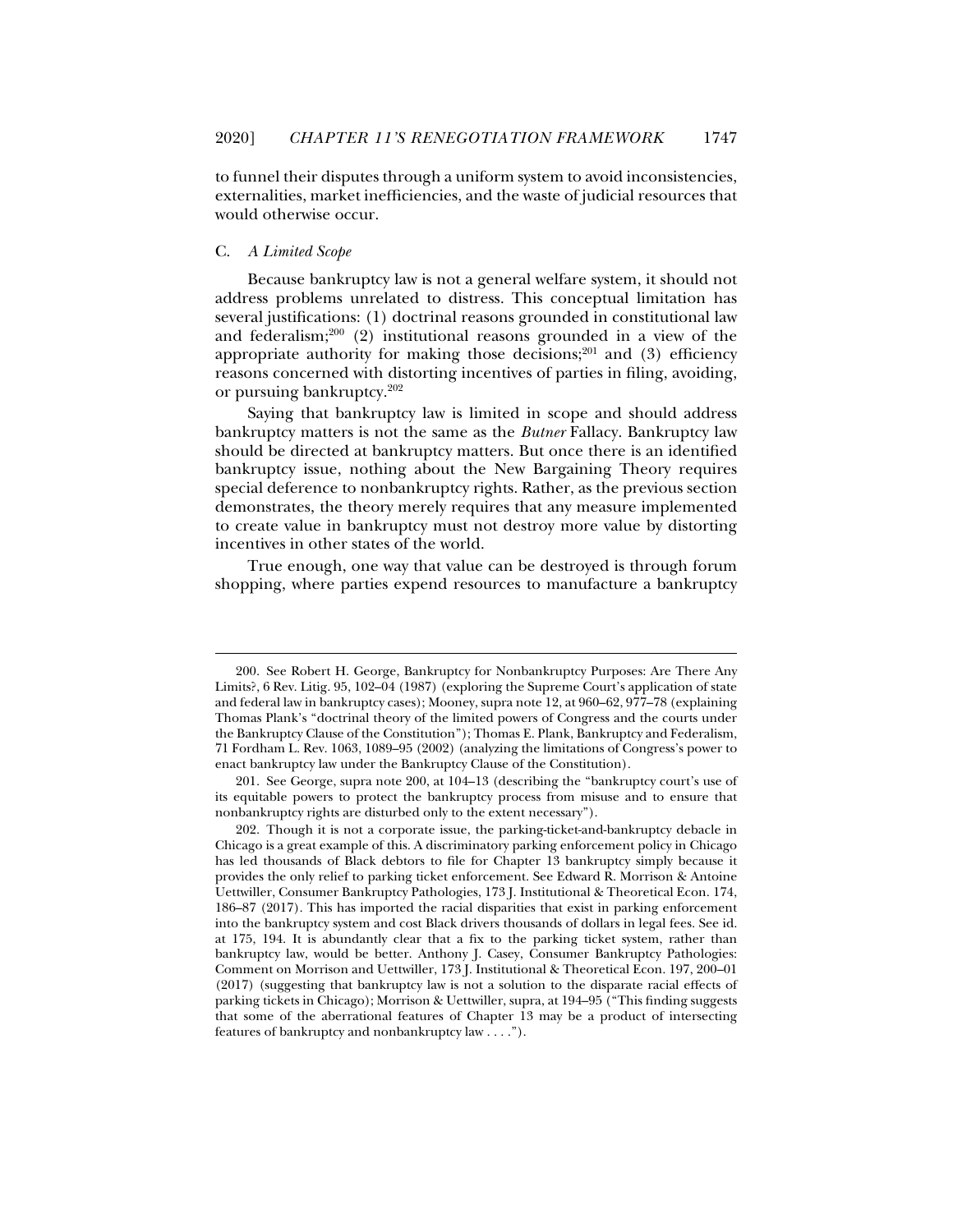to change nonbankruptcy entitlements.203 But the New Bargaining Theory shows us that the only relevant question is whether the costs from forum shopping outweigh the benefits from reducing other forms of hold up. The *Butner* Fallacy asks the question but provides nothing in the way of answers.

The New Bargaining Theory, on the other hand, instructs that the farther the parties' interests are away from a relationship involving the debtors' assets, the more skeptical the law should be in assuming that it can alter those interests to the collective benefit of all interested parties without causing collateral damage. Thus, bankruptcy law generally does not account for creditors' outside interests, such as investments in a competitor, when implementing bankruptcy's purpose.<sup>204</sup> Likewise, it generally does not alter the interests of those with no connections to the debtor.

The economics literature on incomplete contracting states this idea more formally. Incomplete contracting leads to hold-up problems when parties have made relationship-specific investments.<sup>205</sup> Thus, the bankruptcy solution to incomplete contracting over financial distress is only relevant to situations where the parties have made such investments. Parties who have no direct or indirect relationship with the debtor have made no investments specific to a relationship affected by the debtor's financial distress and are—by definition—not subject to an incomplete contracting problem with regard to that distress. On the other hand, those who have nonclaim relationships with the debtor might still be included in the partition if they have invested specifically in those relationships or if those relationships affect the debtor's going-concern value.

As Professor Mark Roe has pointed out, the possibility for strategic behavior and threats is enhanced when parties have committed resources to an enterprise.206 A threat to tear apart the enterprise is a threat to destroy those committed resources. When such a threat is credible, parties can extract value as a payment to not carry through on the threat. According to the New Bargaining Theory, this is precisely the hold-up behavior that bankruptcy law should prevent.

The scope of bankruptcy, then, should be the set of relationships where parties have invested specifically in the enterprise as a going concern. Wherever parties have made relationship-specific investments

 <sup>203.</sup> See Baird, Uncontested Axioms, supra note 57, at 592 n.58 ("If there are two different legal regimes, parties will invest considerable energy in finding the legal regime that most favors them.").

 <sup>204.</sup> See Baird et al., Bankruptcy Partition, supra note 70, at 1683 (explaining that the "proper focus" of the bankruptcy partition "is entirely on what goes to creditors *on account of their claims against the estate*").

 <sup>205.</sup> See supra section II.A.

 <sup>206.</sup> See Roe, supra note 107, at 538–39 (noting that because creditors' funds are already committed to the enterprise, the bargaining dynamic "provides enhanced opportunity for strategic behavior, threats, and appeals").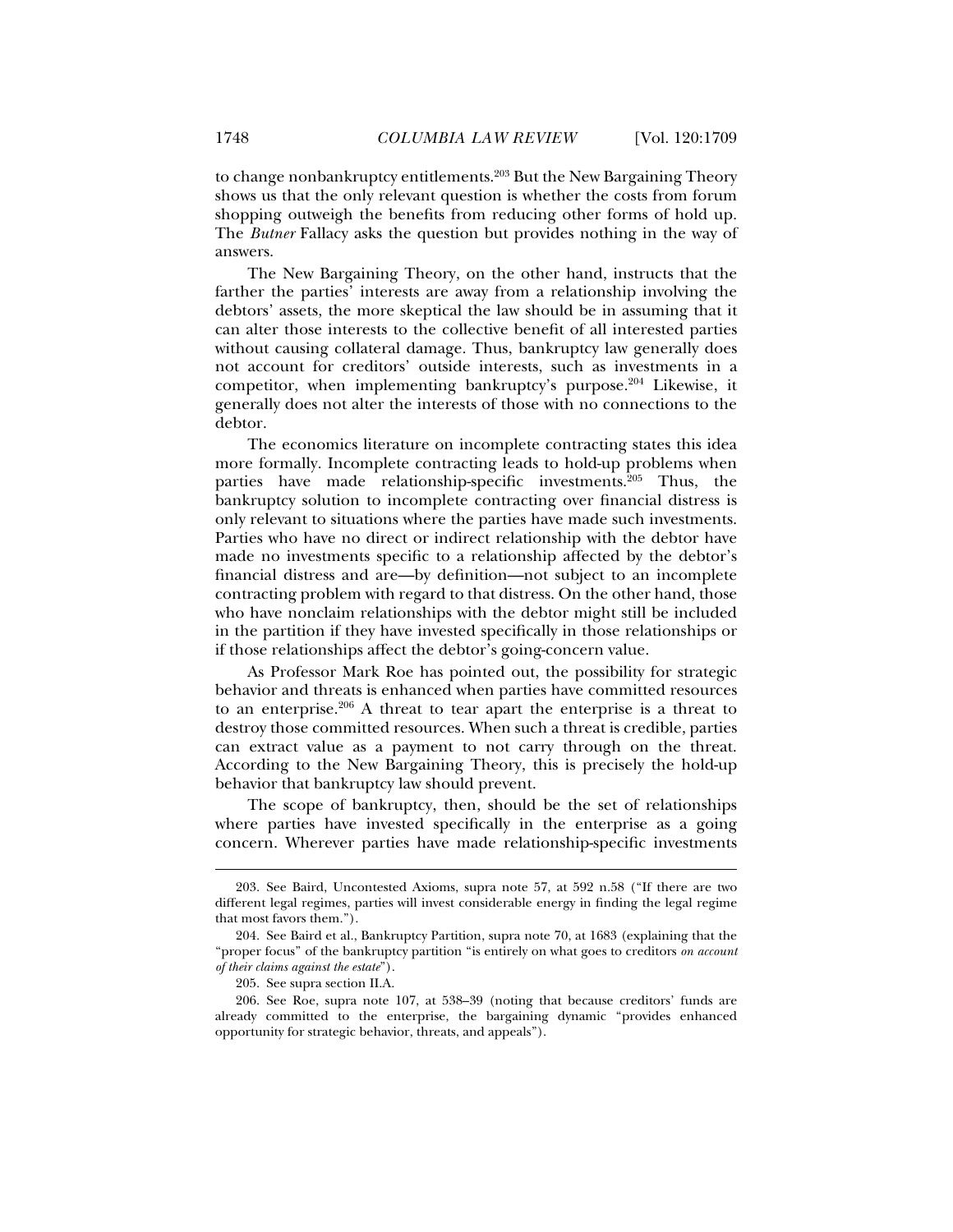that are affected by the debtor's distress, hold up is a possibility and bankruptcy law should step in. On the other hand, where parties have made no such investment, there is no threat of hold up and bankruptcy law should not be implicated.

Importantly, this suggests a broader scope than the Creditors' Bargain Theory and a broader scope than some courts have been willing to adopt. The interest of nonclaimants who have made such relationship-specific investments will be relevant and subject to the bankruptcy power. The most likely expansion will be along the dimension of human capital, which is a major relationship-specific investment associated with most firms.<sup>207</sup>

To be clear, this just provides the scope or domain of bankruptcy law. The specific resolution of issues that arise within that domain will require the ex post/ex ante balancing section III.C discusses.

Likewise, contracts that are not directly with the debtor but reflect specific investments in the debtor's network of relationships or goingconcern value will be bankruptcy matters. For example, consider the question of nonconsensual third-party releases. Third-party releases are provisions in reorganization plans that release one party from liability on a claim held by another party even when the debtor is not a party to the claims.208 The controversy arises when the party holding the claim does not consent to the release.209 The New Bargaining Theory suggests that the bankruptcy courts can release claims between stakeholders if (1) those claims are connected to the relevant parties' relationship with the debtor and (2) doing so prevents hold up and facilitates efficient ex post bargaining.210 Of course, consistent with the New Bargaining Theory,

 <sup>207.</sup> See Margaret M. Blair, Firm-Specific Human Capital and Theories of the Firm, *in* Employees and Corporate Governance 58, 58–63 (Margaret M. Blair & Mark J. Roe eds., 1999) (arguing that the relationships among the people who make up firms ought to be "incorporated into the legal debate on corporate governance"). In practice, the law is often inconsistent in how much consideration it gives to these kinds of interests, sometimes prioritizing job preservation over creditor recoveries. See Thomas H. Jackson & David A. Skeel, Jr., Bankruptcy and Economic Recovery, *in* Financial Restructuring to Sustain Recovery 97, 114 (Martin Neil Baily, Richard J. Herring & Yuta Seki eds., 2013). As Jackson and Skeel note:

Congress often stepped in with a fix, to ensure that the rights of workers, and the focus on jobs, was not lost in bankruptcy. Prominent examples of this include Section 1113, constraining the ability to reject collective bargaining agreements in bankruptcy and Section 1114, constraining the ability to reduce retiree health care benefits in bankruptcy.

Id. These bills were direct responses to court decisions seen as favoring creditors over employees. Id.

 <sup>208.</sup> See Lacy v. Dow Corning Corp. (In re Dow Corning Corp*.*), 280 F.3d 648, 658 (6th Cir. 2002) (defining and outlining elements for courts to consider when assessing thirdparty releases).

 <sup>209.</sup> Id.

 <sup>210.</sup> One court has applied a standard similar to this in the related context of staying third-party litigation. See Fisher v. Apostolou, 155 F.3d 876, 882 (7th Cir. 1998) (staying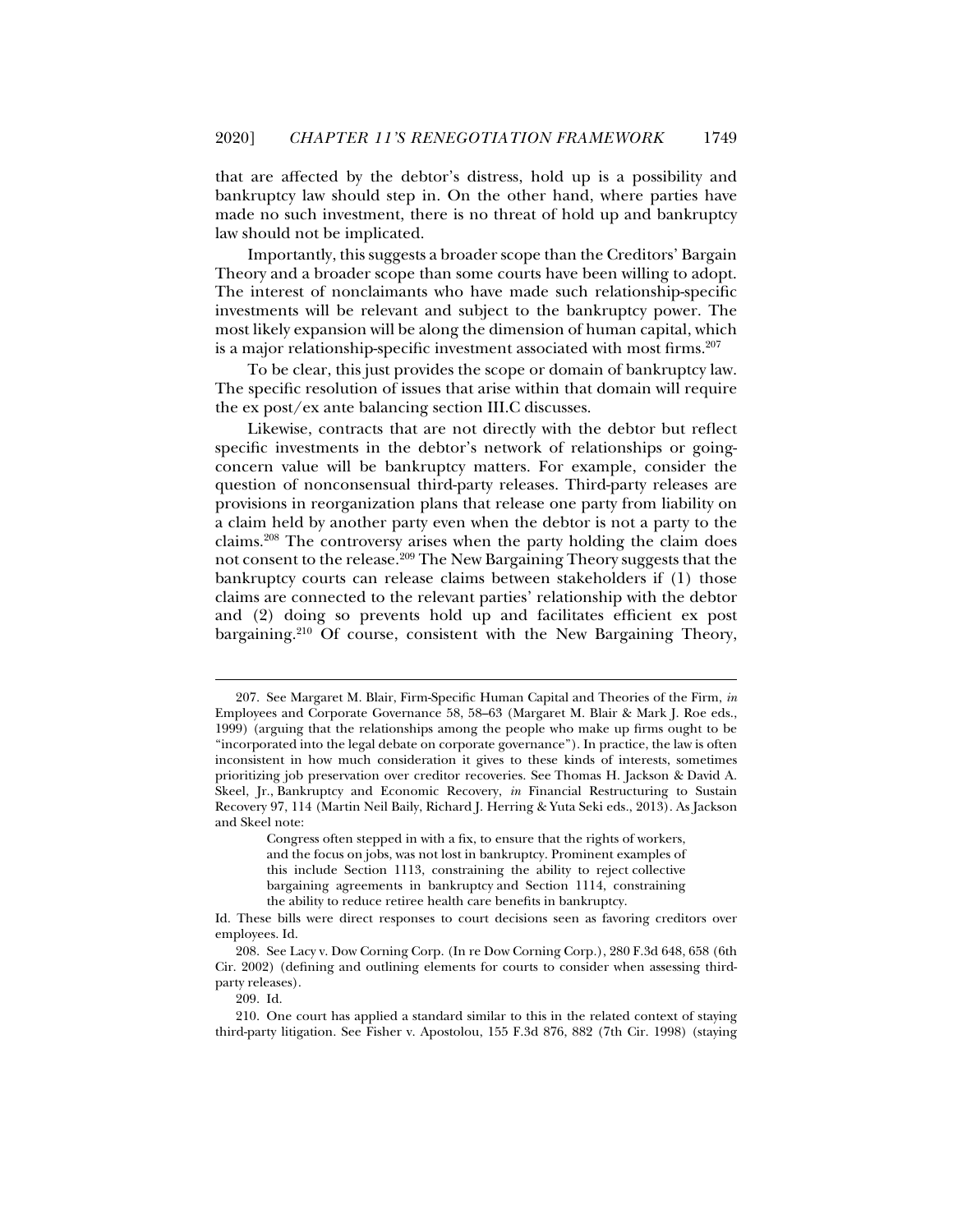there also needs to be a check on the converse hold-up behavior that could arise from *allowing* such releases. That check will take the form of a cramdown payment from the debtor's estate to the party being forced to provide the release.211 The appropriate amount of that payment will be an estimate of the market value of the released claim. Alternatively, the court could request indubitable proof that the released claims have de minimis value or that the debtor is not using the releases to extract hold-up value. Once the court sets the price and evidentiary burdens, then the parties can begin their bargaining. These measures reduce the potential for debtors to use third-party releases as a form of hold up.

Relatedly, the New Bargaining Theory suggests that intercreditor agreements—which often bind creditors to abstain from certain procedural maneuvers in a bankruptcy proceeding<sup>212</sup>—should fall under the bankruptcy umbrella even when the debtor is not a party and the agreements contain forum selection clauses suggesting otherwise. In practice, the hold-up risk in intercreditor agreements is high.<sup>213</sup> As a result, courts should not enforce them specifically unless the party seeking enforcement meets a very high evidentiary threshold to show that there is no value extraction.214 But consistent with the analysis above, the court should impose a market price on the party seeking to escape enforcement. That price should take the form of expectation damages.<sup>215</sup> Once again, this system reduces the opportunities for hold up on both sides.

#### III. CHAPTER 11'S RENEGOTIATION FRAMEWORK

This Part turns to Chapter 11's specific approach for solving the holdup problem associated with financial distress.  $^{216}$  It first starts with a general

214. Ayotte et al., supra note 45, at 287–90.

215. Id.

litigation that was sufficiently related to the debtor and when not granting the stay could allow one party to derail the reorganization proceedings).

 <sup>211.</sup> See Baird et al., Bankruptcy Partition, supra note 70, at 1688 (raising the possibility of requiring such a payment).

 <sup>212.</sup> Ayotte et al., supra note 45, at 265–71 (describing various disputes over intercreditor agreements).

 <sup>213.</sup> Prior work shows that parties can use intercreditor agreements to extract value from the debtor's estate. See id. at 284–85; see also ABI's 200th Podcast Features Judge and Academics Discussing Side Agreements in Corporate Bankruptcy, at 27:48, Am. Bankr. Inst. (Apr. 17, 2017), https://www.abi.org/podcasts/abis-200th-podcast-features-judge-andacademics-discussing-side-agreements-in-corporate (on file with the *Columbia Law Review*) [hereinafter ABI Podcast with Judge Shannon] (speaking with Judge Brendan Shannon, who notes that parties use intercreditor agreements to extract windfalls).

 <sup>216.</sup> Some relationships that connect to financial distress do not fall under the scope of Chapter 11—although the New Bargaining Theory suggests that they should. The ways that those relationships play out provide powerful examples of the incomplete contracting problem and the potential value of the bankruptcy solution. For example, the credit default swaps market is full of examples of ex post hold up. See, e.g., Matt Levine, Direct Listings Are a Thing Now, Also Bathroom Meetings, Sears CDS and Bank Culture, Bloomberg Op.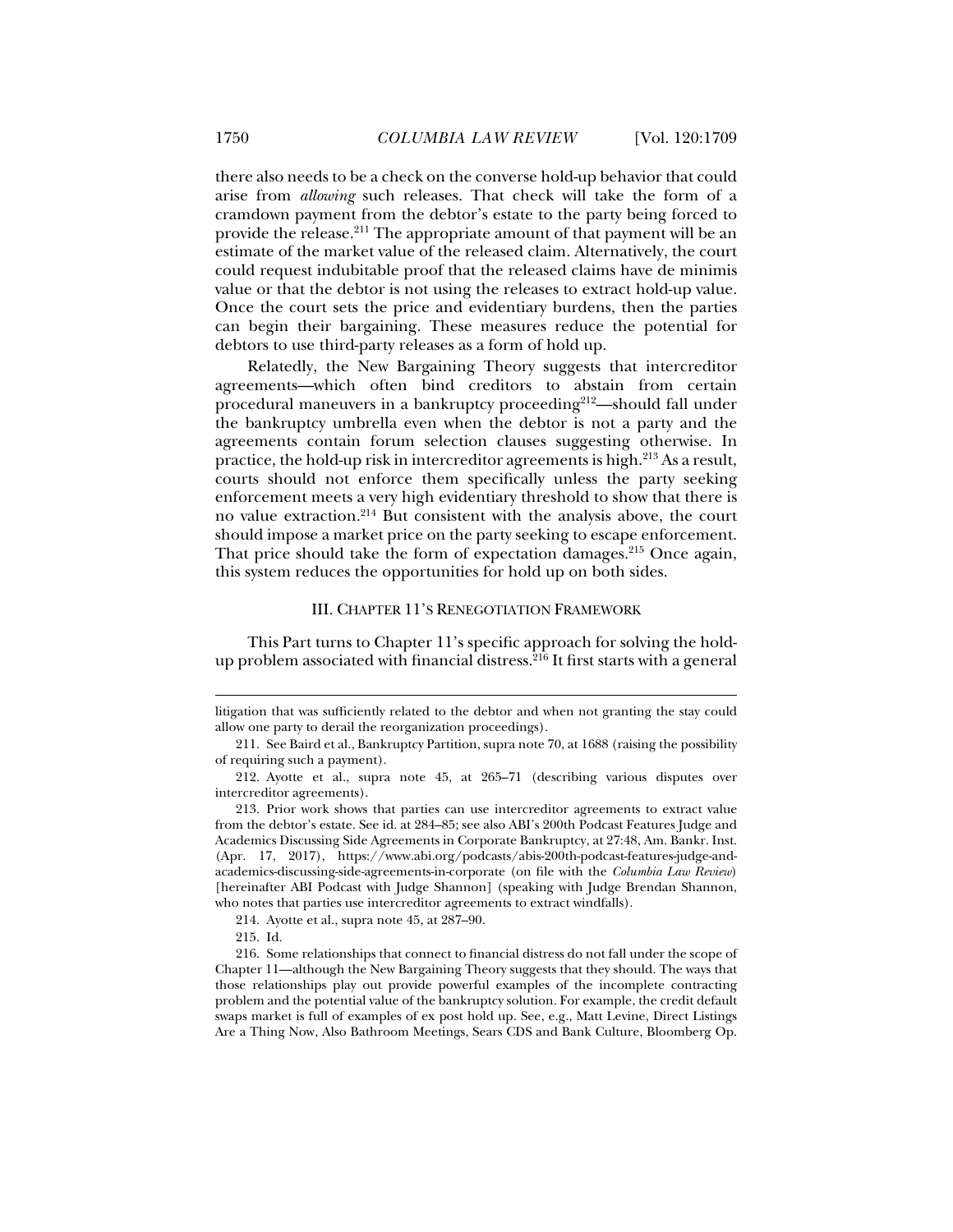description of Chapter 11's renegotiation framework, showing how it implements the New Bargaining Theory. It then presents examples of the framework in action. Finally, it concludes with a note about how Chapter 11's renegotiation framework balances the conflicting ex ante and ex post considerations that lie at the heart of the New Bargaining Theory.

#### A. *General Description*

Consistent with the New Bargaining Theory, Chapter 11 treats the relationship between those who have an interest in a financially distressed debtor as governed by an incomplete contract.<sup>217</sup> Where there is little reason to suspect that terms will misfire—because the parties had full ex ante information or because the efficient outcome is not affected by contingencies—the law takes those terms as they are and enforces them.

In this sense, the New Bargaining Theory and the renegotiation framework support a soft version of *Butner* not as a principle but as a weak rule of thumb. In the absence of any evidence of hold up, nonbankruptcy provisions should remain intact. That is true simply because in the absence of hold up there is no role for bankruptcy law.

Where the terms might be expected to misfire, Chapter 11 implements a structured renegotiation framework.218 Rather than fill the gaps with specific substantive provisions or remove incomplete terms, the Code uses a set of parameters to encourage renegotiation and limit the parties' incentives and opportunities to engage in hold up.<sup>219</sup>

In some sense, the system is filling in the gaps in these contracts, but instead of having a judge do it, the parties negotiate the gap-filling terms applicable in distress under the court's oversight and within the law's parameters.220 Chapter 11 sets up substantive and procedural guardrails

j

218. See 11 U.S.C. §§ 1101–1195 (2018).

 220. Professors Skeel and Triantis make note of the role of rules and standards and renegotiation in bankruptcy theory, but they place more trust in ex ante contracting than

<sup>(</sup>Jan. 11, 2019), https://www.bloomberg.com/opinion/articles/2019-01-11/direct-listingsare-a-thing-now [https://perma.cc/N8WH-65A8] (noting the ex post manipulation of bond prices that are used in calculating payouts from credit default swaps related to the Sears bankruptcy and explaining the difficulty in writing a better ex ante contract); Matt Levine, RadioShack Is Running on Credit Derivatives, Bloomberg Op. (Dec. 18, 2014), https://www.bloomberg.com/opinion/articles/2014-12-18/radioshack-is-running-oncredit-derivatives [https://perma.cc/56BQ-UY4M] (same for RadioShack). See generally Andrew Verstein, Benchmark Manipulation, 56 B.C. L. Rev. 215 (2015) (exploring ex post benchmark manipulation).

 <sup>217.</sup> See supra Part II.

 <sup>219.</sup> The specific contours of the structure can be found throughout Chapter 11 and include committee representation, id. § 1102; the creation of creditor classes, id. § 1122; disclosure and solicitation rules, id. § 1125; voting rules, id. § 1126; the exclusive power of the debtor to propose a plan, id. § 1121; minimum plan requirements such as feasibility and the best interest of the creditors test, id.  $\S 1129(a)$ ; and cramdown rules, id.  $\S 1129(b)$ . Other aspects can be found in judicial interpretations of the Code through case law. These aspects are discussed in detail in this subsection. See infra section III.B.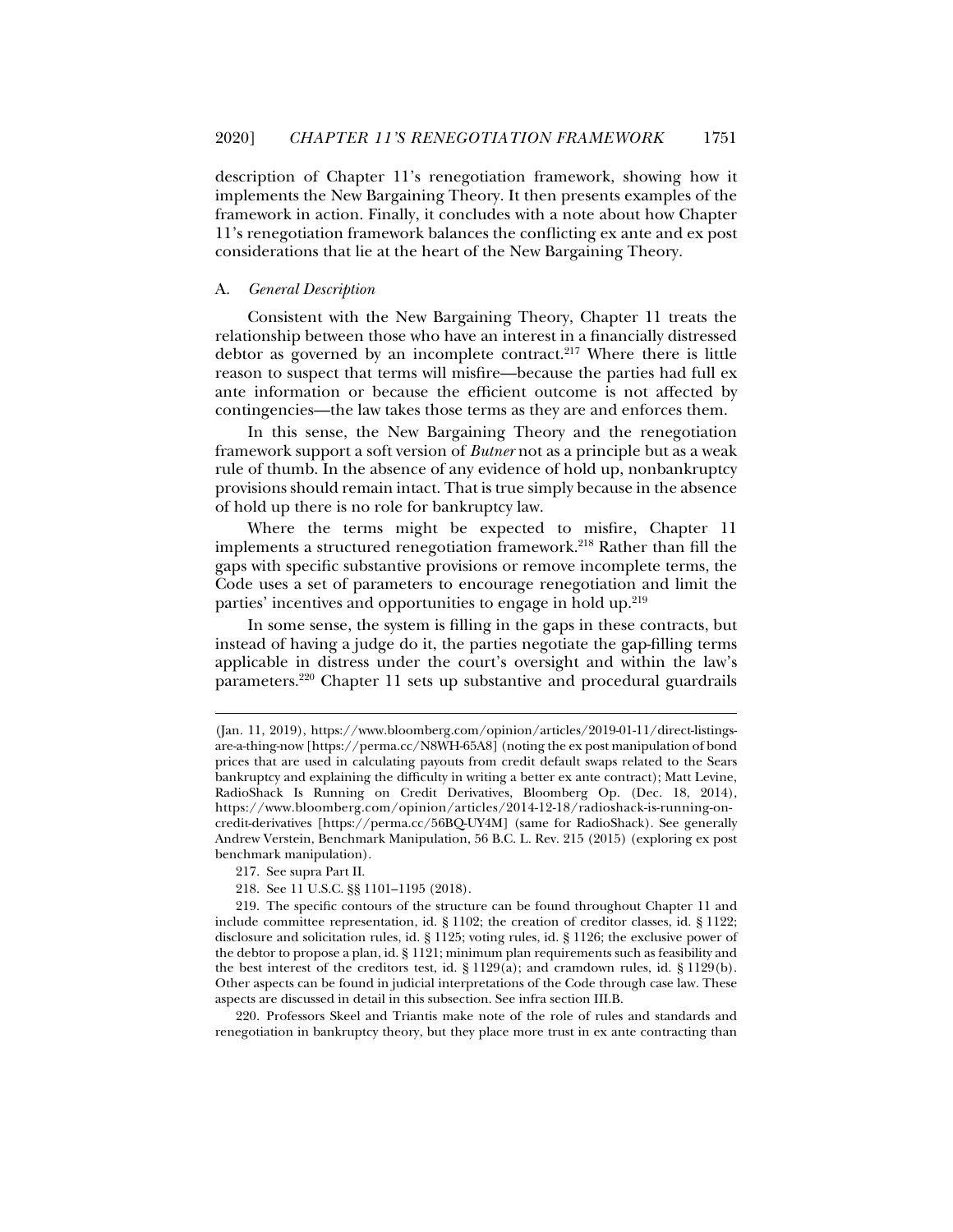that are intended to direct the parties toward an optimal bargain with minimal hold up.221 It consolidates bargaining power by consolidating parties and their interests into classes and other groupings.<sup>222</sup> It then rules out bargaining positions that are either clearly inefficient or are very likely to lead to hold up.223 Finally, courts subject the parties' renegotiation maneuvers to procedural scrutiny and valuation to limit the possibility of hold up. This is where most of bankruptcy law happens.

In taking this approach, the law accepts that the court cannot know precisely if ex post interventions are efficient.<sup>224</sup> As noted throughout this Article, the idea of what is efficient and inefficient is dynamic. Bankruptcy law takes into account the possibility that rules in bankruptcy will have costs outside of bankruptcy.225 The key is to measure the benefits of a bankruptcy mechanism against the costs it creates outside of bankruptcy by distorting behavior. Because it is difficult for anyone—and especially courts—to measure these costs and benefits exactly, the law implements a proxy system with bargaining and pricing mechanisms in which parties must either present extreme evidence to support a deviation from a default rule or pay an estimate of a market price in exchange for invoking that deviation.

More specifically, Chapter 11—through specific provisions or the discretion of judges—sets certain default rules and then gives different

 221. See Jonathan C. Lipson, The Secret Life of Priority: Corporate Reorganization after *Jevic*, 93 Wash. L. Rev. 631, 671 (2018) (discussing judicial safeguards and describing the guardrails included in bankruptcy plans pursuant to Chapter 11).

 222. See, e.g., 11 U.S.C. § 1122 (classification of claims or interests); id. § 1123(5)(C) (consolidation of debtors).

223. See supra note 219 and accompanying text.

 224. Various scholars have recognized this problem. See, e.g., Adler & Triantis, supra note 85, at 582–83 (acknowledging that fire sales can "yield discount prices because the market for the debtor's assets is often illiquid"); Ayotte & Skeel, supra note 12, at 1611–13 (underscoring the possibility of "judicial error" in applying "liquidity-generating rules" that lead to inefficient continuation of a business); Casey & Morrison, supra note 87, at 205 (describing junior creditors taking advantage of judicial error and valuation variance); Skeel & Triantis, supra note 37, at 1783, 1816 (describing how an "agreement to renegotiate may nevertheless be inefficient if it undermines the benefits of the ex ante entitlements"); see also Lucian Arye Bebchuk & Randal C. Picker, Bankruptcy Rules, Managerial Entrenchment, and Firm-Specific Human Capital 2–4 (Coase-Sandor Inst. for L. & Econ., Working Paper No. 16, 1993), https://chicagounbound.uchicago.edu/cgi/viewcontent.cgi?article=1073&context= law\_and\_economics [https://perma.cc/23K7-C59D] (noting the importance of measuring the ex ante effects of ex post interventions).

225. See infra section III.C.

Chapter 11 does. See Skeel & Triantis, supra note 37, at 1816. They offer what might be the strongest normative critique of Chapter 11's renegotiation framework: Bankruptcy law makes the wrong empirical assessment about the difficulty in ex ante contracting and the ability to constrain ex post contracting. Id. This Article is more optimistic that our bankruptcy system usually gets it right. The important point, however, is that the New Bargaining Theory identifies this as *the* key empirical question in assessing Chapter 11. It is a difficult question to answer. Comparing the experiences in markets in other jurisdictions around the world might begin to provide some guidance.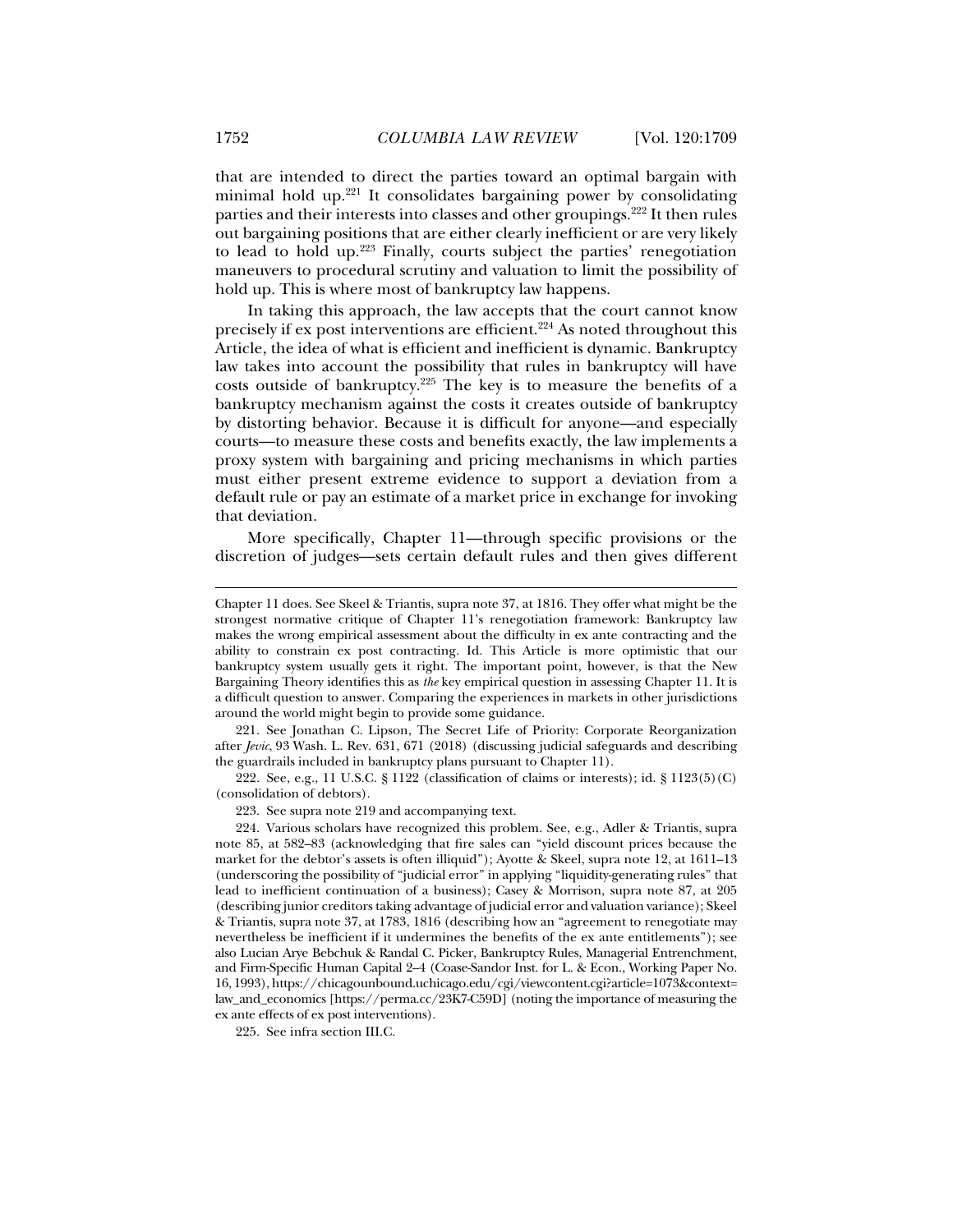parties power to alter those rules. But it subjects that power to market prices and evidentiary burdens to show good faith or efficiency. A default rule is set. Then the party against whom the rule operates is given the power to alter that rule. That power, however, is subject to a pricing system or evidentiary obligation. Sometimes the party altering the rule must pay a price or meet a burden to do so. Other times the other party can pay to negate an altering rule and maintain the default. The allocation of payment obligations and burdens and the precise nature of the altering rules are determined based on rough predictions about the relative likelihoods regarding the sources of hold up. Once the Bankruptcy Code or court sets these prices and evidentiary burdens, the parties then renegotiate their relationship under court supervision.

#### B. *Examples of the Chapter 11 Framework*

j

This section presents examples of the Chapter 11 Framework in action. It starts with cramdown, a core example that best demonstrates the New Bargaining Theory at work in Chapter 11. It then turns to automatic stays, executory contracts, and critical vendor orders.

1. *Cramdown*. — The New Bargaining Theory functions as a sort of "cramdown for everything." It is analogous to the familiar cramdown provisions of the Bankruptcy Code, especially in how such provisions apply to secured creditors.226 When a reorganization plan is crammed down on a secured creditor class—that is, when it is confirmed without the consent of that class—it has the effect of eliminating the creditor's right to foreclose on an asset.

Foreclosure rights are ripe for hold up because the parties cannot contract over all of the relevant contingencies involved, like the value of the asset being foreclosed, its importance to the firm's going concern, volatility, information asymmetries that affect the availability of financing for the asset, and the creditor's own liquidity constraints.<sup>227</sup> The Bankruptcy Code therefore grants a debtor the power to alter the default rule and deprive a creditor of its foreclosure right in a plan of reorganization. This ensures that the secured creditor cannot use an incomplete foreclosure contract to hold up the debtor and other creditors by threatening to withdraw a key asset in distress.

But the Bankruptcy Code also imposes constraints on the debtors' power. To deprive a secured creditor of its foreclosure right, a debtor must

 <sup>226.</sup> The term "cramdown" is used in the bankruptcy practice to describe the imposition of a reorganization plan on a class of creditors without their consent. 11 U.S.C. § 1129(b). A plan can be crammed down on a class of creditors if certain statutory requirements are met. The requirements are set out in Section 1129(b). Id.

 <sup>227.</sup> In particular, these items can all be hard to verify to a court. Thus, even if the parties did try to contract over contingencies based on the value of an asset or a creditor's liquidity, those contracts would be incomplete because when it came time to enforce the provisions, the parties would not be able to prove to the court that the contingency had occurred. See supra note 19 and accompanying text.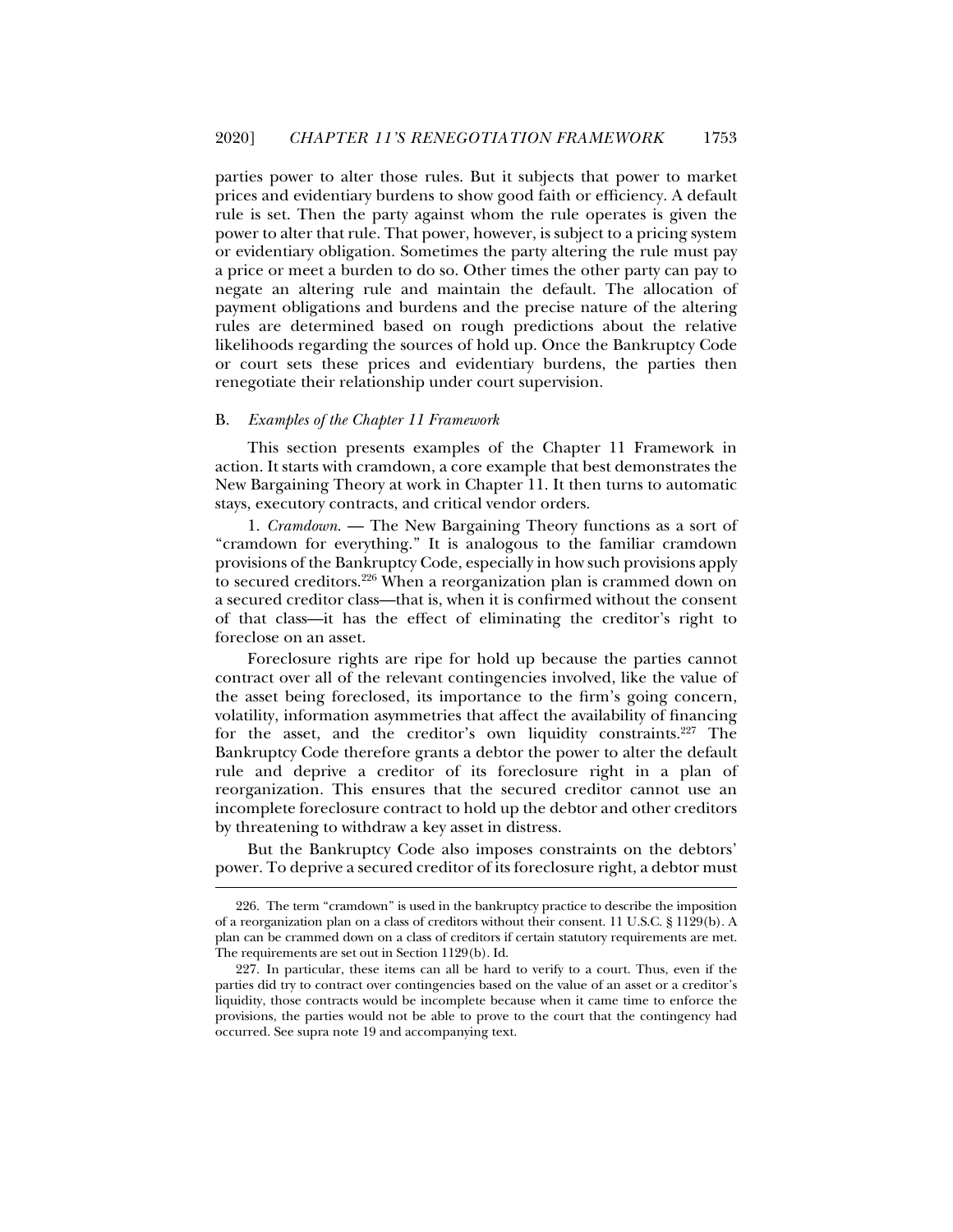do one of three things in a reorganization plan.228 First, the debtor can give the creditor the proceeds of a sale of the asset if the creditor is allowed to bid in the sale.<sup>229</sup> This ensures that the ultimate buyer values the asset more than the secured creditor, eliminating the debtor's opportunity to use the threat of a sale to extract value from the creditor. The creditor either gets the asset or gets paid more than its subjective value of the asset.

Second, the debtor can "cram down" the secured creditor by providing it with a new lien and payments that are valued against what a new loan on similar terms would cost the debtor on the market.<sup>230</sup> This ensures that cramdown will not give the debtor better than market terms, thus reducing the debtor's incentive and ability to use cramdown threats to extract value in the form of below market terms from the creditor.<sup>231</sup> The only benefit the debtor gets from cramdown is eliminating the transaction costs and asymmetric information problems associated with finding a new loan. $232$ 

Third, the debtor can provide the creditor with some form of compensation that is the "indubitable equivalent" of the creditors' contract right.233 This ensures that the court can allow for unusual solutions that are efficient and avoid the possibility of a secured creditor holding up the debtor by insisting on foreclosure when some other better solution is "indubitably" available. That last standard—"indubitable" imposes a high burden because in most cases the court will not be able to measure the equivalence with precision.234

Thus, the parties must negotiate their way to payment, sale, foreclosure, a new lien, or something else. The alternative to a negotiated agreement is in the hands of one party—the party who might be held up by the default rule—who chooses between the default rule or an alteration

j

 231. See *In re MPM Silicones, L.L.C.*, 874 F.3d at 792, 800 (involving a debtor who threatened to cram down an interest rate \$150 million below the market rate to extract procedural concessions); Casey, Bankruptcy's Endowment Effect, supra note 62, at 161 (arguing for limiting "opportunistic behavior by requiring the debtor to pay market rates when it opts to cram down a loan").

 232. This requires the court to estimate the market value of the new loan. Evidence of that value is often available. See, e.g., In re MPM Silicones, LLC, No. 14-22503-rdd, 2014 WL 4436335, at \*11, \*25–29 (Bankr. S.D.N.Y. Sept. 9, 2014) (describing methodologies and availability of evidence for determining value).

233. 11 U.S.C. § 1129(b)(2)(A)(iii).

 234. Douglas G. Baird & Anthony J. Casey, Bankruptcy Step Zero, 2012 Sup. Ct. Rev. 203, 220 (noting that the court's discretion is limited by the standard of indubitable equivalence to avoid erroneous dilution of a creditor's claim).

 <sup>228. 11</sup> U.S.C. § 1129(b).

 <sup>229.</sup> Id. §§ 363(k), 1129(b)(2)(A)(ii).

<sup>230.</sup> See id.  $\S 1129(b)(2)(A)(i)$ . This is the proper reading of the statute. Casey, Bankruptcy's Endowment Effect, supra note 62, at 149 (arguing that § 1129(b)(2) establishes "a floor for what will qualify as fair and equitable"). The Second Circuit has adopted this approach, but the question is unsettled in the courts. See Momentive Performance Materials Inc. v. BOKF (In re MPM Silicones, L.L.C.), 874 F.3d 787, 800–01 (2d Cir. 2017) (adopting a two-step approach that considers market rates).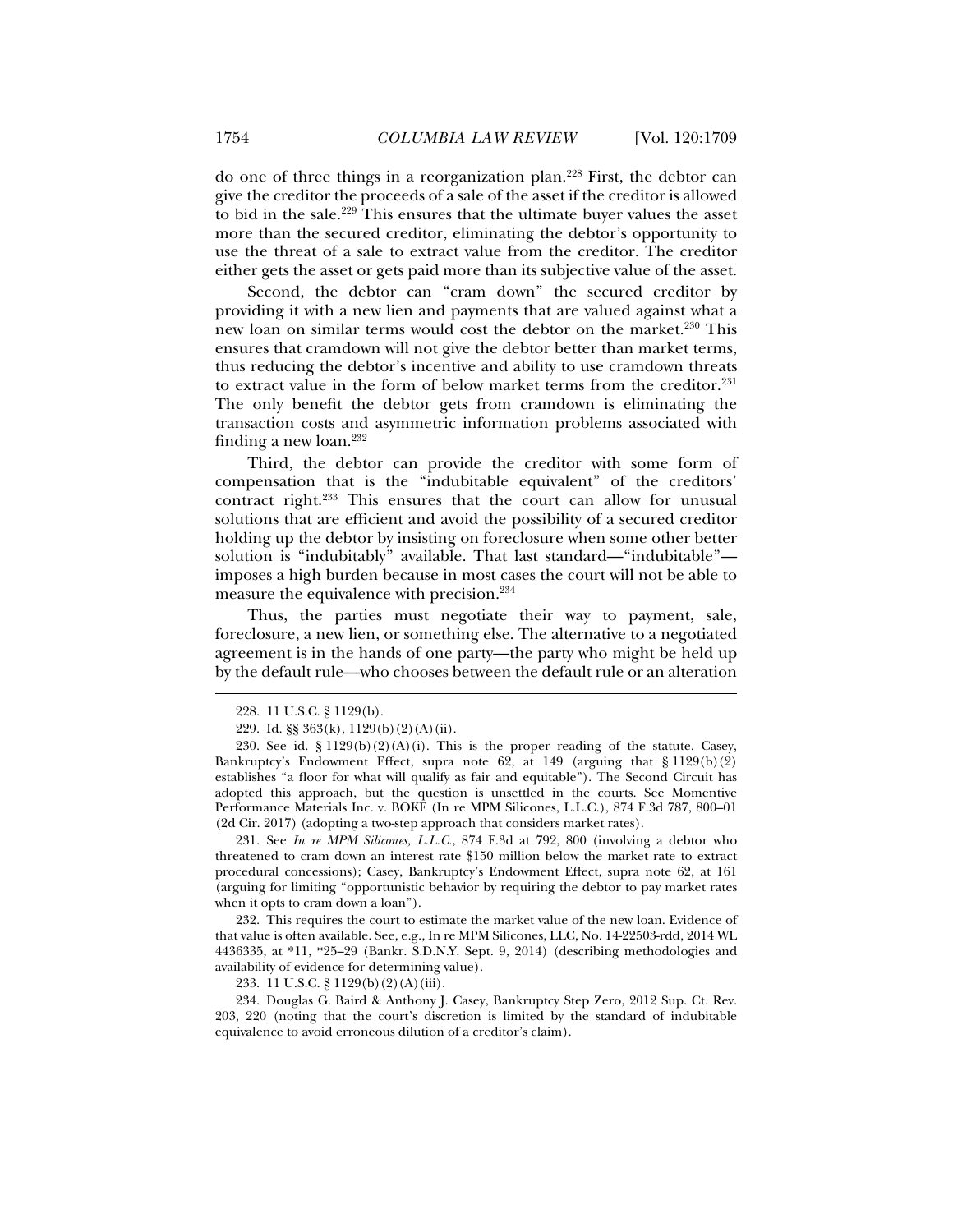subject to paying some value or meeting some burden of proof. Chapter 11 puts in place these guardrails to make certain outcomes easier or harder for parties to force on each other depending on how much the system trusts the court to protect against misbehavior by the party advocating that outcome.235 Because the debtor has the power to alter the default rule and cram a plan down on creditors—which becomes the alternative to a negotiated agreement—the debtor bears the burden of (1) providing an auction where the creditor is allowed to bid, (2) providing new loan terms that it can prove match the market, or (3) proving that it is providing an indubitable equivalent of the right that is being altered.236

2. *The Automatic Stay*. — The automatic stay is one of bankruptcy's central provisions.237 It directly addresses the classic "collective action" problem.238 That problem is one particular type of hold up, and the Bankruptcy Code responds to it by implementing default rules along with special altering rules that impose price and evidentiary burdens to reduce the risk of hold up.

The Bankruptcy Code's default rule is that actions to enforce or recover on prepetition claims or to obtain possession of property from the estate are prohibited during bankruptcy.239 But the Bankruptcy Code allows a party to alter that rule if it can show that its interest is not adequately protected, $240$  or where it can show it is enforcing an ownership right in property that is not necessary for the debtor to effectively reorganize.<sup>241</sup>

These rules track the analysis of the Chapter 11 Framework presented above. Because contracts are incomplete, parties have the ability to enforce claims against a debtor in financial distress even when those claims will destroy value. A complete contract would provide specific situations when individual enforcement is allowed because it does not destroy value and specific situations where it is not allowed because it does. But ex ante uncertainty and the cost of strategic bargaining are too high for the parties to write that contract. As a result, parties can use the incompleteness to threaten to enforce claims in a way that will destroy ex post value. That threat allows them to extract value from the estate.<sup>242</sup>

 <sup>235.</sup> The system operates as a set of altering rules customized to the law's expectations about hold-up behavior. See supra section III.A. See generally Ian Ayres, Regulating Opt-Out: An Economic Theory of Altering Rules, 121 Yale L.J. 2032 (2012) (developing a theory of altering rules).

 <sup>236. 11</sup> U.S.C. § 1129(b).

 <sup>237.</sup> See id. § 362.

 <sup>238.</sup> See supra section I.A for a discussion of "collective action."

 <sup>239. 11</sup> U.S.C. § 362(a)(1)–(3), (6).

 <sup>240.</sup> Id. § 362(d)(1).

 <sup>241.</sup> Id. § 362(d)(2).

 <sup>242.</sup> See, e.g., United Airlines, Inc. v. U.S. Bank N.A*.,* 406 F.3d 918, 924–25 (7th Cir. 2005) (noting that a creditor's threat to use a special statutory provision excepting aircraft from the automatic stay would result in "tough bargaining" and allow the creditor to extract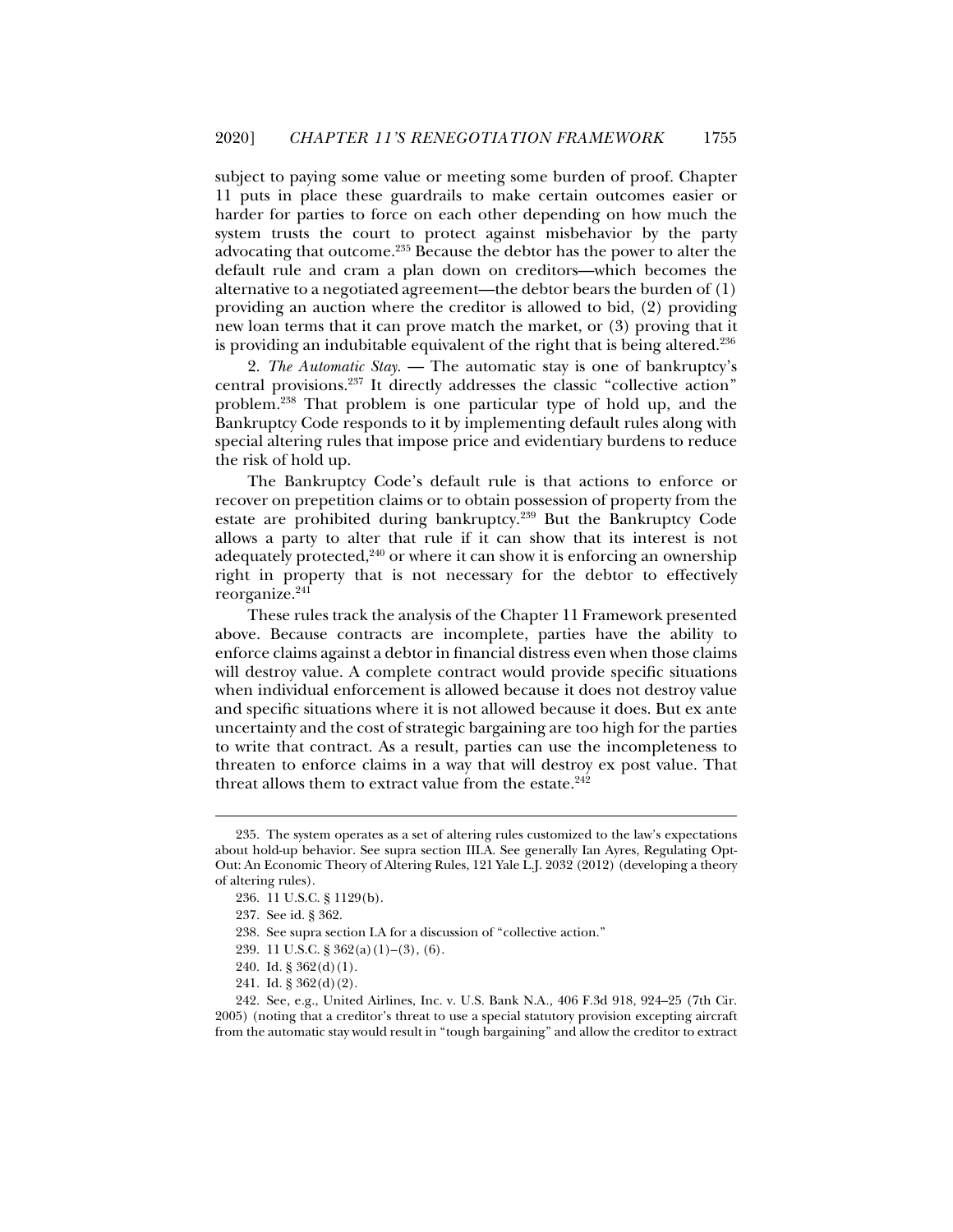To combat this threat of hold up, the Code's default rule prohibits claimants from exercising their rights.243 But that default rule itself creates a converse risk of hold up. The debtor can extract value from a claimant by threatening to eliminate its enforcement right with a bankruptcy filing. And so, the Code allows the claimant to alter the default rule by meeting one of the two requirements.244 First, the claimant can demand adequate protection for its interest from the debtor.<sup>245</sup> This imposes a price of sorts that the debtor must pay to maintain the default rule. That price is set at an amount that ensures that the debtor is not using the automatic stay to extract value from the claimant.<sup>246</sup> Second, the claimant can lift the stay if it can meet a high evidentiary burden of showing that it is enforcing an ownership right that will not have a negative effect on the debtor's reorganization.247 This amounts to an evidentiary showing that the claimant is not trying to hold up the debtor. If the property is not necessary to an effective reorganization, then the threat to enforce against it has no hold-up value.

3. *Executory Contracts*. — As another example, the Bankruptcy Code implements a similar but more crude approach to the assumption of executory contracts.<sup>248</sup> An executory contract is generally defined as one that is unperformed on each side such that failure by either party "to complete performance would constitute a material breach excusing the performance of the other."249 These contracts provide ample ground for small acts of hold up.

For example, the debtor may have breached a critical contract on the eve of bankruptcy, perhaps by missing a payment. Pointing to the missed payment, the counterparty might then threaten to walk away from the contract unless the debtor pays a new higher price for the relationship. Where the debtor has invested heavily in the relationship with the counterparty, this threat can be powerful. And even though the walk-away threat might be a mere bluff, if the debtor pays the ransom, the counterparty has succeeded in its hold-up attempt.

value from the estate); Chrysler LLC v. Plastech Engineered Prods., Inc. (In re Plastech Engineered Prods., Inc.), 382 B.R. 90, 110–11 (Bankr. E.D. Mich. 2008) (refusing to lift the automatic stay where a claimant was threatening an action that would shut down the debtor's business).

 <sup>243.</sup> See 11 U.S.C. § 362(a)(1)–(3), (6).

 <sup>244.</sup> See id. § 362(d).

<sup>245.</sup> Id.  $\S 362(d)(1)$ .

 <sup>246.</sup> See, e.g., In re Rogers, 239 B.R. 883, 887 (Bankr. E.D. Tex. 1999) (noting that adequate protection is set by a "pragmatic and synthetic" balancing of all relevant factors to determine the risk that the creditor will lose value by the continuation of the stay).

 <sup>247. 11</sup> U.S.C. § 362(d)(2).

 <sup>248.</sup> See id. § 365. A similar analysis applies to questions about critical vendor orders. See infra section III.B.4.

 <sup>249.</sup> Vern Countryman, Executory Contracts in Bankruptcy: Part I*,* 57 Minn. L. Rev. 439, 460 (1973).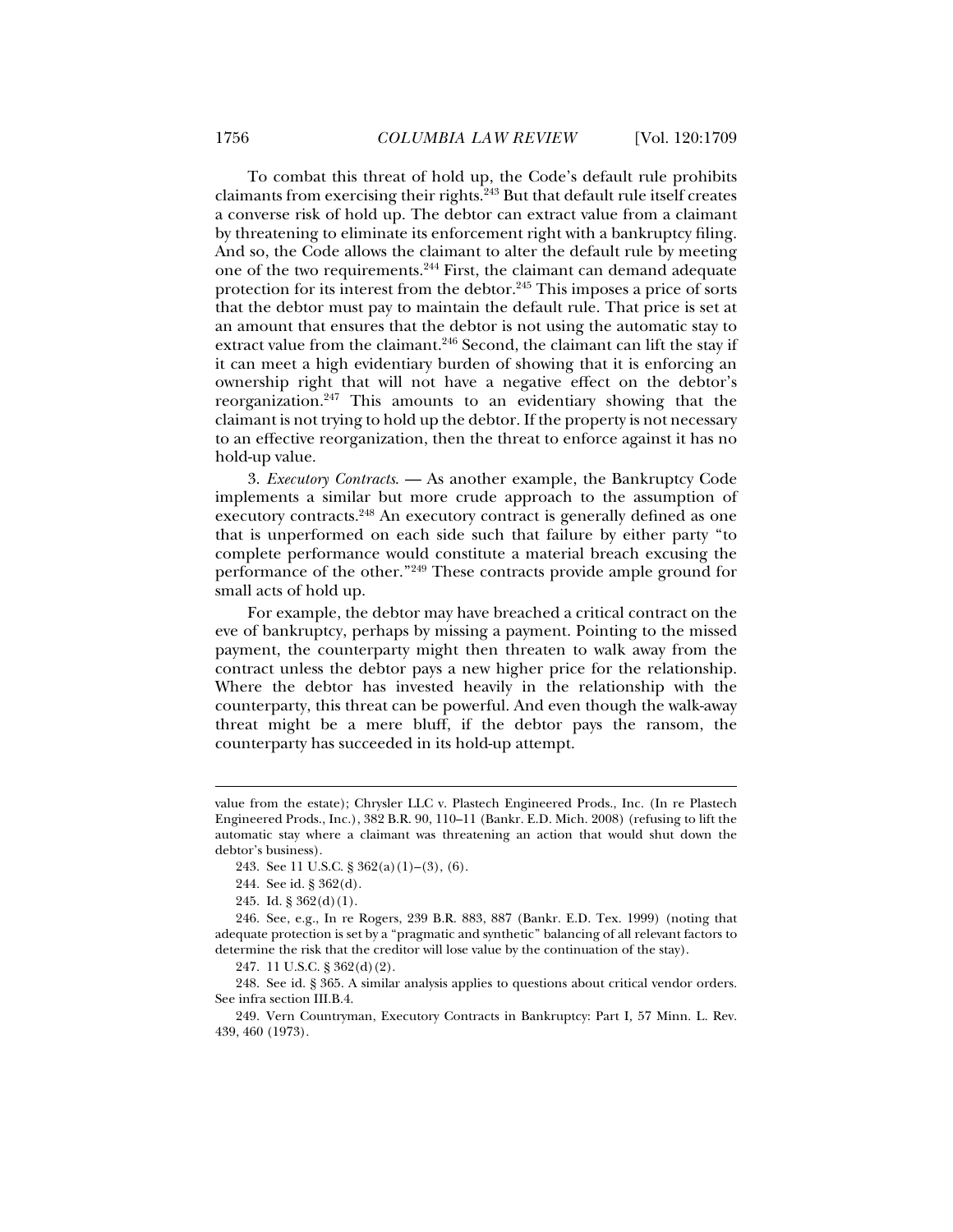The appropriate solution to this problem would not be to allow the debtor to simply ignore all prior breaches, as that would turn the bankruptcy process into a tool to evade contract law. And so the Bankruptcy Code provides special rules for a debtor to assume the breached contract and bind the other party to perform.250 But consistent with the Chapter 11's renegotiation framework, the Code requires the debtor to pay a market price to alter the default rules in that way.251 This price takes the form of a payment to cure past defaults.252 Because the stakes are lower, precision is not demanded and this price is only an approximate measure of the market.

Bankruptcy law thus allows a debtor to enforce executory contracts that it has breached.253 This right ensures that the counterparty cannot use a technical breach to hold up the debtor by withdrawing a key agreement from the debtor's relationships. But the debtor must first cure all past defaults.254 This serves as a price that roughly estimates the market value of the breached contract terms. It ensures that the debtor does not use bankruptcy to hold up the creditor by ignoring the value of substantive obligations in their relationship.255

4. *Critical Vendor Orders*. — A final—but related—example is that of critical vendor orders. In the same way that a counterparty to a contractual relationship might walk away from the debtor, so too can a counter party to a *noncontractual* relationship. In those cases, a debtor may then desire to make a market payment to keep that party from walking away.

Critical vendor orders allow the debtor to pay a chosen vendor on prepetition claims—ahead of other creditors—to entice the vendor to continue doing business with the debtor.<sup>256</sup> The result is similar to what happens when a debtor assumes an executory contract under 11 U.S.C. § 365. The relationship continues, and the counterparty gets paid ahead of other creditors. But there are two differences. First, the counterparty has the option of walking away; the debtor cannot coercively extend the relationship. Second, the debtor must meet a higher burden in proving that the vendor is critical.257

Chapter 11's renegotiation framework can explain this approach. A relationship counterparty can hold up a debtor by threatening to walk away even when their relationship is not a formal contract. But without the

j

256. See In re Kmart Corp., 359 F.3d 866, 868, 872 (7th Cir. 2004).

257. Id. at 866.

 <sup>250.</sup> See 11 U.S.C. § 365.

 <sup>251.</sup> See id. § 365(b)(1)(A).

 <sup>252.</sup> See id.

 <sup>253.</sup> See id. § 365.

 <sup>254.</sup> See id. § 365(b)(1)(A).

 <sup>255.</sup> This analysis suggests a justification for the current rule. It provides a counterargument to Professor Skeel's proposal to do away with the requirement that the debtor cure prebankruptcy defaults. See Skeel, The Empty Idea of "Equality of Creditors," supra note 102, at 721–22.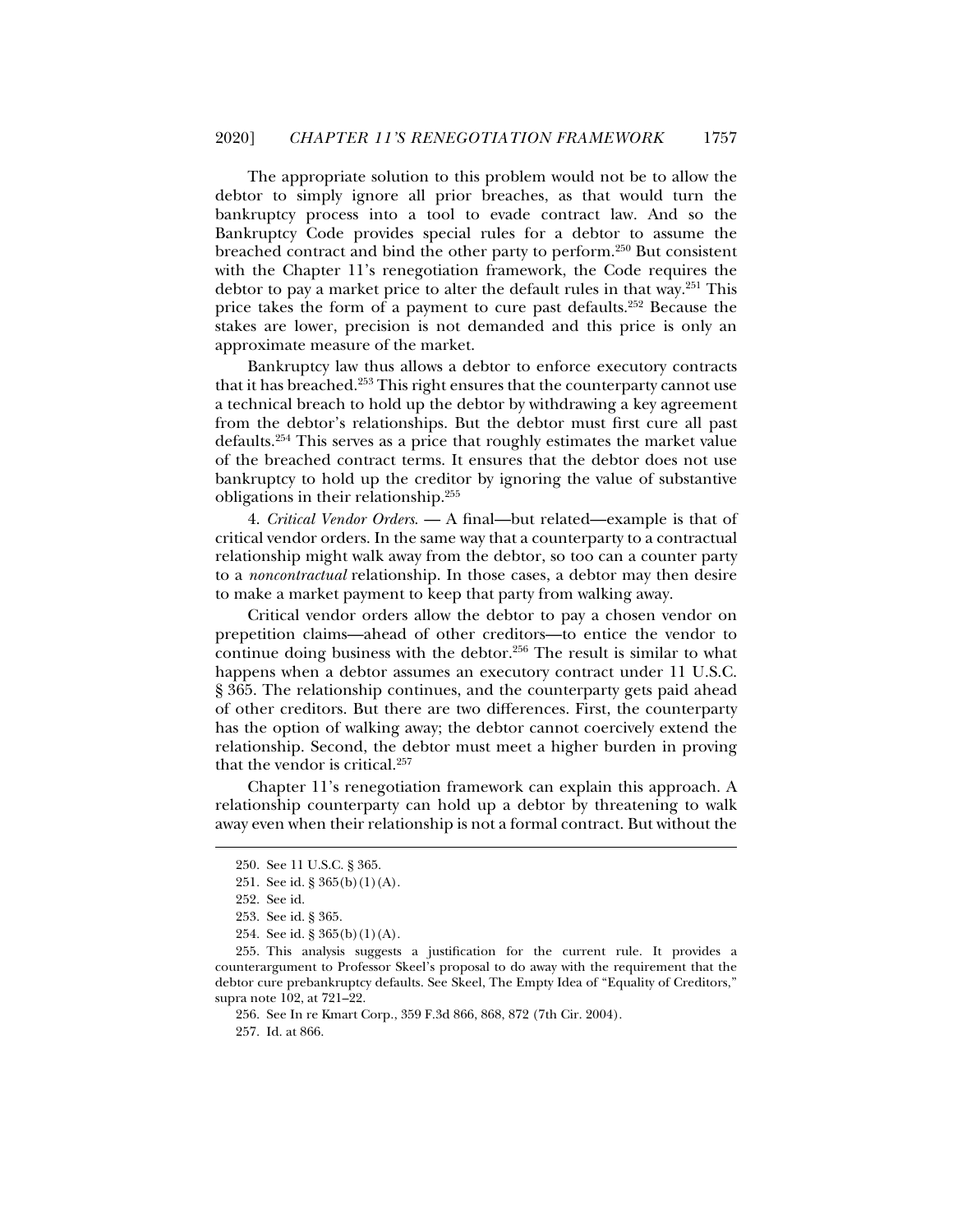contract, there is an exacerbated risk of debtor misbehavior. Evidence about the purpose and intended duration of the relationship is scant, and a debtor who could coercively extend the relationship might use a bankruptcy filing to extract value.

To deal with competing risks of hold up, the law on critical vendor orders allows the debtor to pay to extend the relationship over the objection of other creditors—who may themselves be trying to hold up the estate.258 But the debtor is not allowed to pay too much. If it were, the critical vendor and the debtor could collude to extract value from the other stakeholder. The law thus requires the debtor to make a high evidentiary showing that the payment is efficient and not part of a hold-up scheme.<sup>259</sup>

\* \* \*

Throughout the Code, there are price and burden allocations like this that allow a party to pay a cramdown price of sorts to alter a rule that would otherwise apply. The Code implements this framework where the underlying terms of the parties' relationships are expected to misfire and provide hold-up opportunities. The prices and other limiting principles give the court comfort that the likelihood of abuse by the party altering those terms is low. Within the parameters set by these rights, prices, and limitations, the parties find their negotiating positions and bargain with each other. Thus, Chapter 11 implements default rules and then layers on altering rules $260$  in the form of prices or other undertakings required to demonstrate a reduced risk of hold up.261

#### C. *The Balance Between Ex Ante and Ex Post Concerns*

Like the law of general averages, the New Bargaining Theory and Chapter 11's renegotiation framework take into account ex ante incentives. In the admiralty context, one could, of course, achieve the efficient ex post outcome by transferring title to all cargo to the captain (or any decision maker) at the moment the ship hits distress.<sup>262</sup> This would

 262. In bankruptcy, Professor Adler has made a proposal like this that gives complete ownership to a creditor class when distress hits. See supra note 138 and accompanying text.

 <sup>258.</sup> See id. at 868, 872 (describing when a debtor might be allowed to make critical vendor payments).

 <sup>259.</sup> See id. at 873 ("[I]t is necessary to show not only that the disfavored creditors *will* be as well off with reorganization as with liquidation . . . but also that the supposedly critical vendors would have ceased deliveries if old debts were left unpaid while the litigation continued.").

 <sup>260.</sup> For more on the theory of altering rules, see Ayres, supra note 235, at 2036–46.

 <sup>261.</sup> Examples exist throughout the Bankruptcy Code. Another prominent nonprice example is the requirement that a plan of reorganization have one impaired class of creditors vote in favor of it. 11 U.S.C. § 1129(a)(10) (2018). This is intended to reduce but certainly does not eliminate—the risk that a proposed plan is an inefficient hold-up maneuver asserted against impaired creditors. This purpose of  $\S 1129(a)(10)$  is clear. In practice it is not difficult to circumvent and may do very little.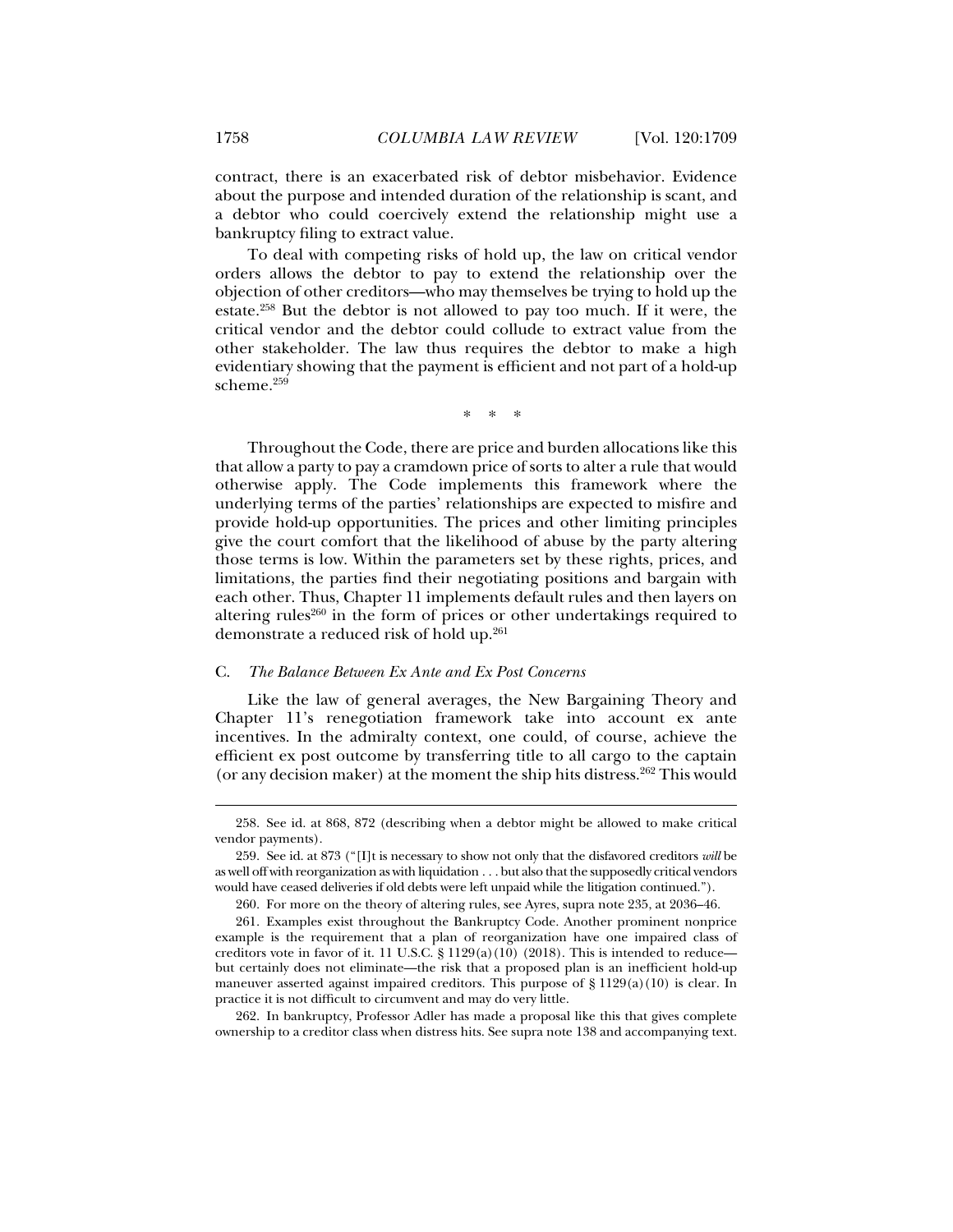efficiently align ex post control and ownership. But few would advocate for that law. The captain would do everything they could to lead the ship to distress and others would be reluctant to even bring cargo onto the ship.<sup>263</sup>

Chapter 11 likewise considers the impact of its interventions on ex ante and predistress incentives. But unlike the law of general averages, it does not implement a blanket rule of average contribution.<sup>264</sup> Rather it encourages the "passengers" to negotiate over their contributions under court supervision and within certain parameters.<sup>265</sup>

In all of this, there is no reason to think interventions that focus on ex post outcomes are per se inefficient. Consider the high-profile bankruptcy of General Growth Properties.<sup>266</sup> To provide a short summary, in 2009, General Growth Properties faced a liquidity crisis.<sup>267</sup> The firm had a profitable business, but it owed balloon payments on loans that it could not refinance in the midst of the Great Financial Crisis.268 A bankruptcy filing for the whole enterprise—parent and subsidiaries—provided a solution.269

There was one problem: The subsidiaries of the business were set up to be bankruptcy remote.<sup>270</sup> The legal structure of the subsidiary entities, their corporate governance documents, and their agreements with lenders ostensibly prevented them from filing for bankruptcy.271 The parent caused the subsidiaries to file bankruptcy anyway.272 The creditors of the subsidiary entities challenged this maneuver. $273$  In the end, the bankruptcy court allowed the filings notwithstanding the agreements set up to prevent them.274

 <sup>263.</sup> Similarly, few would advocate giving the ownership of all cargo to the poorest passenger when distress arises to achieve general redistributive justice. In addition to being one of the worst possible means for redistributing wealth, this measure would also distort predistress incentives by causing the poorest passenger to favor distress and distort ex ante incentives by driving other passengers out of shipping markets and perhaps leading captains to reject poor passengers altogether.

 <sup>264.</sup> See, e.g., Skeel, The Empty Idea of "Equality of Creditors," supra note 102, at 701 (noting the lack of equality norms in Chapter 11 practice).

 <sup>265.</sup> This is a form of coerced ex tempore contracting. See Andrew Verstein, Ex Tempore Contracting, 55 Wm. & Mary L. Rev. 1869, 1881–86 (2014) (introducing the concept of privately-agreed-to ex tempore contracting).

 <sup>266.</sup> In re Gen. Growth Props., Inc., 409 B.R. 43 (Bankr. S.D.N.Y. 2009).

 <sup>267.</sup> Id. at 53–54.

 <sup>268.</sup> Id.

 <sup>269.</sup> Id. at 54–55.

 <sup>270.</sup> Id. at 63–64.

 <sup>271.</sup> Id.

 <sup>272.</sup> Id. at 54–55.

 <sup>273.</sup> Id. at 55.

 <sup>274.</sup> Id. at 69.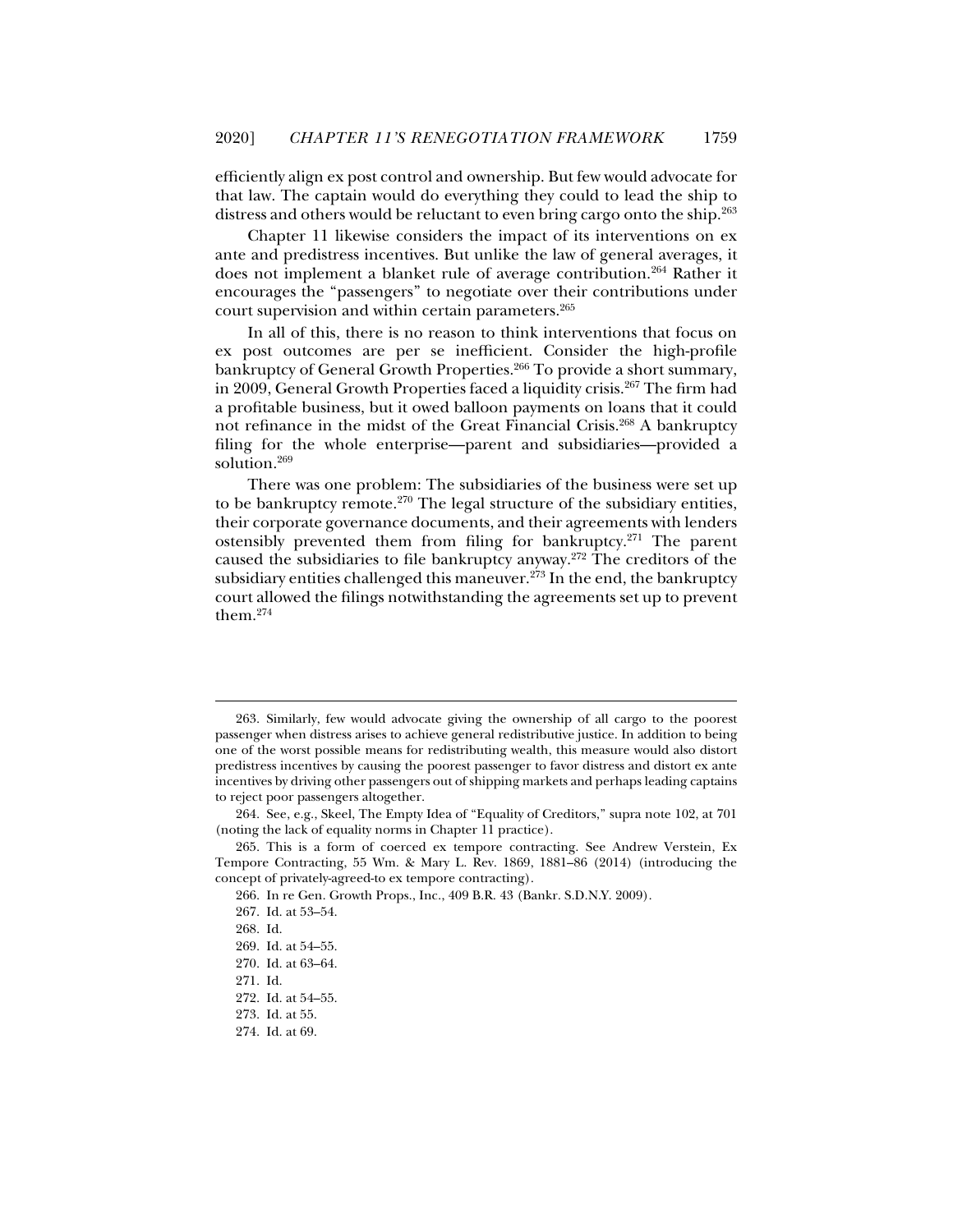The court's ruling in *General Growth* has been criticized for ignoring ex ante contracts in the service of ex post value maximization.275 Critics predicted that this would lead to an increase in ex ante interest rates as creditors no longer trusted the enforceability of their agreements.276 There is no evidence that such increase ever occurred.

One might even predict the opposite result. At the end of the day, the General Growth bankruptcy was a great success story.277 All stakeholders' claims were paid in full, equity retained its value, and the company was successfully reorganized.<sup>278</sup> It might actually demonstrate that courts are good at determining when hard-edged contract terms misfire. Perhaps the case was evidence that courts will ignore those terms if, but only if, someone has made a sufficient showing that the terms are inefficient, that they are being invoked as a hold-up maneuver, that deviating from them won't create hold up on the other side, and that an appropriate pricing mechanism has been implemented.<sup>279</sup> The court may have reached a high

276. See Resnick & Krause, supra note 275, at 62.

 277. Ilaina Jonas, General Growth Cleared to Exit Bankruptcy, Reuters (Oct. 21, 2010), https://www.reuters.com/article/us-generalgrowth/general-growth-cleared-to-exit-bankruptcyidUSTRE69K41320101022 [https://perma.cc/XD4H-5LMD] (noting the success of the reorganization).

278. Id. (noting the full payment of bonds and an equity value of \$5.2 billion).

 <sup>275.</sup> See, e.g., W. Rodney Clement Jr. & H. Scott Miller, *General Growth*: Special Purpose Entities (Barely) Survive First Bankruptcy Test*,* 25 Prob. & Prop. 31, 34 (2011) (outlining how the court's actions could be perceived as prioritizing the "massive forfeiture [that] was at stake" over "the separateness covenants existing in the loan documentation"); Jesse Cook-Dubin, New York Bankruptcy Court Topples Contractual Barriers to Filing Chapter 11: Part II, 28 Am. Bankr. Inst. J. 16, 16 (2010) (examining the implications of the court "finding good faith notwithstanding the subject debtors' alleged disregard of the SPE and bankruptcy-remote elements in their organizational documents"); Brian M. Resnick & Steven C. Krause, Not So Bankruptcy-Remote SPEs and *In re General Growth Properties, Inc.*, 28 Am. Bankr. Inst. J. 1, 62 (2009) (noting that the case "was viewed by many market participants as inconsistent with the protections thought to be provided to lenders in structured finance transactions involving bankruptcy-remote vehicles in the event of a bankruptcy of their corporate parent").

 <sup>279.</sup> The court did require some significant proof on these matters. See In re Gen. Growth Props., Inc*.*, 409 B.R. at 63 (noting that the ruling produced "no sacrifice of fundamental rights"); id. at 65 (noting the irony of the opportunistic use of "leverage" by the party trying to enforce the contract terms); id. at 67–70 (repeatedly noting the "good faith" of the debtor); id. at 69 (noting the other bankruptcy measures available to creditors to limit the debtors attempts to hold them up); id. at 55 (noting that the order allowing use of cash "had various forms of adequate protection . . . such as the payment of interest at the non-default rate, continued maintenance of the [subsidiary] properties, a replacement lien on the cash being upstreamed . . . and a second priority lien on certain other properties"). The court may have simply concluded that it was worth saving this one company in this unique set of circumstances because lenders would know that the threshold for such intervention is sufficiently high to avoid market distortions. But counterexamples may appear if courts are not vigilant about hold up. For example, in *In re MPM Silicones, L.L.C*., the court allowed the debtor to exercise ex post control over interest rates to extract concessions and value from creditors before the opinion was reversed on appeal. Momentive Performance Materials Inc. v. BOKF (In re MPM Silicones, L.L.C.), 874 F.3d 787, 800–01 (2d Cir. 2017).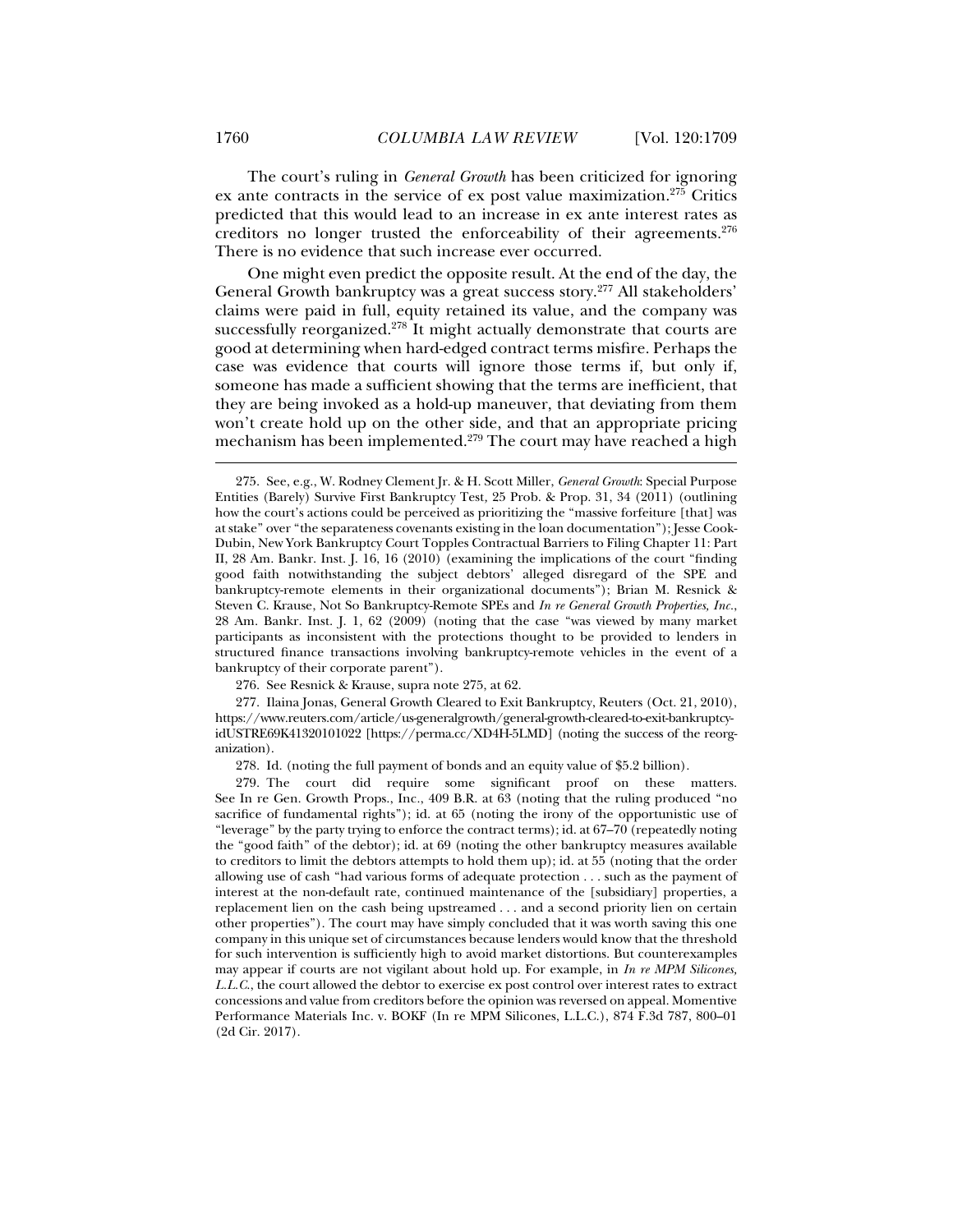degree of confidence in its conclusion that the creditors of the subsidiaries were using an incomplete contract to hold up the firm and extract individual gains from the enterprise.

Indeed, if one thinks that bankruptcy disputes are rare relative to the number of firms operating in the market and that Chapter 11's renegotiation framework is good at excluding extreme bad faith positions, then one might conclude that Chapter 11 could interfere with all kinds of nonbankruptcy entitlements to create ex post value without imposing distortionary costs on the market. The actions and statements of judges in recent bankruptcy cases are consistent with this analysis. As one prominent bankruptcy judge recently explained, bankruptcy courts are reluctant to enforce contract terms that allow a creditor to opportunistically extract extra value, noting that "bankruptcy courts have, in a variety of different contexts, struggled mightily and usually successfully to avoid giving a party a windfall."280

The question in all of this is how much one trusts the process to identify these things. Chapter 11 relies heavily on the parties and finds comfort when sophisticated parties have bargained vigorously toward an arm's length resolution.281 And judges do require a high level of confidence before exercising their discretion to achieve ex post value.<sup>282</sup> If this setup fails to identify and address these issues, then Chapter 11 does not work well. If the courts have a good process for ruling out extreme behavior, keeping the parties within the guardrails, and operating within an acceptable margin of error, then Chapter 11 is successful.

\* \* \*

One final and important critique of Chapter 11's renegotiation framework might be that destroying value ex post is actually a good thing. As many—including me—have pointed out, there is a positive disciplining effect from destroying value in bankruptcy.283 Parties have an incentive to

 <sup>280.</sup> ABI Podcast with Judge Shannon, supra note 213, at 27:48; see also Lyondell Chem. Co. v. CenterPoint Energy Gas Servs. Inc. (In re Lyondell Chem. Co.), 402 B.R. 571, 594 (Bankr. S.D.N.Y. 2009) ("[T]here will sometimes be a harm requiring judicial intervention where the needs and concerns of other creditors simply trump commercial predictability."); Ayotte et al., supra note 45, at 269–72 (providing a detailed analysis of the RadioShack bankruptcy suggesting that the court may have interpreted contract rights to avoid hold up and facilitate an efficient sale of assets).

 <sup>281.</sup> Ayotte et al., supra note 45, at 286 (noting that the system depends on the bargaining positions of sophisticated creditors to provide benefits to the estate as a whole).

 <sup>282.</sup> See supra note 279 (presenting the thorough nature of the judicial inquiry in the *General Growth* case); see also ABI Podcast with Judge Shannon, supra note 213, at 27:15 (discussing the considerations of bankruptcy judges in dealing with contract terms that present "windfalls" in various cases).

 <sup>283.</sup> See, e.g., Douglas G. Baird & Anthony J. Casey, No Exit? Withdrawal Rights and the Law of Corporate Reorganizations, 113 Colum. L. Rev. 1, 9–10 (2013) (detailing that investors with a withdrawal right will use it as leverage in negotiations during default and managers will consequently have a strong incentive to avoid default).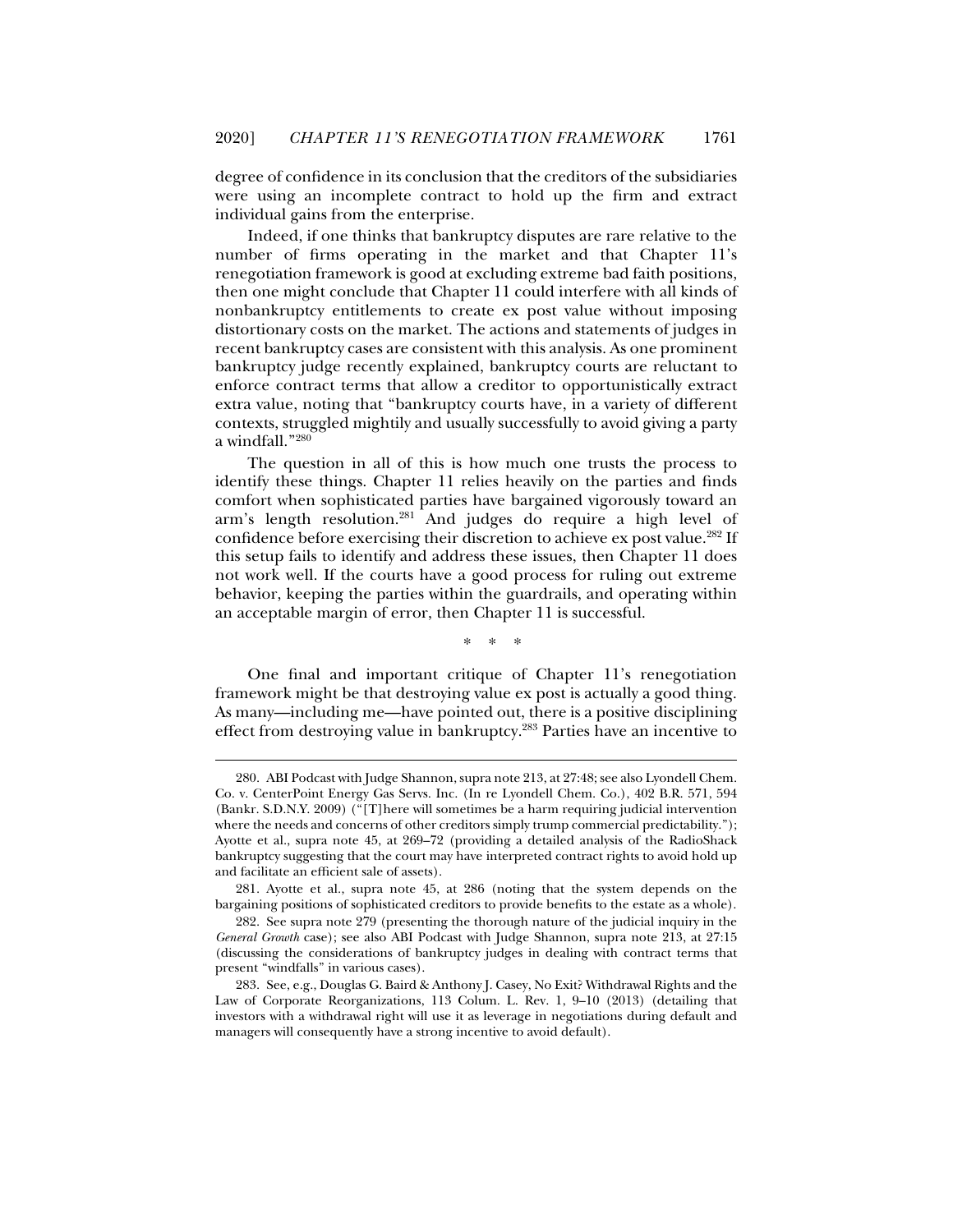avoid distress if they will be punished when distress arises.<sup>284</sup> Creditors can use that incentive as a substitute for monitoring the debtor or each other.285

One could imagine a rule that allows the use of bankruptcy penalties but only if the court is sure that the penalty clause is a substitute for monitoring. Penalties like this work by making control and payment rights state-contingent.286 But what if the specifics of that contingency are themselves noncontractible? Defining the different states that trigger the contingency might be very difficult, and that is where the renegotiation framework comes in. Bankruptcy law might treat state-contingent penalty terms as incomplete contracts that may or may not provide the opportunity for hold up depending on how things have played out in a specific case.

There is good reason to think state-contingent penalty terms are, indeed, incomplete. The tradeoff between the value preserved through ex post intervention and the ex ante discipline created by ex post penalties will always be uncertain. To put it another way, which is the first order problem: the ex ante incentives or the ex post coordination?287 Parties cannot know the answers to these questions when they initially write their contracts. They would have to know the actual cause of distress. For example, can one really posit that General Growth, Kodak, American Airlines, Calpine, Toy "R" Us, Chuck E. Cheese, Hertz, and the like all would have avoided distress if only the decisionmakers had known that bankruptcy would be more severe? On the other side of the equation,

 <sup>284.</sup> See Philippe Aghion & Patrick Bolton, An Incomplete Contracts Approach to Financial Contracting, 59 Rev. Econ. Stud. 473, 486 (1992).

 <sup>285.</sup> See id.

 <sup>286.</sup> See id. at 490–91; Patrick Bolton & David S. Scharfstein, Optimal Debt Structure and the Number of Creditors, 104 J. Pol. Econ. 1, 5–8 (1996) ("[T]he threat of liquidation serves as a way of inducing the manager to pay out cash flow instead of diverting it to himself. If he were to keep the first-period cash flow, the creditor would be given the right to liquidate the assets with [a certain] probability . . . ."); Jaime F. Zender, Optimal Financial Instruments, 46 J. Fin. 1645, 1647 (1991) ("The state-contingent transfer of control relaxes an incentive constraint that would bind if bankruptcy were not allowed, enhancing the value of the firm as a going concern."). This academic theory may play a minor role in practice. The idea assumes that managers will be punished by losing their equity. But managers can be more directly punished through job insecurity, incentive-based pay, or reputational consequences. Moreover, equity is usually wiped out in bankruptcy. Destroying further would harm junior creditors, not equity holders. The prime question in practice is thus whether to penalize junior creditors. But that won't affect managers' incentives directly. Unless junior creditors are calling the shots (at least indirectly through monitoring) before bankruptcy, there is little sense in punishing them after the filing. Of course, if the junior creditors were the optimal monitors, then the penalties on them would be a way for senior creditors to "monitor the monitors."

 <sup>287.</sup> Professor Ayotte's models have flagged a similar problem. See generally Ayotte, Disagreement, supra note 45 (exploring how in complex capital structures, unlocking ex ante value can lead to ex post inefficiencies in the form of valuation disputes); Ayotte, Mandatory Stay of Secured Creditors, supra note 89, at 150–51 (arguing that in order to evaluate the usefulness of legal subsidiaries as pathways around mandatory stays, one must first ask why mandatory stays are valuable in the first place).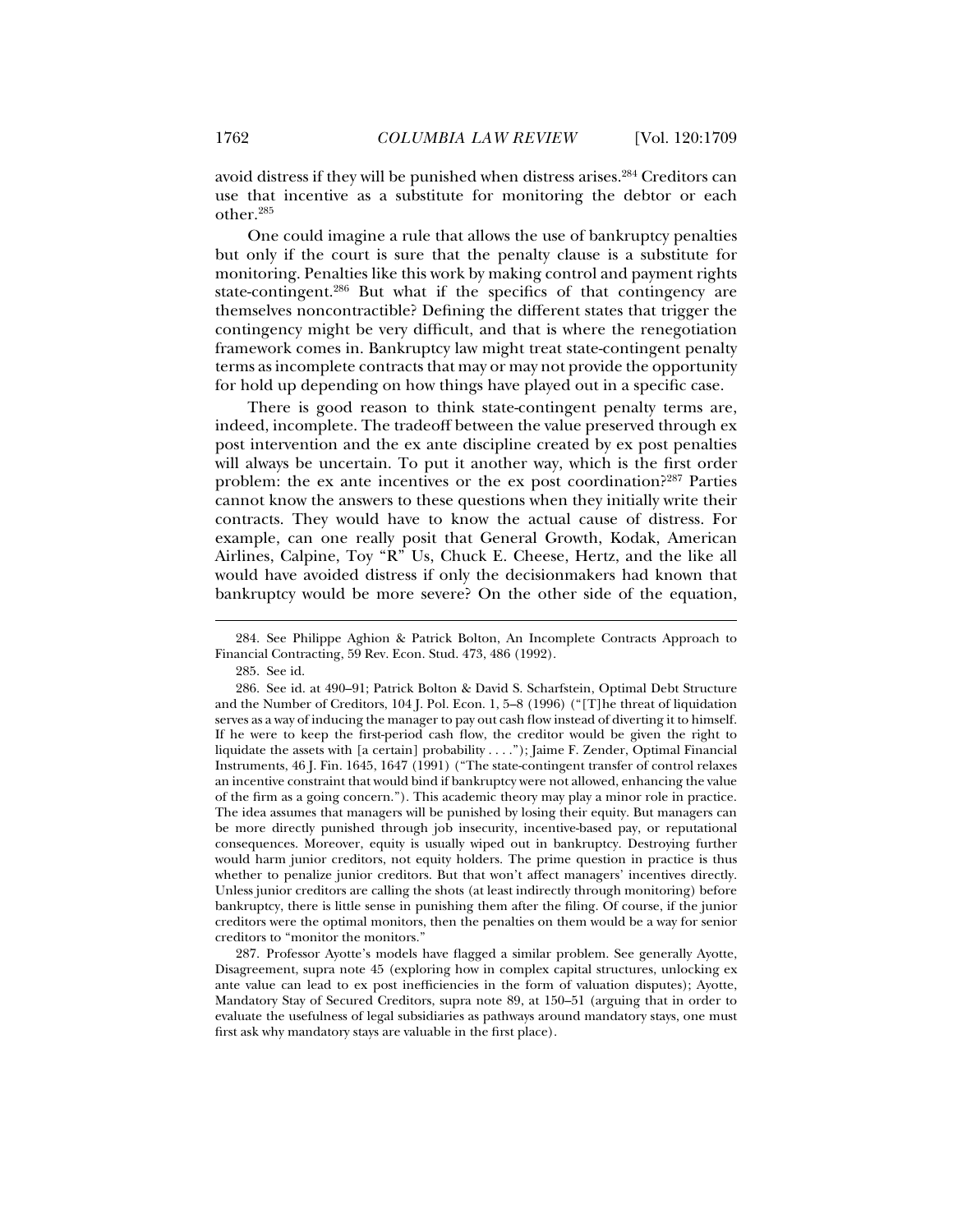would the reorganization values have been much lower if some creditors were allowed to inflict more pain on others when distress arose? The answer is likely different for each debtor.<sup>288</sup> An optimal approach would be to say that if misbehavior is likely to have occurred and may have contributed to the distress, then and only then should reasonable penalty terms be enforceable. And it may be that judges—even though they are not great at knowing exactly how to substantively restructure a company's finances—are pretty good at implementing Chapter 11's renegotiation framework and using its guardrails to detect when distress is a result of poorly disciplined management or uncontrollable market forces, and which penalty terms are worth enforcing.

#### IV. APPLYING THE NEW BARGAINING THEORY TO FRONTIER ISSUES

As noted above, bankruptcy's cramdown provisions provide a clear example of the New Bargaining Theory at work in Chapter 11's renegotiation framework.<sup>289</sup> Along the way, this Article has also demonstrated the theory's application to simple questions like executory contracts290 and more cutting-edge problems like third-party releases and intercreditor agreements.291 But the theory is broadly applicable—one can march through the core features of bankruptcy law to see this.<sup>292</sup> This Part presents two additional examples of how the New Bargaining Theory can resolve questions at the frontier of bankruptcy practice today. It starts with an example where the theory can resolve a recent split among courts and

 <sup>288.</sup> In the cases mentioned, the causes of distress, the role of management, and the balance between ex ante discipline and ex post value preservation varied widely. For example, Kodak's primary failure was in being too slow to respond to technological change, see Brook E. Gotberg, Technically Bankruptcy, 48 Seton Hall L. Rev. 111, 138 (2017), while Chuck E. Cheese's business was crippled solely by a global pandemic. See Declaration of James Howell in Support of Debtors' Chapter 11 Petitions and Related Requests for Relief, supra note 149, at 9 (noting the pandemic as the cause of financial distress). And while J.C. Penney struggled through the failure of four different management teams with different CEOs in the nine years before it finally filed for bankruptcy, Declaration of Bill Wafford, Executive Vice President, Chief Financial Officer of J.C. Penney Co., Inc., in Support of the Debtors' Chapter 11 Petitions & First Day Motions, supra note 150, at 5, 27, General Growth's bankruptcy was driven primarily by a liquidity crisis associated with financial markets and not operating performance. In re Gen. Growth Props., Inc., 409 B.R. 43, 53 (Bankr. S.D.N.Y. 2009) ("However, in the latter half of 2008, the crisis in the credit markets spread to commercial real estate finance, most notably the CMBS market. This in turn affected the ability of [General Growth] to refinance its maturing debt on commercially acceptable terms."). In contrast, the American Airlines bankruptcy was more complicated, involving residual effects of the events of September 11, 2001, stalled labor negotiations, the earlier restructuring of its major competitors, increased price and price volatility of jet fuel, the effects of the financial crisis of 2008, and other factors. Affidavit of Isabella D. Goren Pursuant to Local Bankruptcy Rule 1007-2, supra note 144, at 6–11.

 <sup>289.</sup> See supra section III.B.1.

 <sup>290.</sup> See supra section III.B.3.

 <sup>291.</sup> See supra notes 208–215 and accompanying text.

 <sup>292.</sup> See supra Part II.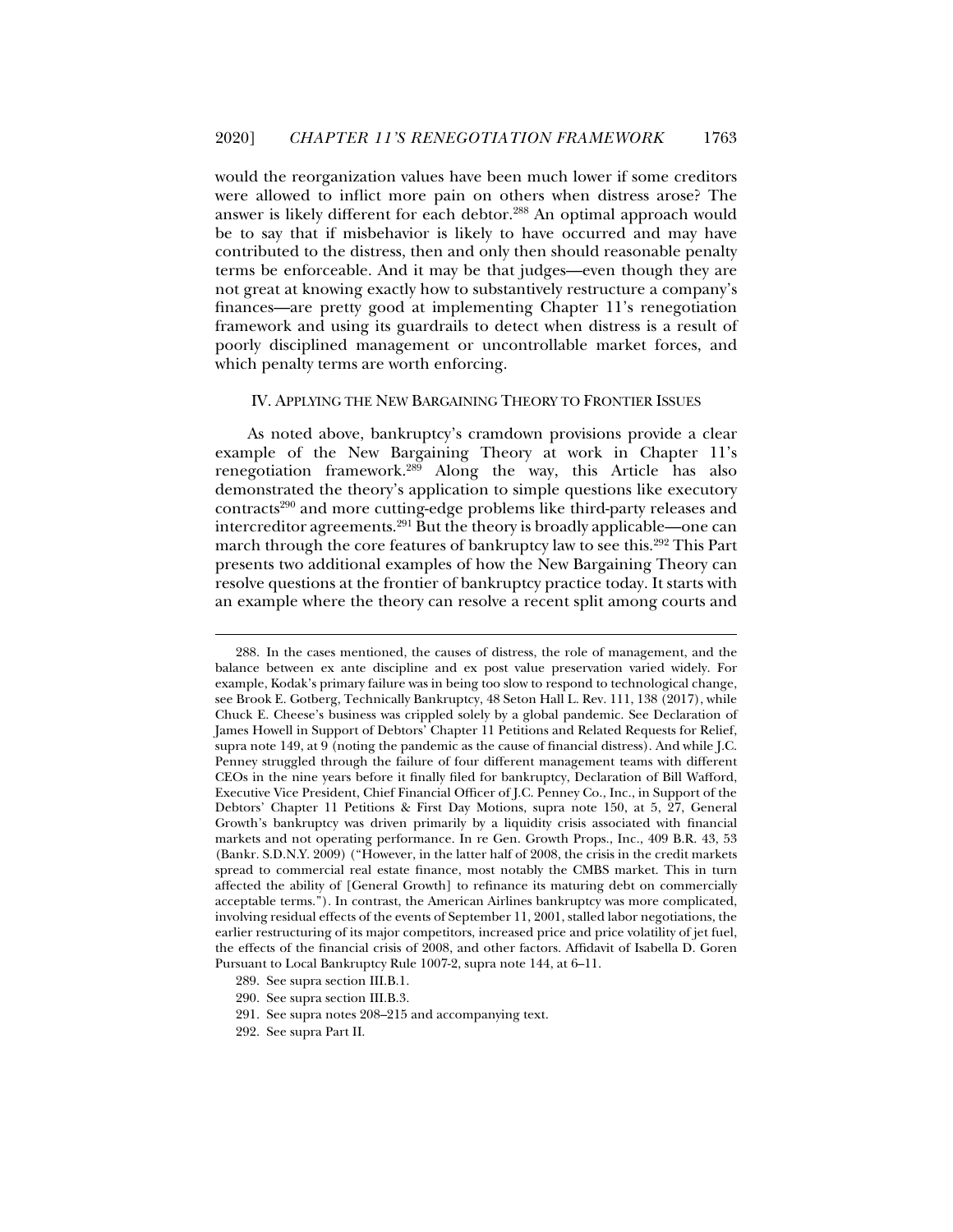then presents a theoretical approach to a more fundamental question regarding priority rules and the new value exception.

#### A. *Court Splits: Sections 363(f) and 365(h)*

Recently, courts have struggled over an ambiguity in the Bankruptcy Code regarding the fate of leases in an asset sale.<sup>293</sup> Section  $363(f)$  of the Code allows the debtor to sell its assets free and clear of a stakeholder's interests.294 But Section 365(h) provides that even if a debtor rejects a lease, the lessee retains its rights to use and possession under the lease.295 The question, then, is what happens to a lessee when the debtor sells the leased property under Section 363(f)? Is the sale free and clear of the lease under Section 363(f) or does the lessee retain its rights under Section 365(h) after the sale?

The statutory language is complicated and ambiguous at best, and courts have split on the appropriate reading.296 The renegotiation framework provides policy guidance. Section 365(h) is addressed at reducing a hold-up threat. Lessees may make very large investments that are specific to their lease. A debtor who can threaten to terminate a lessee by filing bankruptcy has powerful hold-up leverage. As a result, the Bankruptcy Code prohibits that action.<sup>297</sup> It even implements a complex pricing mechanism to balance the dual risks of hold up.298

On the other hand, Section 363(f) is also addressed at reducing a hold-up threat. Often the only way to reorganize a debtor is through a freeand-clear sale.299 To give one lessee the ability to veto that sale would create an enormous hold-up opportunity. Moreover, the sale through a competitive auction—which is itself a market-price test—reduces any risk

 <sup>293.</sup> See Pinnacle Rest. at Big Sky, LLC v. CH SP Acquisitions, LLC (In re Spanish Peaks Holdings II, LLC), 872 F.3d 892, 897–98 (9th Cir. 2017) (noting that courts are split on whether a sale under 363(f) can extinguish a lessee's rights to remain in possession of the leasehold, and holding that the sale does extinguish the lessee's rights); Precision Indus., Inc. v. Qualitech Steel SBQ, LLC, 327 F.3d 537, 548 (7th Cir. 2003) (holding that a sale under 363(f) extinguished the lessee's possessory interest); Dishi & Sons v. Bay Condos LLC, 510 B.R. 696, 702–07 (S.D.N.Y. 2014) (highlighting the court split and concluding that a sale does not extinguish the lessee's possessory interest except in limited circumstances).

 <sup>294. 11</sup> U.S.C. § 363(f) (2018).

 <sup>295.</sup> Id. § 365(h)(1)(A)(ii).

 <sup>296.</sup> See In re Zota Petroleums, LLC, 482 B.R. 154, 160 (Bankr. E.D. Va. 2012) (providing an overview of contrasting approaches to the interplay between sections 363(f) and 365(h)).

 <sup>297. 11</sup> U.S.C. § 365(h)(1)(A).

<sup>298.</sup> Id. § 365(h)(1)(A)–(B) (establishing that the lessee must pay rent, can offset any damages caused by the debtor's nonperformance of obligations, but does not otherwise have a right to collect those damages).

<sup>299.</sup> Id.  $\S 363(f) - (g)$ .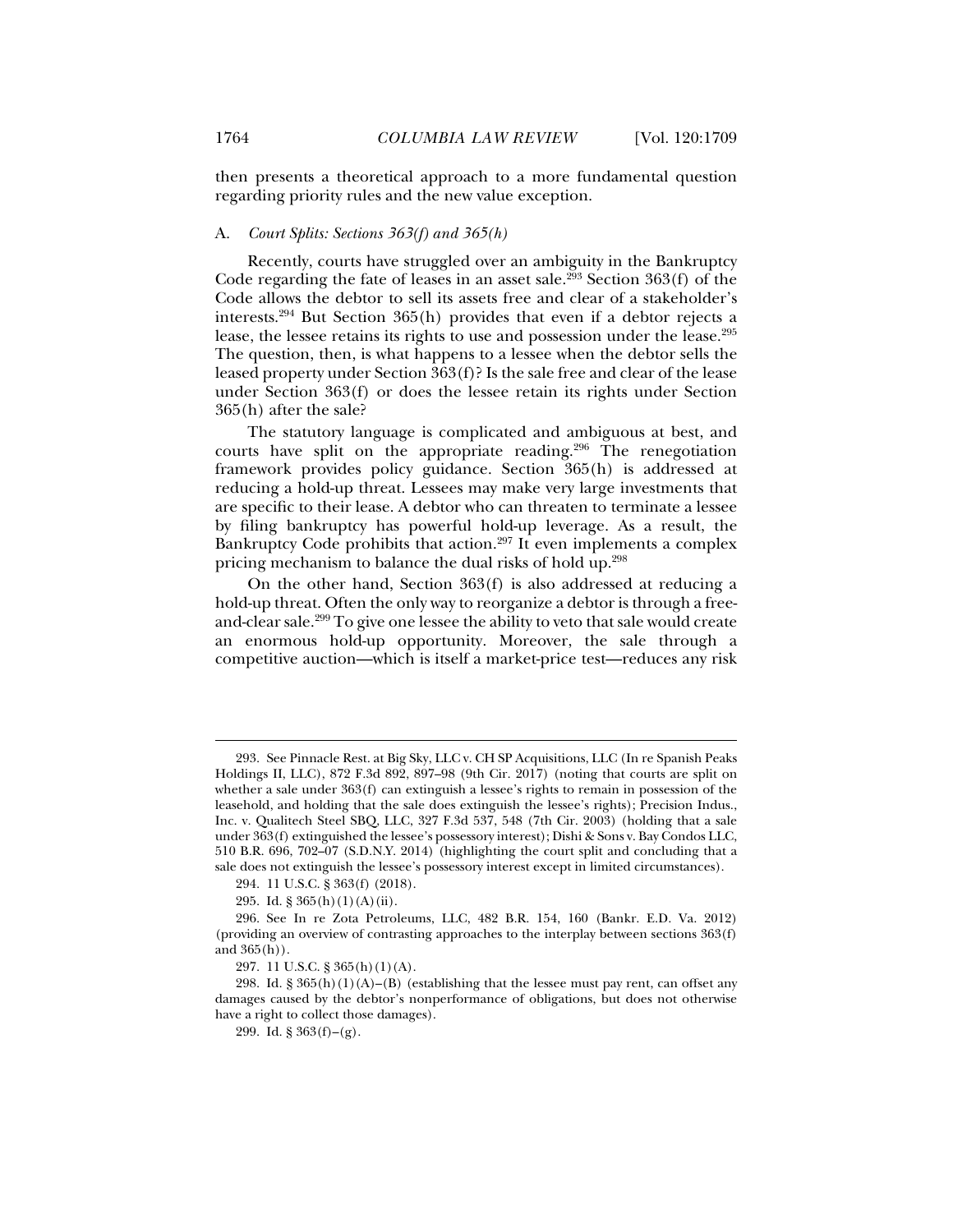that the debtor is attempting to hold up the lessee.300 While it is likely that a debtor might use a bankruptcy filing to terminate a lease, it is much less likely that it would sell its business to do so. Thus, as long as there is no evidence that sale is a sham, the rule that best constrains hold up on both sides is one that allows a sale free and clear of leases with appropriate market tests and compensation requirements.

#### B. *Major Questions: Priority Rules and the New Value Exception*

The *Butner* Fallacy and the Creditors' Bargain are probably most pernicious when it comes to debates about priority rules in bankruptcy. Priority rules dictate the order in which creditors are paid from the value that results after a bankrupt debtor is reorganized.<sup>301</sup> In theory, the current bankruptcy system requires "absolute priority," which means that creditors are paid strictly in order of their nonbankruptcy priorities as if the firm was being liquidated.<sup>302</sup> In reality, absolute priority is a rough guideline from which outcomes often deviate.<sup>303</sup>

For decades, scholars have argued about whether absolute priority is essential to a properly functioning bankruptcy system. Some scholars have proposed an alternative regime known as "relative priority," which would allow junior creditors to share in the future value of the reorganized debtor.304 The American Bankruptcy Institute has recently entered the fray with a proposal to adopt its own version of relative priority.<sup>305</sup>

Too often the debates about these priority schemes devolve into an inquiry about nonbankruptcy entitlements and whether one rule is required by the Creditors' Bargain. The conventional argument for absolute priority is that the only way to respect nonbankruptcy entitlements is to pay the creditors as if the debtor firm is being

 <sup>300.</sup> The Code also includes a catchall provision allowing the court to intervene where the sale is suspect. See id. § 363(e) (directing the court to prohibit a sale "as is necessary to provide adequate protection" of a stakeholder's interest).

 <sup>301.</sup> See Baird, Priority Matters, supra note 30, at 786–87 ("If one creditor has priority over another, this creditor needs to be paid in full before the other is entitled to receive anything.").

 <sup>302.</sup> Walter J. Blum & Stanley A. Kaplan, The Absolute Priority Doctrine in Corporate Reorganizations, 41 U. Chi. L. Rev. 651, 652 (1974) ("[B]efore a class of investors can participate in a reorganization, all more senior classes must be compensated in full for their claims, measured on the basis of their priorities upon involuntary liquidation . . . .").

 <sup>303.</sup> See Bebchuk & Fried, supra note 52, at 911–13 (noting the deviations from absolute priority); Roe & Tung, supra note 31, at 1269 (describing the importance of modern priority jumping schemes over absolute priority guidelines).

 <sup>304.</sup> See, e.g., Baird, Priority Matters, supra note 30, at 789–806 (describing relative priority and its appeal).

 <sup>305.</sup> Comm'n to Study the Reform of Chapter 11, Am. Bankr. Inst., 2012–2014: Final Report and Recommendations 208–09 (2014), https://abiworld.app.box.com/s/ vvircv5xv83aavl4dp4h [https://perma.cc/WV8H-8CSU] [hereinafter ABI Report].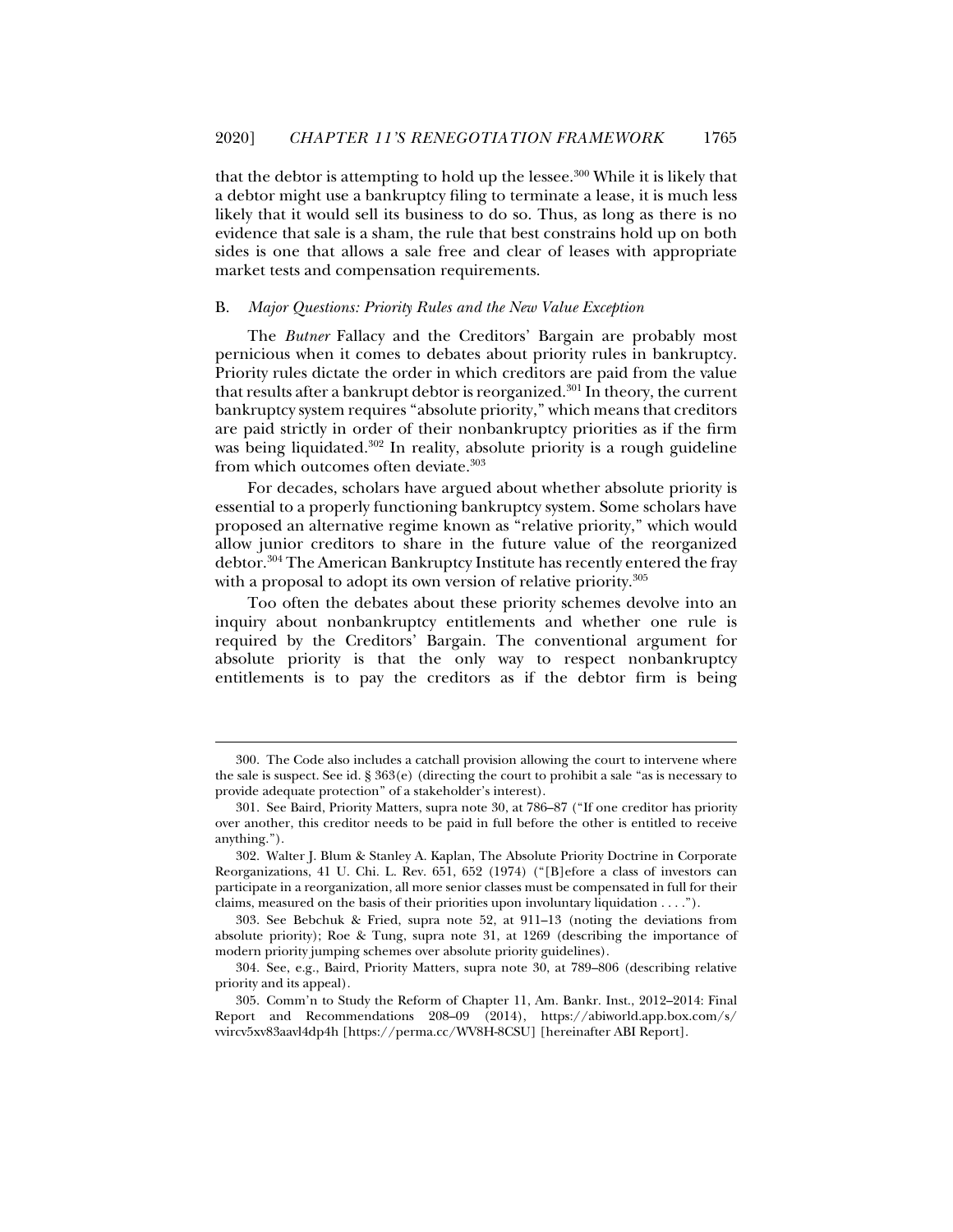liquidated.306 Others have countered that absolute priority unnecessarily terminates junior investors' future interests even though the debtor is not actually liquidated.307 A relative priority system that kept those future interests alive might, they argue, be more consistent with the Creditors' Bargain.308

These debates are not focused on the right question. The right question is whether one system does a better job at reducing the hold-up problem. Any system that allows the debtor to file bankruptcy to significantly reduce the value of a senior creditor's claim would create incentives for debtors and junior investors to threaten a bankruptcy filing in order to extract a hold-up payment. On the other hand, a bankruptcy rule that entitles secured creditors to destroy significant option value that belongs to junior creditors would also lead to a hold-up problem.

As this Article demonstrates, the New Bargaining Theory provides that bankruptcy law should implement a default rule that can be altered subject to pricing mechanisms and evidentiary burdens. The most obvious default rule—which is consistent with either absolute or relative priority is that the debtor must pay a senior secured creditor at least what that creditor would have received in a nonbankruptcy foreclosure.309 Setting that rule ensures that the debtor cannot hold up senior creditors by threatening bankruptcy as a means to underpay them.<sup>310</sup>

But—within a coherent renegotiation framework—this baseline can be altered if the debtor meets certain requirements. A proper priority rule

 <sup>306.</sup> See Barry E. Adler & Ian Ayres*,* A Dilution Mechanism for Valuing Corporations in Bankruptcy, 111 Yale L.J. 83, 88–90 (2001) (describing the desirability of absolute priority systems that uphold contractual agreements); Jackson, Non-Bankruptcy Entitlements and the Creditors' Bargain, supra note 3, at 869 (arguing that the Creditors' Bargain "requires respecting a secured creditor's ability to be paid first"); Alan Schwartz*,* A Normative Theory of Business Bankruptcy, 91 Va. L. Rev. 1199, 1202 (2005) (summarizing early theories justifying absolute priority).

 <sup>307.</sup> See Baird, Priority Matters, supra note 30, at 792–93 (arguing that relative priority systems provide "the most sensible division of value"); Anthony J. Casey, The Creditors' Bargain and Option-Preservation Priority in Chapter 11, 78 U. Chi. L. Rev. 759, 764–65 (2011) [hereinafter Casey, Creditors' Bargain] (criticizing the destruction of future value under the absolute priority rule); Jacoby & Janger, Ice Cube Bonds, supra note 12, at 913 (noting that sales under absolute priority terminate junior creditors' interest in the future value of the firm); Jacoby & Janger, Tracing Equity, supra note 12, at 678–81 (arguing against absolute priority and in favor of a relative-priority-like "equitable realization" based on nonbankruptcy entitlements).

 <sup>308.</sup> See, e.g., Casey, Creditors' Bargain, supra note 307, at 773 ("[An absolute priority regime] alters the nonbankruptcy rights of the creditors[,] . . . act[ing] as a razor's edge that collapses all future possibilities to present value.").

 <sup>309.</sup> I have argued elsewhere for this baseline payment as part of a relative priority mechanism. Id. at 765.

 <sup>310.</sup> This analysis suggests that a recent controversial case was wrongfully decided. The court in *In re Sunnyslope Housing Ltd. Partnership* interpreted the Bankruptcy Code to allow the debtor to confirm a plan that left the secured creditor holding a lien that was worth less than the foreclosure value of its claim. See First S. Nat'l Bank v. Sunnyslope Hous. Ltd. P'ship (In re Sunnyslope Hous. Ltd. P'ship), 859 F.3d 637, 646 (9th Cir. 2017).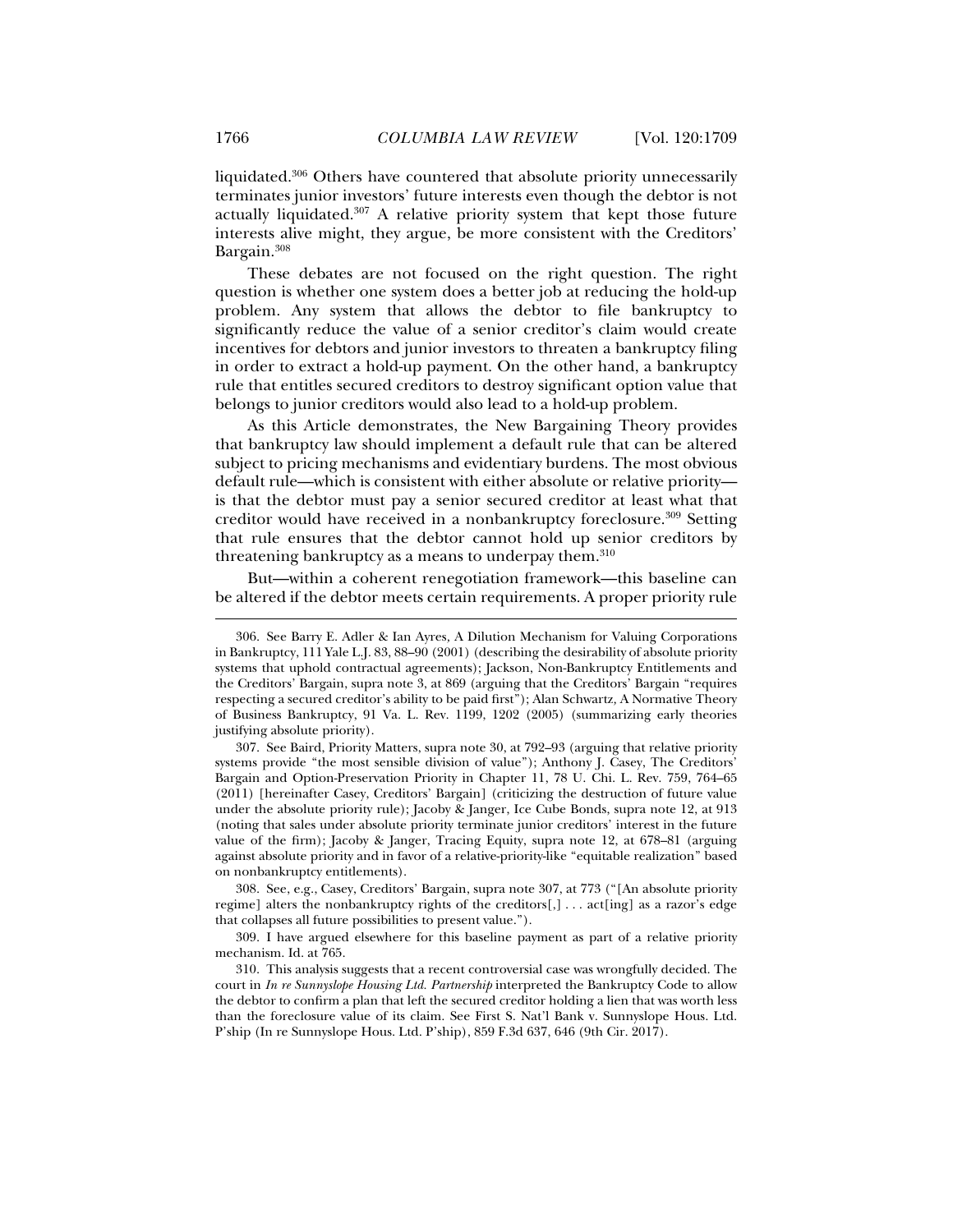might include exceptions for rare cases when one party can show that another party is indubitably asserting its priority rights as part of a hold-up threat. Another exception might allow small deviations when the parties advocating them can show—by evidence or market tests—that those deviations are efficient and not part of a hold-up attempt.

The "new value exception" to priority that courts apply in Chapter 11 matches that last category of exceptions. The new value case law provides that old equity owners of an insolvent firm can only take a stake in the reorganized firm if they pay for that stake and if the payment is market tested.311 Once again, the rule operates to curb hold up on both sides. Old equity owners often exercise control in the bankruptcy process, especially in smaller firms where they serve as managers. There is a constant risk that they will use that control to hold up other stakeholders. On the flip side, the owners, managers, and founders of a debtor firm might be valuable components of its going concern, and it might be in the interest of the whole estate to include them in the reorganization. If one creditor could absolutely veto the owners' involvement going forward, that creditor would possess a threat to derail the whole process. By allowing the owners' involvement only after a robust market test, the new value exception implements Chapter 11's renegotiation framework to navigate between these two threats.<sup>312</sup>

Notably, the priority guidance in this Part provides a range of solutions that might take the form of modified absolute or relative priority. The key takeaway is that the New Bargaining Theory does not require one specific form of priority. Rather it simply gives us parameters or guardrails

 <sup>311.</sup> See Bank of Am. Nat'l Tr. & Sav. Ass'n v. 203 N. LaSalle St. P'ship, 526 U.S. 434, 457–58 (1999) (holding that plans allowing former owners to acquire new equity "free from competition and without benefit of market valuation" violate the absolute priority rule); Douglas G. Baird & Robert K. Rasmussen, Boyd's Legacy and Blackstone's Ghost, 1999 Sup. Ct. Rev. 393, 419 (summarizing case law on the new value exception). See generally Randolph J. Haines, The Unwarranted Attack on New Value, 72 Am. Bankr. L.J. 387 (1998) (describing the new value exception).

 <sup>312.</sup> This analysis is important for bankruptcy systems in other countries as well. For example, questions about new value and owner involvement in reorganization have been front and center in debates about bankruptcy reforms in India. After India introduced its bankruptcy reform in 2016, there was concern that owners were planning to use their control of the firm to hold up creditors and remain in control of firms after reorganization. See Deepshikha Sikarwar, Big Tweak in Insolvency Law on Cards, Defaulters May Be Barred from Bidding, Econ. Times, https://economictimes.indiatimes.com/news/economy/ policy/big-tweak-in-insolvency-law-on-cards-defaulters-may-be-barred-from-bidding/ articleshow/61634341.cms [https://perma.cc/U7PZ-ZTY6] (last updated Nov. 14, 2017). In response, the government amended the statute to prohibit the original owners of a firm from participating in the reorganization. Samanwaya Rautray, Supreme Court Upholds Bankruptcy Code, Rejects Promoters' Challenges, Econ. Times, https://economictimes. indiatimes.com/news/economy/policy/supreme-court-upholds-insolvency-law-in-entirety/ articleshow/67683544.cms [https://perma.cc/FKQ4-DSGN] (last updated Jan. 26, 2019). Litigants challenged the controversial provision's validity in court. Id. On January 25, 2019, the Indian Supreme Court upheld the validity of the entire bankruptcy law including the amendment. Id.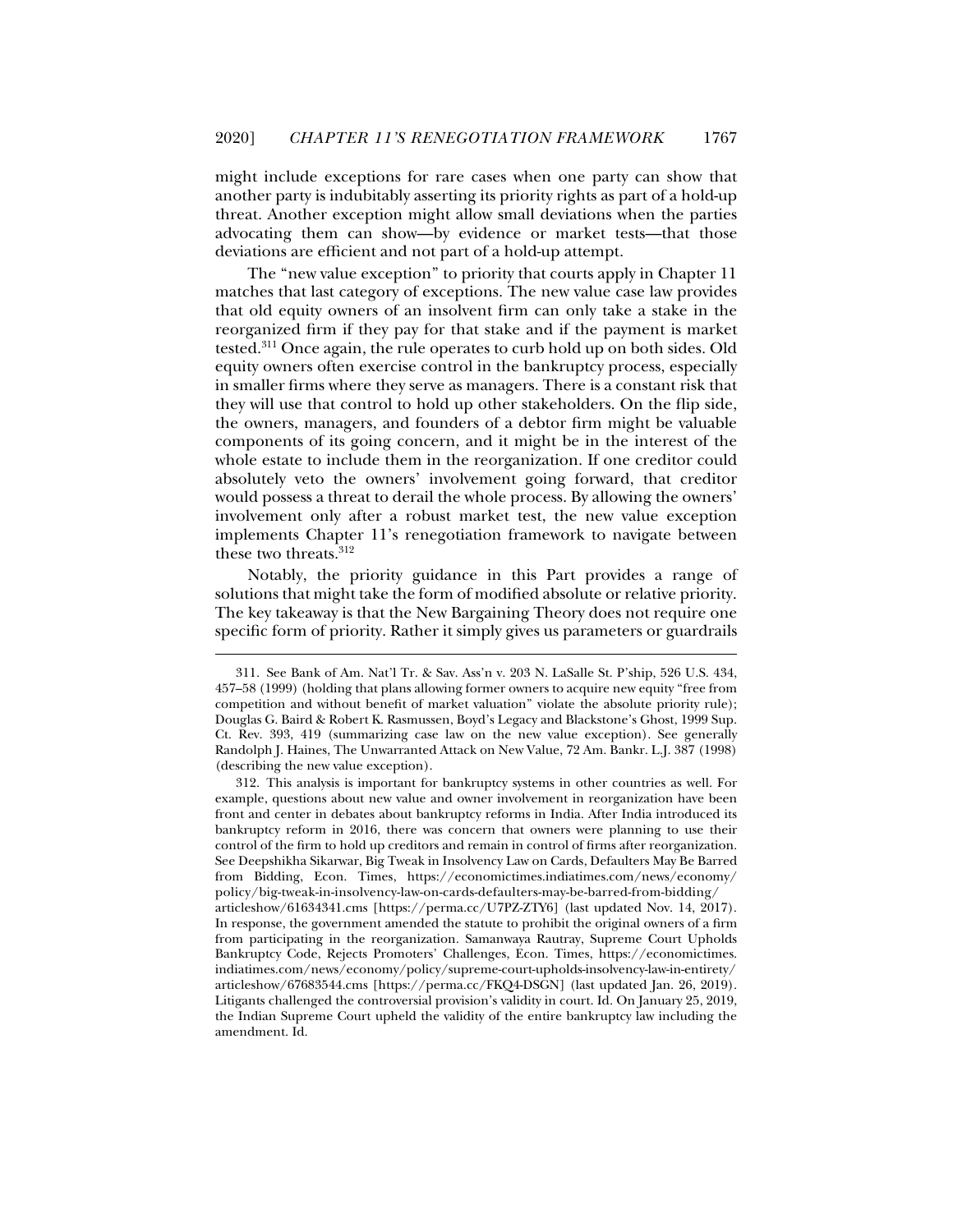within which any chosen priority regime must operate. Notably, the American Bankruptcy Institute's relative priority proposal does not explicitly include a requirement that the debtor's estate pay senior creditors an amount equal to the nonbankruptcy liquidation value of their claims.313 Without that requirement, it is inconsistent with the New Bargaining Theory and the renegotiation framework.

#### **CONCLUSION**

The Creditors' Bargain cannot bear its status as the core theory of bankruptcy. At best it is an analogy for the idea that bankruptcy law should produce efficient outcomes across all states of the world. The *Butner* Principle is a mere statement that bankruptcy law should pursue bankruptcy purposes. These ideas do not state a full theory. And yet, over the years, the Creditors' Bargain Theory and the *Butner* Fallacy have overgrown other ideas within bankruptcy scholarship. This Article is an attempt to clear the brush and discover corporate bankruptcy's fundamental purpose.

The New Bargaining Theory that emerges establishes that corporate bankruptcy's purpose is to solve the ubiquitous incomplete contracting problem associated with financial distress. In Chapter 11 the solution takes the form of a structured renegotiation framework. The framework allows parties to renegotiate their relationships within a system that allocates certain decision powers, places prices and evidentiary burdens on the exercise of those powers, and then subjects the resulting decisions to highlevel judicial oversight. The specifics of this framework target the worst and most likely instances of hold up that can block coordinated renegotiation efforts.

As noted above, the New Bargaining Theory and its manifestation in Chapter 11's renegotiation framework broadly explain bankruptcy's core features and resolve its thorniest problems. While this Article provides some examples, space does not permit a full catalog of applications. A similar analysis can be applied to other questions that have challenged

 <sup>313.</sup> ABI Report, supra note 305, at 208–09, 218 ("[A] chapter 11 plan may be confirmed over the non-acceptance of a senior class of creditors, even if the senior class is not paid in full within the meaning of the absolute priority rule . . . .").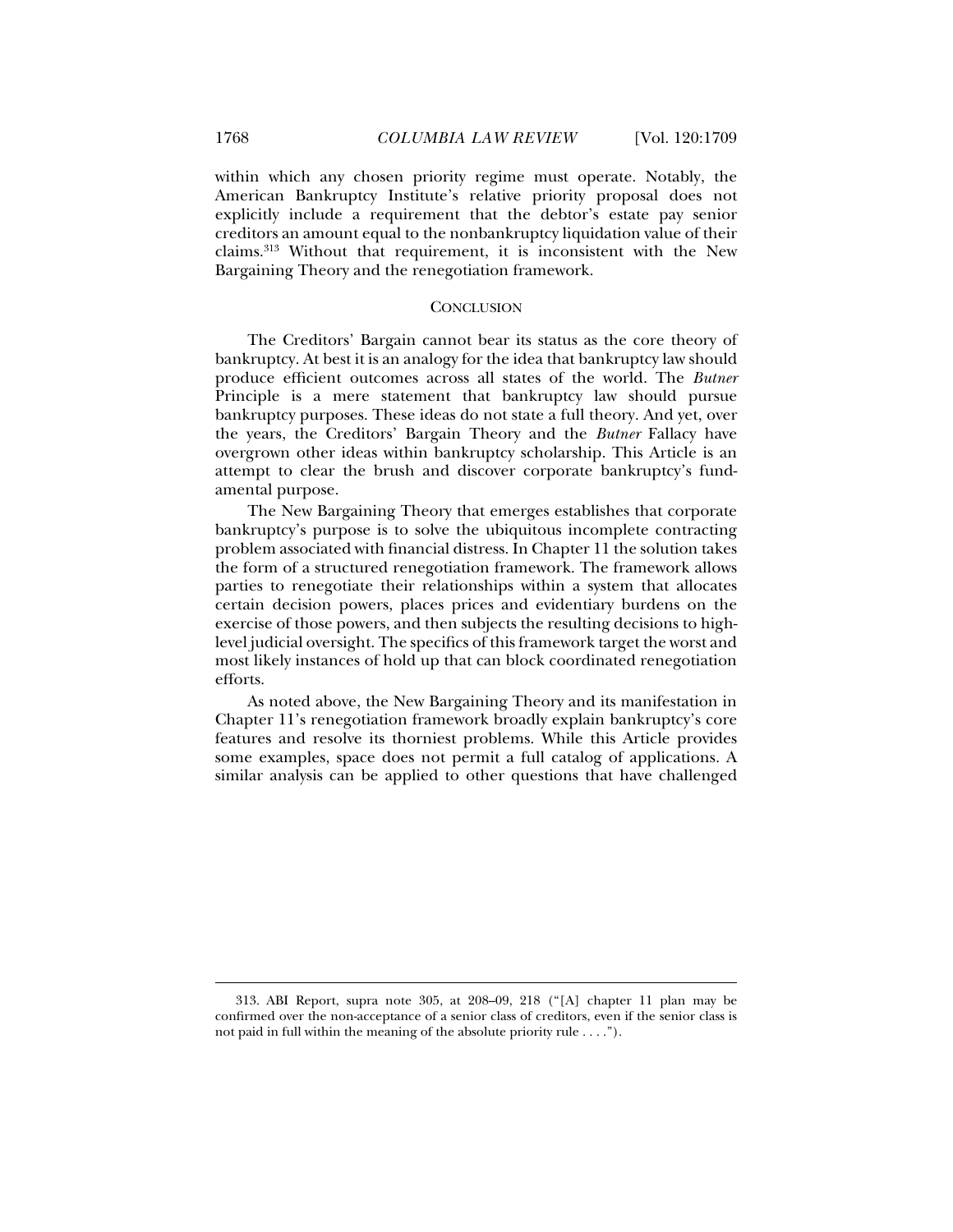courts, like settlements,  $314$  gifting,  $315$  debtor-in-possession financing,  $316$  and opt-out mechanisms.317

The strong normative claim of this Article is that bankruptcy law's proper purpose is to solve the hold-up problem. The descriptive claim is that Chapter 11 attempts to do this by implementing a structured renegotiation framework. A remaining normative question is whether Chapter 11 succeeds at this purpose. This Article's main contribution is to help identify the metrics by which to answer that question. Future empirical research should test whether (1) Chapter 11 does in fact reduce hold-up costs and (2) whether it does better than alternative regimes. The answers may depend on the competency of bankruptcy judges, the appropriateness of the law's guardrails, and simply how good the parties are at exploiting hold-up opportunities. No doubt, these questions will also require comparative studies of the existing and emerging frameworks implemented by other jurisdictions.

One hopes that Chapter 11 does reduce hold up, at least compared to a bankruptcy state of nature. It is worth noting, however, that such a claim will only be true if courts have the ability to accurately set or market test the necessary prices within the framework. Throughout, this Article discusses pricing mechanisms by which the courts test the efficiency and hold-up risks associated with certain decisions. For those price tests to work, the court needs to value the relevant assets, claims, and outcomes. This may be the Achilles heel of Chapter 11's renegotiation framework.

j

 315. See In re ICL Holding Co., Inc., 802 F.3d 547, 555 (3d Cir. 2015) (allowing side payments, or gifts, when the funds did not come from the bankruptcy estate and thus were not subject to the distribution priority rules).

 <sup>314.</sup> See, e.g., Czyzewski v. Jevic Holding Corp., 137 S. Ct. 973, 981–83 (2017). In addressing the question of whether a debtor can agree to receive a settlement payment that requires it to alter the payment priority of creditors, the Supreme Court narrowly ruled that such alterations are prohibited when they are part of a dismissal order or other final disposition of the case. Id. at 984–86. Consistent with the analysis throughout this Article, final dispositions are likely to be the situations where hold-up risk is at its highest. The Court left open the possibilities of interim alterations where the hold-up risk is lower and where the debtor can meet an evidentiary burden of showing that the alteration "would 'enable a successful reorganization and make even disfavored creditors better off.'" Id. at 985 (quoting In re Kmart Corp., 359 F.3d 866, 872 (7th Cir. 2004)). Consistent with the New Bargaining Theory's focus on relationship-specific investments, the Court also pointed out that the prohibited alterations "do[] not preserve the debtor as a going concern . . . [and] do[] not protect reliance interests." Id. at 986.

 <sup>316.</sup> See Transcript of Final Hearing on Motion for Post-Petition Financing Before the Honorable Robert E. Gerber Chief U.S. Bankruptcy Judge at 732–40, In re Lyondell Chem. Co., No. 09-10023 (REG) (Bankr. S.D.N.Y. Feb. 27, 2009) (approving a debtor-in-possession loan that included extreme terms drastically altering nonbankruptcy rights and shifting power to creditors because it was evident that no other source of funding existed and the alternative was liquidation).

 <sup>317.</sup> See Franchise Servs. of N. Am., Inc. v. U.S. Tr. (In re Franchise Servs. of N. Am., Inc.), 891 F.3d 198, 209 (5th Cir. 2018) (approving a structure that allowed one equity stakeholder the power to veto a bankruptcy filing without discussion of the possibility of hold up or the impact that such veto would have on renegotiation).